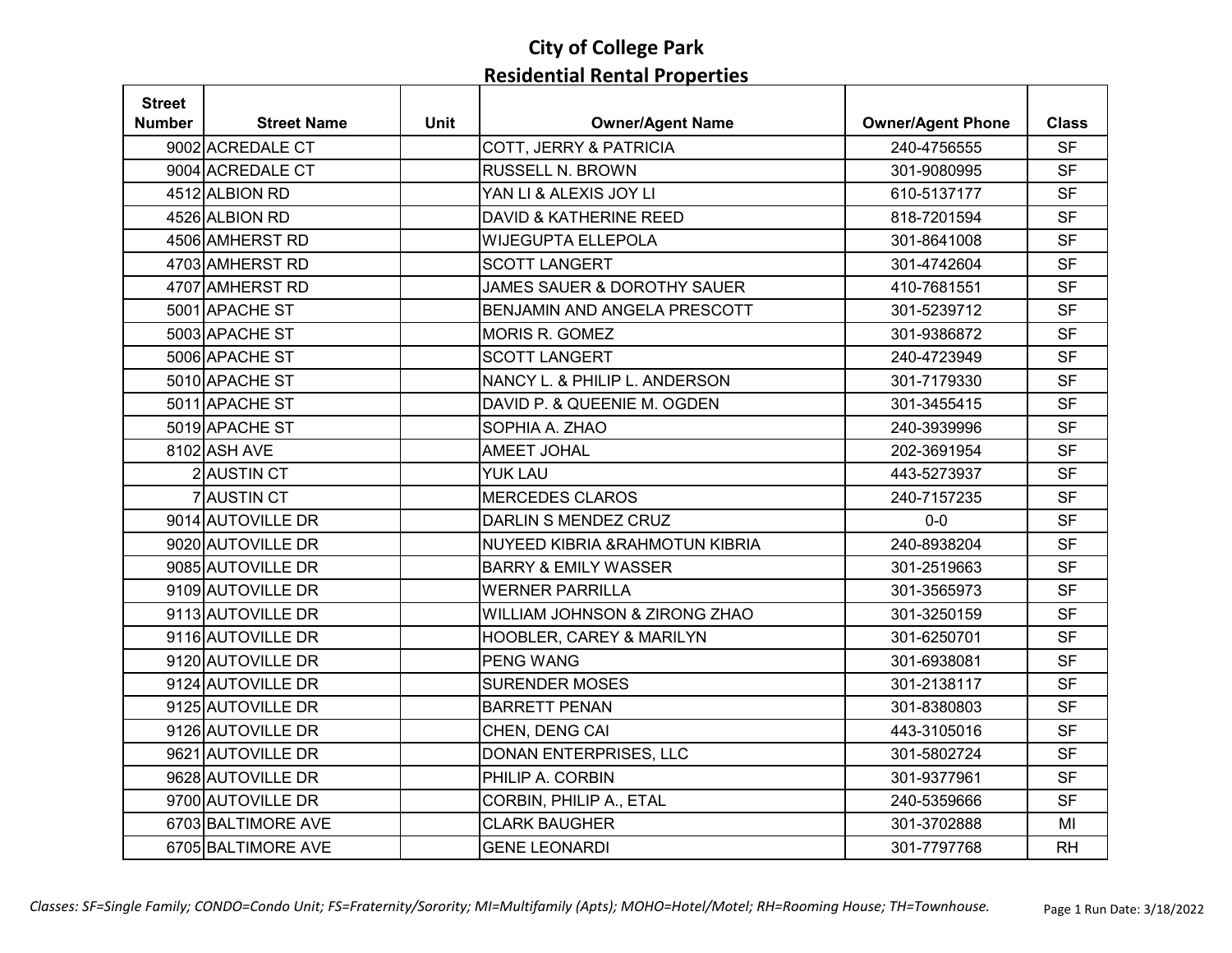| <b>Street</b> |                     |             |                                       |                          |                 |
|---------------|---------------------|-------------|---------------------------------------|--------------------------|-----------------|
| Number        | <b>Street Name</b>  | <b>Unit</b> | <b>Owner/Agent Name</b>               | <b>Owner/Agent Phone</b> | <b>Class</b>    |
|               | 6707 BALTIMORE AVE  |             | <b>JOHN M. HAWVERMALE</b>             | 301-5708802              | <b>SF</b>       |
|               | 6805 BALTIMORE AVE  |             | CP PROPERTIES #4 LLC                  | 301-7041342              | <b>SF</b>       |
|               | 6807 BALTIMORE AVE  |             | <b>MARTHA K. DUNN</b>                 | 301-6991863              | <b>SF</b>       |
|               | 6903 BALTIMORE AVE  |             | STEPHANIE SONG                        | 240-2817786              | <b>SF</b>       |
|               | 6905 BALTIMORE AVE  |             | <b>ROBERT S. DAVIS</b>                | 301-6991977              | <b>SF</b>       |
|               | 6909 BALTIMORE AVE  |             | <b>JAMES &amp; LESLIE JASEPH</b>      | 410-7211627              | MI <sub>6</sub> |
|               | 7129 BALTIMORE AVE  |             | <b>JAMES R. PUCKETT</b>               | 410-9878951              | MI              |
|               | 7200 BALTIMORE AVE  |             | <b>QUALITY INN &amp; SUITE</b>        | 301-2761000              | <b>MOHO</b>     |
|               | 7303 BALTIMORE AVE  |             | HABITAT, LLC                          | 301-7179140              | MI              |
|               | 7317 BALTIMORE AVE  |             | <b>KRAMER FAMILY, LLC</b>             | 301-5704479              | MI <sub>6</sub> |
|               | 7777 BALTIMORE AVE  |             | <b>UMCPF PROPERTY 111 LLC</b>         | 301-3133010              | <b>MOHO</b>     |
|               | 8150 BALTIMORE AVE  |             | VARSITY APARTMENTS OWNER LLC          | $0-0$                    | MI <sub>6</sub> |
|               | 8150 BALTIMORE AVE  |             | <b>VARSITY APARTMENTS OWNER LLC</b>   | $0-0$                    | MI <sub>6</sub> |
|               | 8204 BALTIMORE AVE  |             | <b>SSC MARYLAND APARTMENTS LLC</b>    | $0-0$                    | MI <sub>6</sub> |
|               | 8300 BALTIMORE AVE  |             | <b>SSC MARYLAND APARTMENTS LLC</b>    | $0-0$                    | MI <sub>6</sub> |
|               | 8321 BALTIMORE AVE  |             | 8321 COLLEGE PARK HOTEL LLC           | $0-0$                    | <b>MOHO</b>     |
|               | 8321 BALTIMORE AVE  |             | 8321 COLLEGE PARK HOTEL LLC           | $0-0$                    | <b>MOHO</b>     |
|               | 8419 BALTIMORE AVE  |             | VASU, LLC DBA BEST WESTER PLUS        | 301-2200505              | <b>MOHO</b>     |
|               | 8700 BALTIMORE AVE  |             | ENCLAVE PROPERTY INVESTORS JV         | $0-0$                    | MI6             |
|               | 9020 BALTIMORE AVE  |             | <b>UMD LODGING, LLC</b>               | 301-3458700              | <b>MOHO</b>     |
|               | 9078 BALTIMORE AVE  |             | DARIA LAND GROUP, LLC                 | 202-4093412              | <b>SF</b>       |
|               | 9113 BALTIMORE AVE  |             | ROYAL HOSPITALITY INC.                | 301-3454900              | <b>MOHO</b>     |
|               | 9122 BALTIMORE AVE  |             | MONUMENT TITLEHOLDER LLC              | 240-4999681              | MI <sub>6</sub> |
|               | 9137 BALTIMORE AVE  |             | CAPITAL HOSPITALITY, INC.             | 301-3455000              | <b>MOHO</b>     |
|               | 9150 BALTIMORE AVE  |             | JK LODGING, LLC T/A SUPER 8           | 301-4740894              | <b>MOHO</b>     |
|               | 9530 BALTIMORE AVE  |             | PPC/CHP MARYLAND LIMITED PRTN.        | 646-2276786              | MI <sub>6</sub> |
|               | 9620 BALTIMORE AVE  |             | PARKWAY HOTELS LLC                    | $0-0$                    | <b>MOHO</b>     |
|               | 9624 BALTIMORE AVE  |             | KRISHNA CO INC T/A ECONO LODGE        | 301-4740003              | <b>MOHO</b>     |
|               | 9670 BALTIMORE AVE  |             | <b>COLLEGE PARK HOSPITALITY GROUP</b> | 410-9536161              | <b>MOHO</b>     |
|               | 10000 BALTIMORE AVE |             | DC WEST HOTEL, LLC/ANKAR PATEL        | 301-8210830              | <b>MOHO</b>     |
|               | 10209 BALTIMORE AVE |             | <b>WYNFIELD PARK OWNER LLC</b>        | 443-3040074              | MI <sub>6</sub> |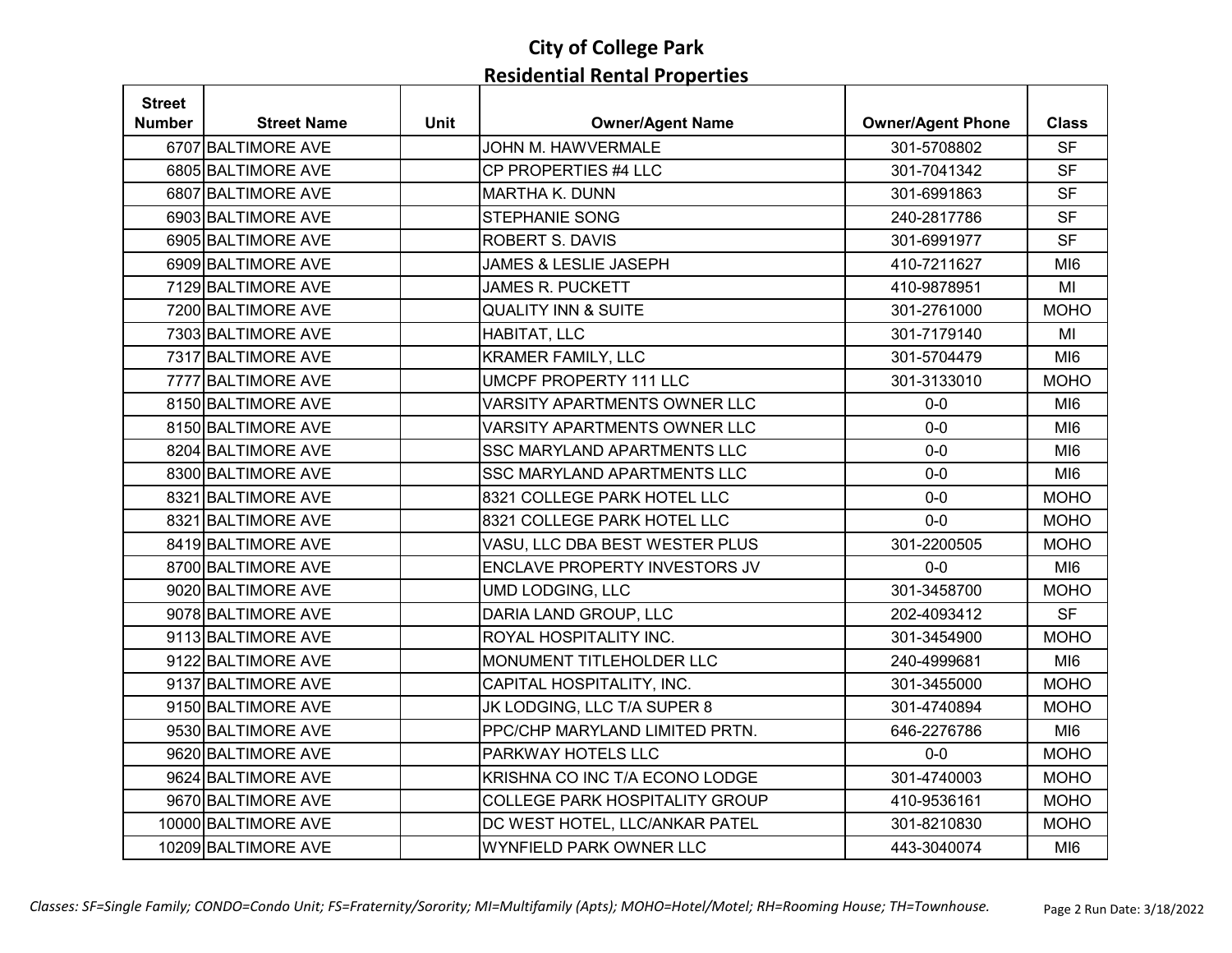| <b>Street</b> |                      |             |                                 |                          |                 |
|---------------|----------------------|-------------|---------------------------------|--------------------------|-----------------|
| Number        | <b>Street Name</b>   | <b>Unit</b> | <b>Owner/Agent Name</b>         | <b>Owner/Agent Phone</b> | <b>Class</b>    |
|               | 7302 BAYLOR AVE      |             | <b>PAUL TOVAR</b>               | 301-6020373              | <b>SF</b>       |
|               | 7402 BAYLOR AVE      |             | <b>JONATHAN M. HSIEH</b>        | 301-9822484              | <b>SF</b>       |
|               | 4500 BEECHWOOD RD    |             | <b>BRYAN &amp; SUZANNE MACK</b> | 301-8650662              | <b>SF</b>       |
|               | 4709 BERWYN RD       |             | DORIS LISSETTE GEAN             | 240-5952503              | <b>SF</b>       |
|               | 4711 BERWYN RD       |             | LISA AND LEON NASAR, ETAL       | 301-6748160              | <b>SF</b>       |
|               | 4713 BERWYN RD       |             | DIBERNARDO, LUCIO & LODOVICO G  | 301-9388564              | <b>SF</b>       |
|               | 4800 BERWYN RD       |             | 4800 BERWN ROAD LLC             | 703-8982622              | <b>SF</b>       |
|               | 4808 BERWYN RD       |             | <b>CIPRIANO RAFAEL TREJO</b>    | 301-7855018              | <b>SF</b>       |
|               | 5005 BERWYN RD       |             | <b>REBEKA HAILU</b>             | $0-0$                    | <b>SF</b>       |
|               | 5009 BERWYN RD       |             | <b>BARRETT PENAN</b>            | 301-8380803              | <b>SF</b>       |
|               | 5011 BERWYN RD       |             | <b>SHAYAN SHAHROSTAMBEIK</b>    | 240-8058879              | <b>SF</b>       |
|               | 5012 BERWYN RD       |             | <b>GREG AND TINA WALSH</b>      | 703-2441027              | <b>SF</b>       |
|               | 5015 BERWYN RD       |             | THU KHUC & HARRY YUEN           | 301-6755055              | <b>SF</b>       |
|               | 5018 BERWYN RD       |             | <b>KEVIN C. YOUNG</b>           | 301-4743577              | <b>SF</b>       |
|               | 5020 BERWYN RD       |             | <b>GUOXIANG LIN</b>             | 301-8873567              | <b>SF</b>       |
|               | 5021 BERWYN RD       |             | <b>BRAMMER, KELLY</b>           | 202-3616112              | <b>SF</b>       |
|               | 5024 BERWYN RD       |             | <b>HESHAN GUNAWARDANE</b>       | 434-3841972              | <b>SF</b>       |
|               | 5025 BERWYN RD       |             | SHNITZER, PAUL                  | 301-4741010              | <b>SF</b>       |
|               | 5027 BERWYN RD       |             | <b>STACEY LYNN BARTON</b>       | 301-4048390              | <b>SF</b>       |
|               | 5029 BERWYN RD       |             | ROSEN, STANLEY B.               | 301-5714901              | <b>SF</b>       |
|               | 5031 BERWYN RD       |             | <b>JIANZHUA ZHU</b>             | 270-7469525              | <b>SF</b>       |
|               | 5035 BERWYN RD       |             | <b>KELLY S BRAMMER</b>          | 240-8821529              | <b>SF</b>       |
|               | 5041 BERWYN RD       |             | HOMEGROWN LEGACY, LLC           | 301-9411166              | <b>SF</b>       |
|               | 5043 BERWYN RD       |             | <b>BARNEY WOODARD</b>           | 301-6410621              | <b>SF</b>       |
|               | 5059 BERWYN RD       |             | MCDONALD, WILLIAM               | 202-2451205              | <b>SF</b>       |
|               | 5063 BERWYN RD       |             | MCDONALD, WILLIAM               | 301-3625256              | <b>SF</b>       |
|               | 5065 BERWYN RD       |             | <b>JONATHAN BLACK</b>           | 301-8023570              | <b>SF</b>       |
|               | 5069 BERWYN RD       |             | <b>DAVID CONNER</b>             | 301-5878963              | <b>SF</b>       |
|               | 5108 BERWYN RD       |             | <b>MUTEBA MUKENDI</b>           | 301-5379580              | <b>SF</b>       |
|               | 4700 BERWYN HOUSE RD |             | HGIT 4700 BERWYN LLC            | $0-0$                    | MI <sub>6</sub> |
|               | 4711 BERWYN HOUSE RD |             | NEW SPELLMAN HOUSE ASSOC, LLC   | $0-0$                    | MI <sub>6</sub> |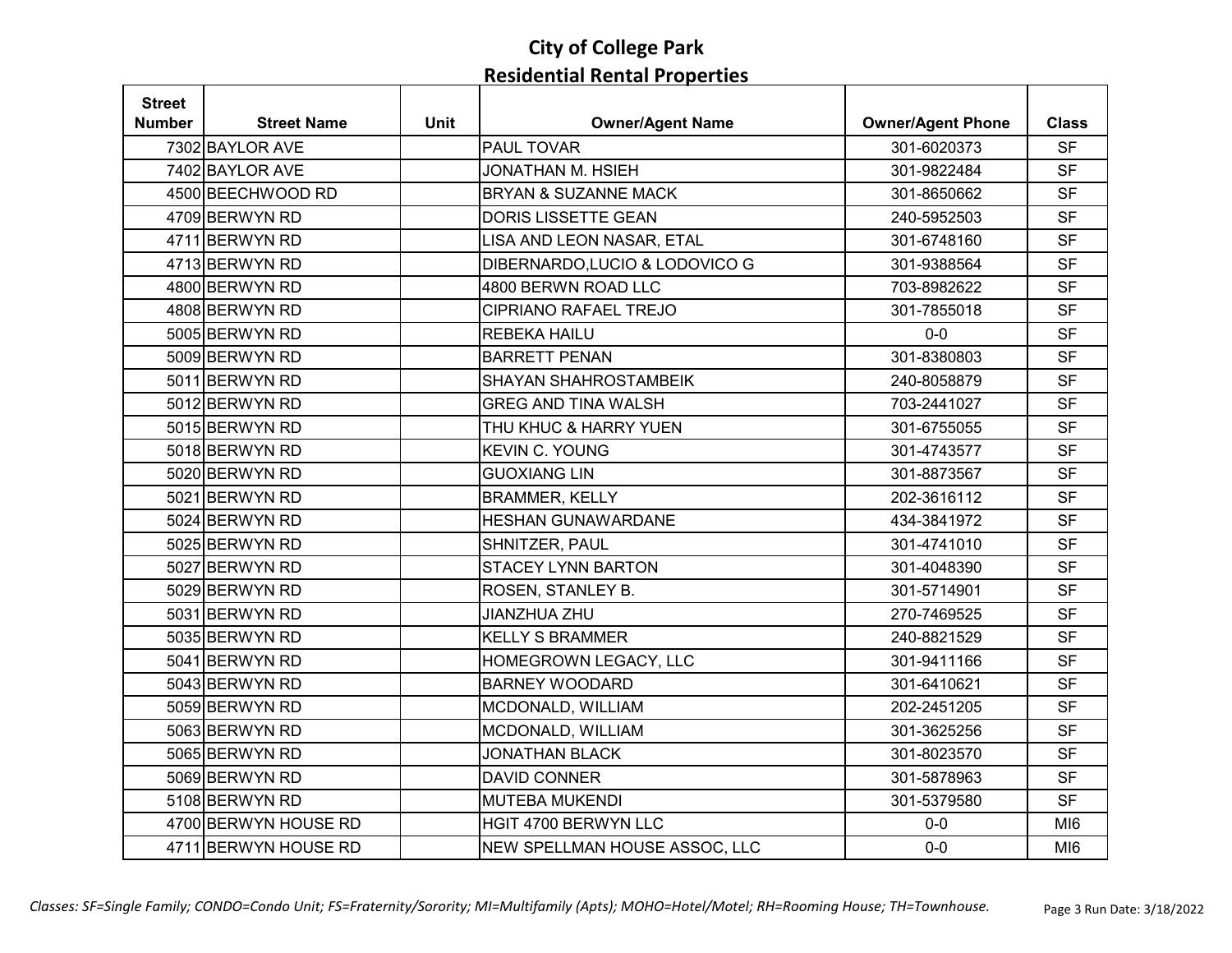| <b>Street</b> |                      |             |                                   |                          |              |
|---------------|----------------------|-------------|-----------------------------------|--------------------------|--------------|
| <b>Number</b> | <b>Street Name</b>   | <b>Unit</b> | <b>Owner/Agent Name</b>           | <b>Owner/Agent Phone</b> | <b>Class</b> |
|               | 4801 BERWYN HOUSE RD |             | <b>DUSAN MARINKOVIC</b>           | 612-8055305              | <b>SF</b>    |
|               | 4803 BERWYN HOUSE RD |             | <b>BABU KOTTAKUZHIYIL</b>         | 301-8798178              | <b>SF</b>    |
|               | 4805 BERWYN HOUSE RD |             | <b>MARLEE AND IGOL GLADSTEIN</b>  | 301-3458826              | <b>SF</b>    |
|               | 4807 BERWYN HOUSE RD |             | TEODORICO C & CARMELITA B SAYO    | 301-6338846              | <b>SF</b>    |
|               | 4809 BERWYN HOUSE RD |             | ZEHRA PEYNIRCIOGLU                | $0-0$                    | <b>SF</b>    |
|               | 4811 BERWYN HOUSE RD |             | <b>LISA M. NASAR</b>              | 301-2790009              | <b>SF</b>    |
|               | 4815 BERWYN HOUSE RD |             | <b>STEPHEN BOTTALICO</b>          | 301-8758403              | <b>SF</b>    |
|               | 4817 BERWYN HOUSE RD |             | HELKIE, WILLIAM & CITA            | 301-9891774              | <b>SF</b>    |
|               | 4819 BERWYN HOUSE RD |             | SJAPJC8 LLC                       | $0-0$                    | <b>SF</b>    |
|               | 4821 BERWYN HOUSE RD |             | <b>LUNINGNING HADDAD</b>          | 301-7171132              | <b>SF</b>    |
|               | 4823 BERWYN HOUSE RD |             | <b>BHARGAV JOSHI</b>              | 240-6019243              | <b>SF</b>    |
|               | 4825 BERWYN HOUSE RD |             | DHEERAJ CHUGH AND FNU MONA        | 303-6670532              | <b>SF</b>    |
|               | 4827 BERWYN HOUSE RD |             | <b>HELKIE, WILLIAM &amp; CITA</b> | 301-9891774              | <b>SF</b>    |
|               | 4831 BERWYN HOUSE RD |             | THOMAS J GIGANTI                  | 301-9384322              | <b>SF</b>    |
|               | 4833 BERWYN HOUSE RD |             | <b>JAGDISH PATEL</b>              | 301-6758480              | <b>SF</b>    |
|               | 4835 BERWYN HOUSE RD |             | RICHARDSON, ELIZABETH REV TRS     | 301-3677308              | <b>SF</b>    |
|               | 5015 BLACKFOOT PL    |             | <b>BARRY WASSER</b>               | 301-2519663              | <b>SF</b>    |
|               | 4702 BLACKFOOT RD    |             | LIU JUI-TING                      | 240-4187894              | <b>SF</b>    |
|               | 4703 BLACKFOOT RD    |             | <b>ALECK FULCAR MONTERO</b>       | 240-4767167              | <b>SF</b>    |
|               | 4706 BLACKFOOT RD    |             | <b>ASHLEY EMAM</b>                | 301-5023449              | <b>SF</b>    |
|               | 4707 BLACKFOOT RD    |             | <b>RAY MARHAMATI</b>              | 301-7389449              | <b>SF</b>    |
|               | 4710 BLACKFOOT RD    |             | <b>IRAJ RAHIMI</b>                | 301-7046465              | <b>SF</b>    |
|               | 4712 BLACKFOOT RD    |             | <b>IRAJ A. RAHIMI</b>             | 301-9211919              | <b>SF</b>    |
|               | 4810 BLACKFOOT RD    |             | <b>MEI LIU</b>                    | 301-2195056              | <b>SF</b>    |
|               | 4811 BLACKFOOT RD    |             | TIMOTHY AND HUILAN MOUNTFORT      | 301-9377264              | <b>SF</b>    |
|               | 4812 BLACKFOOT RD    |             | <b>SETH TAYLOR MORRIS</b>         | 202-4555098              | <b>SF</b>    |
|               | 4816 BLACKFOOT RD    |             | <b>MATTHEW ROBINSON</b>           | 301-7529692              | <b>SF</b>    |
|               | 4901 BLACKFOOT RD    |             | JACKLINE NAM AND KIMO NAM         | 443-8385221              | <b>SF</b>    |
|               | 4902 BLACKFOOT RD    |             | ROBERT D. DANIEL III              | 240-8823525              | <b>SF</b>    |
|               | 4904 BLACKFOOT RD    |             | <b>LORETTA JEFFREY-IDUN</b>       | 240-4412122              | <b>SF</b>    |
|               | 7204 BOWDOIN AVE     |             | TYLER, ALAN G.                    | 301-2547385              | <b>RH</b>    |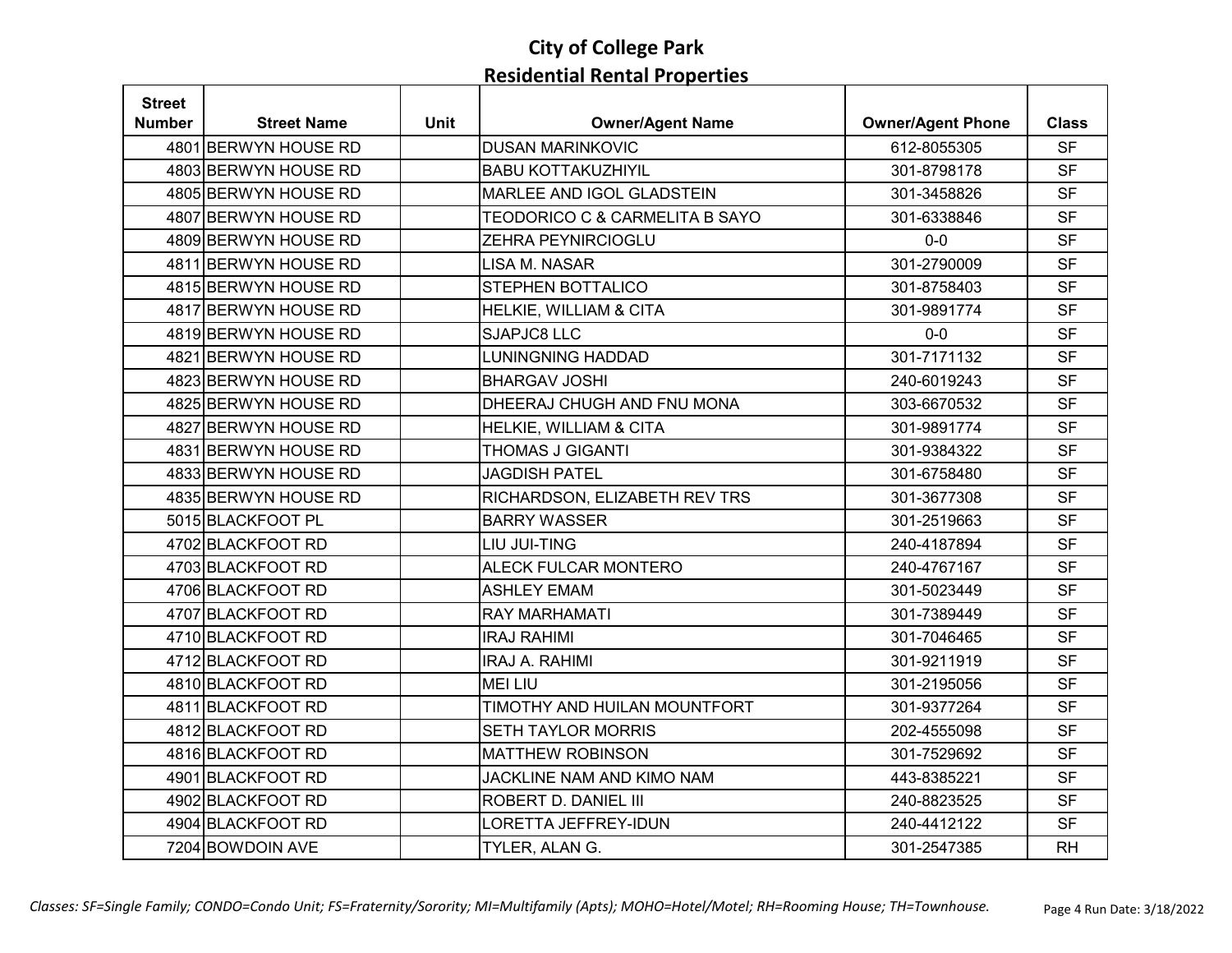| <b>Street</b> |                     |             |                               |                          |              |
|---------------|---------------------|-------------|-------------------------------|--------------------------|--------------|
| <b>Number</b> | <b>Street Name</b>  | <b>Unit</b> | <b>Owner/Agent Name</b>       | <b>Owner/Agent Phone</b> | <b>Class</b> |
|               | 7206 BOWDOIN AVE    |             | TYLER, ALAN G.                | 301-6997995              | <b>SF</b>    |
|               | 7208 BOWDOIN AVE    |             | <b>GALLAGHER, RONALD</b>      | 646-5354766              | <b>SF</b>    |
|               | 4705 BRANCHVILLE RD |             | POPE, ANDREW M.               | 315-5964313              | <b>SF</b>    |
|               | 4709 BRANCHVILLE RD |             | <b>LAN YUE</b>                | 703-2015675              | MI           |
|               | 4711 BRANCHVILLE RD |             | <b>CHRISTIANA C. DIKE</b>     | 240-6879125              | MI           |
|               | 4722 BRANCHVILLE RD |             | <b>RIDER QOF LLC</b>          | 240-4186550              | <b>SF</b>    |
|               | 5018 BRANCHVILLE RD |             | <b>WALTER A. JOHNSON</b>      | 240-3514663              | <b>SF</b>    |
|               | 5022 BRANCHVILLE RD |             | LADDOO, LLC                   | 240-6433951              | <b>SF</b>    |
|               | 5028 BRANCHVILLE RD |             | <b>AREL PROPERTIES, LLC</b>   | 301-4553278              | <b>SF</b>    |
|               | 5043 BRANCHVILLE RD |             | <b>BUDGET INN</b>             | 301-4413707              | <b>MOHO</b>  |
|               | 9104 BRIDGEWATER ST |             | <b>WA CHAU</b>                | 240-3887920              | <b>SF</b>    |
|               | 9112 BRIDGEWATER ST |             | <b>THOMAS HUNTER</b>          | 301-2214745              | <b>SF</b>    |
|               | 9114 BRIDGEWATER ST |             | WILLAM HELKIE REVOCABLE TRUST | 301-9891774              | <b>SF</b>    |
|               | 9123 BRIDGEWATER ST |             | DZUNG D. TRAN                 | 301-9354806              | <b>SF</b>    |
|               | 9126 BRIDGEWATER ST |             | <b>QUIZHEN LIN</b>            | 571-6069102              | <b>SF</b>    |
|               | 9132 BRIDGEWATER ST |             | <b>JAMES A. HYRKAS</b>        | $0-0$                    | <b>SF</b>    |
|               | 5810 BRYN MAWR RD   |             | <b>KOPAL JHA</b>              | 240-4230089              | <b>SF</b>    |
|               | 5819 BRYN MAWR RD   |             | JADEFIELD INVESTMENT LLC      | 301-7938760              | <b>SF</b>    |
|               | 5901 BRYN MAWR RD   |             | <b>BI ZHU LI</b>              | 240-6884022              | <b>SF</b>    |
|               | 5917 BRYN MAWR RD   |             | <b>BISRAT HAILEMESKEL</b>     | 240-4607060              | <b>SF</b>    |
|               | 5919 BRYN MAWR RD   |             | <b>JINYANG LIU</b>            | 571-2938268              | <b>SF</b>    |
|               | 5921 BRYN MAWR RD   |             | NAM SUN & PATRICIA G. WANG    | 301-4671908              | <b>SF</b>    |
|               | 4702 CADDO ST       |             | <b>ASHLEY A EMAM</b>          | 301-5023449              | <b>SF</b>    |
|               | 4703 CADDO ST       |             | <b>IRAJ A. RAHIMI</b>         | 301-7046465              | <b>SF</b>    |
|               | 4704 CADDO ST       |             | ROBERT JEFFERY & KIM MATZEN   | 301-9432114              | <b>SF</b>    |
|               | 4705 CADDO ST       |             | <b>IRAJ A. RAHIMI</b>         | 301-7046465              | <b>SF</b>    |
|               | 4706 CADDO ST       |             | ROUSSAN & KARON ETIENNE       | 240-2865258              | <b>SF</b>    |
|               | 4708 CADDO ST       |             | <b>FRANCOISE DEBUC</b>        | 240-3059089              | <b>SF</b>    |
|               | 4711 CADDO ST       |             | <b>ASHLEY A. EMAM</b>         | 301-5023449              | <b>SF</b>    |
|               | 4507 CALVERT RD     |             | CHANG, JOHN S. & JOAN         | 301-3848865              | <b>SF</b>    |
|               | 4509 CALVERT RD     |             | <b>JOAN CHANG</b>             | 240-2325566              | <b>SF</b>    |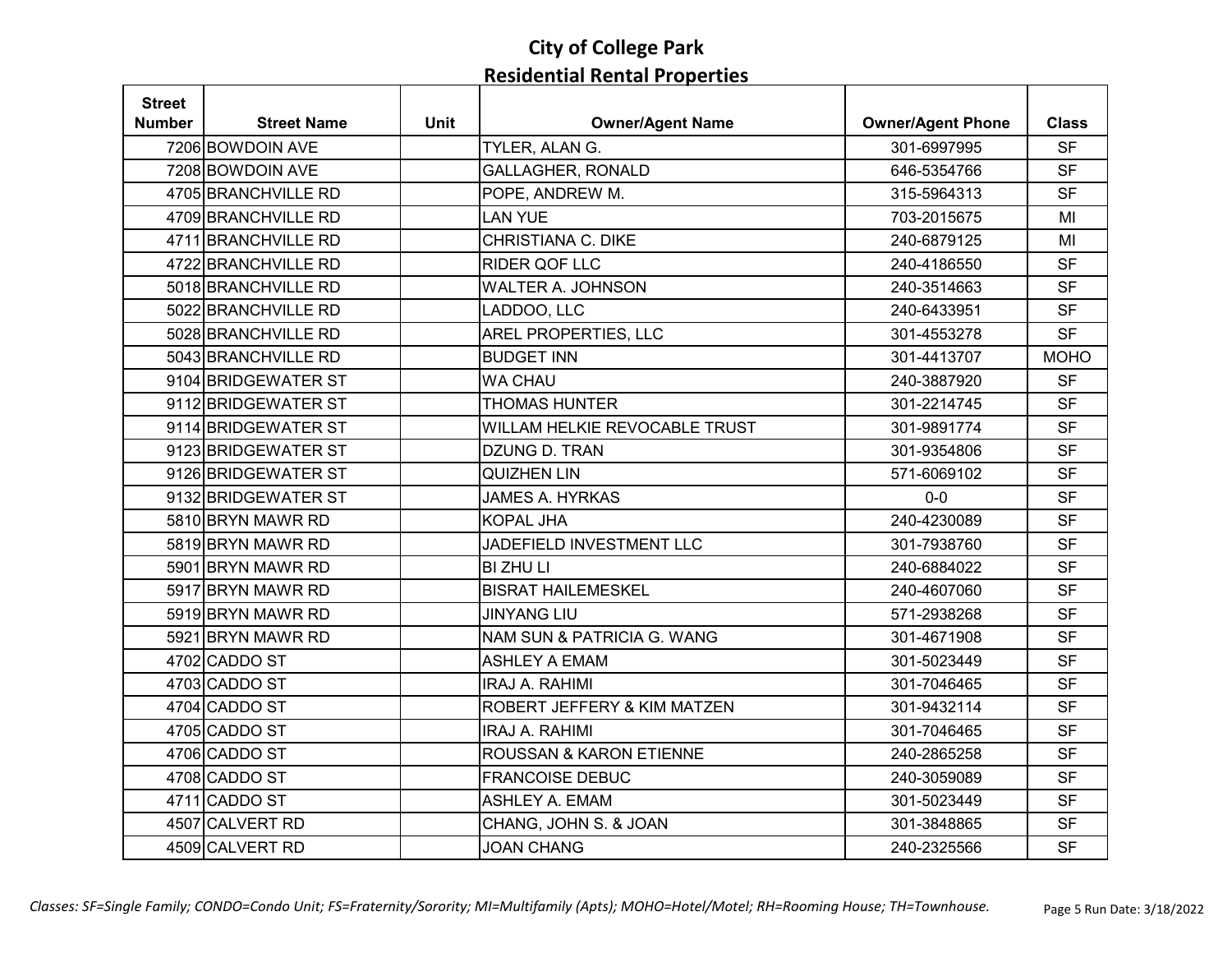| <b>Street</b> |                    |             |                                        |                          |                 |
|---------------|--------------------|-------------|----------------------------------------|--------------------------|-----------------|
| <b>Number</b> | <b>Street Name</b> | <b>Unit</b> | <b>Owner/Agent Name</b>                | <b>Owner/Agent Phone</b> | <b>Class</b>    |
|               | 4509 CALVERT RD    | 5-Jan       | <b>JOAN CHANG</b>                      | 240-2325566              | <b>RH</b>       |
|               | 4602 CALVERT RD    |             | <b>ILYA ZUSIN</b>                      | 202-9058753              | <b>SF</b>       |
|               | 4604 CALVERT RD    |             | <b>CLARKE SIMPSON</b>                  | $0-0$                    | <b>SF</b>       |
|               | 4605 CALVERT RD    |             | GILBERT & MARIE O. AUGUSTIN            | 301-4082930              | MI              |
|               | 4607 CALVERT RD    |             | DORSCH, DAVID F.                       | 301-2771979              | <b>RH</b>       |
|               | 4608 CALVERT RD    |             | ALBERT O. & MARY H. HERBST             | 301-8390131              | <b>SF</b>       |
|               | 4610 CALVERT RD    |             | CP PROPERTIES #4, LLC                  | 301-7041342              | <b>SF</b>       |
|               | 4611 CALVERT RD    |             | CALVERT INVESTORS LLC                  | 301-2771755              | MI <sub>6</sub> |
|               | 4612 CALVERT RD    |             | SJAPJC12, LLC                          | 301-6745601              | <b>SF</b>       |
|               | 4613 CALVERT RD    |             | CALVERT INVESTORS LLC                  | 301-2771755              | M <sub>16</sub> |
|               | 4704 CALVERT RD    |             | CALVERT ROAD LLC                       | 301-9271216              | MI              |
|               | 4801 CALVERT RD    |             | 4801 CALVERT ROAD LLC                  | 443-9940633              | <b>SF</b>       |
|               | 4802 CALVERT RD    |             | <b>COLLEGE PARK ENTERPRISES, LLC</b>   | 301-5885885              | MI <sub>6</sub> |
|               | 4803 CALVERT RD    |             | <b>BRAD &amp; JULIE WEINBERG</b>       | 808-3937670              | <b>SF</b>       |
|               | 4804 CALVERT RD    |             | PETER WEDDERBURN                       | 941-3608761              | MI              |
|               | 4805 CALVERT RD    |             | RICHARD T. LEPSON                      | 301-8647910              | <b>SF</b>       |
|               | 4809 CALVERT RD    |             | <b>ERIC BROERMANN</b>                  | 202-6431480              | <b>SF</b>       |
|               | 4811 CALVERT RD    |             | <b>DAVID DORSCH</b>                    | 301-3325357              | <b>SF</b>       |
|               | 4813 CALVERT RD    |             | <b>JAMES &amp; LYNN FLYNN</b>          | 301-3327807              | <b>SF</b>       |
|               | 3711 CAMPUS DR     |             | THC/UDR DOMAIN COLLEGE PARK            | 240-5429954              | M <sub>16</sub> |
|               | 6900 CARLETON TERR |             | HU, ROBERT H.K.                        | 301-9272521              | MI              |
|               | 6910 CARLETON TERR |             | <b>BARRY &amp; EMILY WASSER</b>        | 301-2519663              | MI              |
|               | 6917 CARLETON TERR |             | GREEN, CARLTON M. & MARION L.          | 301-9271216              | <b>SF</b>       |
|               | 6923 CARLETON TERR |             | <b>SHANNON WATKINS</b>                 | 301-9273410              | MI <sub>6</sub> |
|               | 4701 CATAWBA ST    |             | <b>NAIN GARCIA &amp; DORA HERRERA</b>  | 202-4454821              | <b>SF</b>       |
|               | 4703 CATAWBA ST    |             | <b>NAIN GARCIA &amp; DORA HERRERA</b>  | 202-4454821              | <b>SF</b>       |
|               | 4705 CATAWBA ST    |             | RAY & MAVASH MARHAMATI                 | 301-7389449              | <b>SF</b>       |
|               | 4707 CATAWBA ST    |             | MARVIN J. NAKASHIMA                    | 301-6143313              | <b>SF</b>       |
|               | 4706 CHEROKEE ST   |             | FERRIS MANOR APARTMENTS                | 703-5160496              | MI <sub>6</sub> |
|               | 4707 CHEROKEE ST   |             | <b>HONG JIANG</b>                      | 240-5087819              | <b>TH</b>       |
|               | 4727 CHEROKEE ST   |             | <b>HUAYING DAVIS &amp; STEVE DAVIS</b> | 410-7078468              | <b>TH</b>       |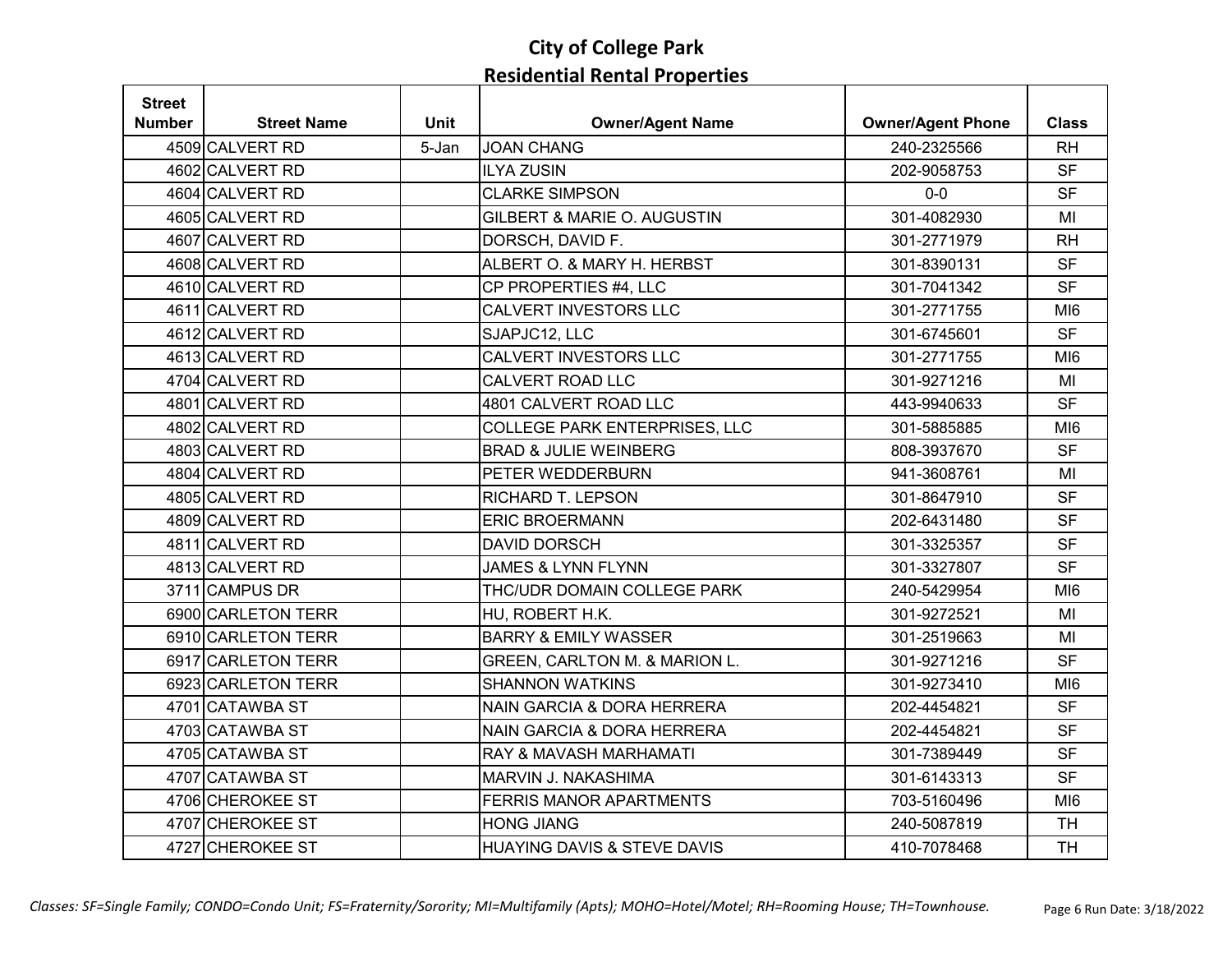| <b>Street</b> |                       |             |                                        |                          |                 |
|---------------|-----------------------|-------------|----------------------------------------|--------------------------|-----------------|
| Number        | <b>Street Name</b>    | <b>Unit</b> | <b>Owner/Agent Name</b>                | <b>Owner/Agent Phone</b> | <b>Class</b>    |
|               | 4735 CHEROKEE ST      |             | HUA CHENG & HONG JIANG                 | $0-0$                    | <b>SF</b>       |
|               | 4743 CHEROKEE ST      |             | AN ZHANG & LAN YU                      | $0-0$                    | <b>SF</b>       |
|               | 4745 CHEROKEE ST      |             | <b>HUANG JIEFEI</b>                    | 240-4329766              | <b>TH</b>       |
|               | 4753 CHEROKEE ST      |             | <b>QING ZHOU &amp; WANG HONGJIA</b>    | 301-3662728              | <b>SF</b>       |
|               | 4757 CHEROKEE ST      |             | YONG ZHAO AND NAIYING PENG             | $0-0$                    | <b>TH</b>       |
|               | 4761 CHEROKEE ST      |             | <b>HONG JIANG</b>                      | 240-5087819              | <b>TH</b>       |
|               | 4767 CHEROKEE ST      |             | QIU QIAO                               | $0-0$                    | <b>TH</b>       |
|               | 4808 CHEROKEE ST      |             | <b>STEVE M. &amp; PATRICIA MERTENS</b> | 301-3854313              | <b>SF</b>       |
|               | 4902 CHEROKEE ST      |             | <b>GREGORY TEAL</b>                    | 240-8882759              | <b>SF</b>       |
|               | 5006 CHEROKEE ST      |             | <b>MILTON M. RASHID</b>                | 202-3914893              | <b>SF</b>       |
|               | 5010 CHEROKEE ST      |             | THE ERNEST SLIGH FLP                   | 301-6818617              | <b>SF</b>       |
|               | 5011 CHEROKEE ST      |             | YU YAN SPOUSAL LFTME ACCT TRST         | 301-5186088              | <b>SF</b>       |
|               | 5013 CHEROKEE ST      |             | EVALINE W HUANG & CLARA HUANG          | $0-0$                    | <b>SF</b>       |
|               | 5015 CHEROKEE ST      |             | <b>SUSAN S. SMITH</b>                  | 301-9371429              | <b>SF</b>       |
|               | 4605 CHERRY HILL RD   |             | LUIS A. RAMIREZ                        | 301-4908908              | <b>SF</b>       |
|               | 4703 CHERRY HILL RD   |             | ROBERT ANDERSON                        | 301-3187796              | <b>SF</b>       |
|               | 4709 CHERRY HILL RD   |             | <b>FENG MAO</b>                        | 703-5011829              | <b>SF</b>       |
|               | 4711 CHERRY HILL RD   |             | MICHAEL, GARY                          | 301-4594400              | <b>SF</b>       |
|               | 4801 CHERRY HILL RD   |             | CHERRY HILL ROAD PARTNERSHIP           | 301-4594400              | <b>SF</b>       |
|               | 5805 CHESTNUT HILL RD |             | MICHAEL V. MASTRANTUONO                | 973-8866283              | <b>SF</b>       |
|               | 5812 CHESTNUT HILL RD |             | <b>JAMES DONLEY</b>                    | 301-8790000              | <b>SF</b>       |
|               | 5910 CHESTNUT HILL RD |             | <b>ANDREW SHAWHAN</b>                  | 301-3254857              | <b>SF</b>       |
|               | 5002 CHEYENNE PL      |             | <b>GREGORY TEAL</b>                    | 240-8882757              | <b>SF</b>       |
|               | 5006 CHEYENNE PL      |             | <b>KYLE DEUTSCHMANN</b>                | 615-6694251              | <b>SF</b>       |
|               | 5007 CHEYENNE PL      |             | SJAPJC5, LLC                           | 301-4177010              | <b>SF</b>       |
|               | 5009 CHEYENNE PL      |             | <b>FENG MAO</b>                        | 703-5011829              | <b>SF</b>       |
|               | 7512 CITADEL DR       |             | JOHN AND ELLEN VILLA                   | 301-3200716              | <b>SF</b>       |
|               | 7519 CITADEL DR       |             | <b>JAMES &amp; AMY DONLEY</b>          | 301-3882647              | <b>SF</b>       |
|               | 4500 COLLEGE AVE      |             | HSRE COLLEGE PARK, LLC                 | $0-0$                    | MI <sub>6</sub> |
|               | 4513 COLLEGE AVE      |             | <b>COLLEGE PARK CENTER LLC</b>         | 301-7023200              | MI              |
|               | 4517 COLLEGE AVE      |             | ALPHA OMICRON PI PROPERTIES            | 615-3700920              | <b>FS</b>       |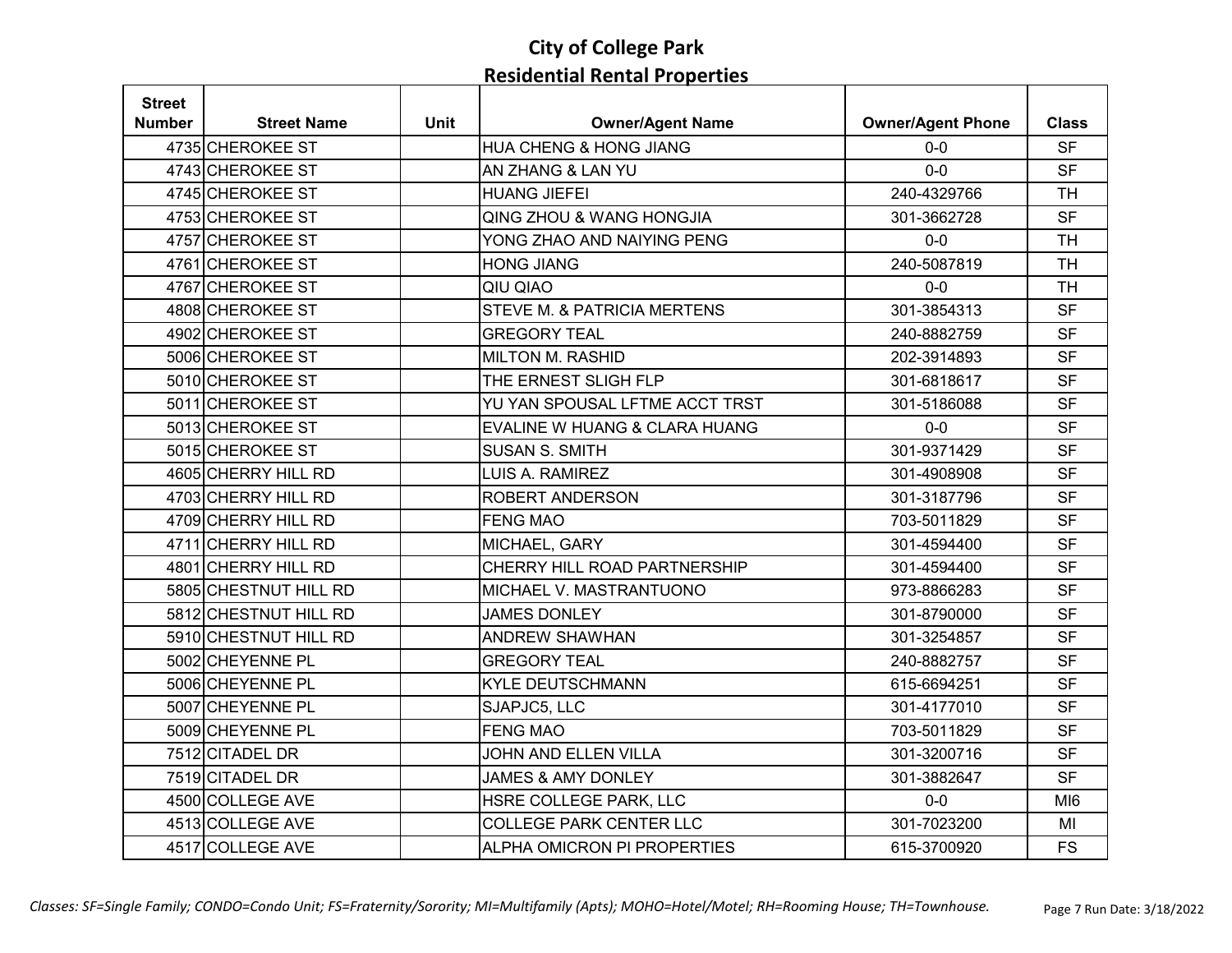| <b>Street</b> |                    |      |                              |                          |                 |
|---------------|--------------------|------|------------------------------|--------------------------|-----------------|
| Number        | <b>Street Name</b> | Unit | <b>Owner/Agent Name</b>      | <b>Owner/Agent Phone</b> | <b>Class</b>    |
|               | 4603 COLLEGE AVE   |      | 4603 COLLEGE AVE LLC         | 410-2128007              | <b>FS</b>       |
|               | 4604 COLLEGE AVE   |      | <b>DELTA DELTA DELTA</b>     | 817-6338001              | <b>FS</b>       |
|               | 4605 COLLEGE AVE   |      | NU SIGMA OMICRON OF MARYLAND | 513-4705986              | <b>FS</b>       |
|               | 4607 COLLEGE AVE   |      | <b>VINCENT ROMANO &amp;</b>  | 516-5130334              | <b>SF</b>       |
|               | 4609 COLLEGE AVE   |      | <b>VINCENT ROMANO</b>        | 516-5130334              | <b>SF</b>       |
|               | 4610 COLLEGE AVE   |      | KAPPA DELTA SORORITY         | 301-7792823              | <b>FS</b>       |
|               | 4611 COLLEGE AVE   |      | RICHMOND PROPERTY GROUP, LTD | 317-2758936              | <b>FS</b>       |
|               | 4613 COLLEGE AVE   |      | OLADOTUN, DESSIRE            | 301-2099001              | <b>RH</b>       |
|               | 4615 COLLEGE AVE   |      | OLADOTUN, DESSIRE            | 301-2099001              | MI              |
|               | 4616 COLLEGE AVE   |      | <b>ANDREW FOOSE</b>          | 202-2941891              | <b>RH</b>       |
|               | 4617 COLLEGE AVE   |      | ZS 4617 LLC ATTN: ILYA ZUSIN | 202-9058753              | MI              |
|               | 4618 COLLEGE AVE   |      | <b>STEVEN B. BEHR</b>        | $0 - 0$                  | <b>RH</b>       |
|               | 4619 COLLEGE AVE   |      | <b>TOMMY CHEN</b>            | 301-8024690              | MI <sub>6</sub> |
|               | 4620 COLLEGE AVE   |      | CP PROPERTIES 2 LLC          | 301-7041342              | <b>SF</b>       |
|               | 4622 COLLEGE AVE   |      | <b>ZS 4622 LLC</b>           | 202-9058753              | MI              |
|               | 4701 COLLEGE AVE   |      | <b>WOODLEY ASSOCIATES LC</b> | 301-8648054              | <b>SF</b>       |
|               | 4702 COLLEGE AVE   |      | <b>MARTHA K. DUNN</b>        | 301-6991863              | <b>SF</b>       |
|               | 4703 COLLEGE AVE   |      | WOODLEY ASSOCIATES, LC       | 301-8648054              | <b>SF</b>       |
|               | 4705 COLLEGE AVE   |      | <b>WOODLEY ASSOCIATES LC</b> | 301-8648054              | <b>SF</b>       |
|               | 4706 COLLEGE AVE   |      | <b>MARTHA K. DUNN</b>        | 301-6991863              | <b>SF</b>       |
|               | 4707 COLLEGE AVE   |      | <b>WOODLEY ASSOCIATES LC</b> | 301-8648054              | <b>SF</b>       |
|               | 4709 COLLEGE AVE   |      | JOHN M. HAWVERMALE           | 301-5707778              | <b>SF</b>       |
|               | 4800 COLLEGE AVE   |      | MEADOW, JOSEPH F.            | 301-2774766              | <b>SF</b>       |
|               | 4805 COLLEGE AVE   |      | <b>CLARK SIMPSON</b>         | 703-8982622              | MI              |
|               | 4806 COLLEGE AVE   |      | <b>DUNCAN M. HAWVERMALE</b>  | 240-8826197              | <b>SF</b>       |
|               | 4808 COLLEGE AVE   |      | <b>MASOUD RAD</b>            | 202-6078181              | <b>SF</b>       |
|               | 4812 COLLEGE AVE   |      | J.E. SMITH CORPORATION       | 301-8644100              | MI <sub>6</sub> |
|               | 4812 COLLEGE AVE   |      | J.E. SMITH CORPORATION       | 301-8644100              | MI <sub>6</sub> |
|               | 7310 COLUMBIA AVE  |      | PETER WEDDERBURN             | 941-3608761              | MI <sub>6</sub> |
|               | 7400 COLUMBIA AVE  |      | <b>LANCE SCHWARZ</b>         | 301-6752027              | <b>SF</b>       |
|               | 7402 COLUMBIA AVE  |      | PETER WEDDERBURN             | 941-3608761              | MI              |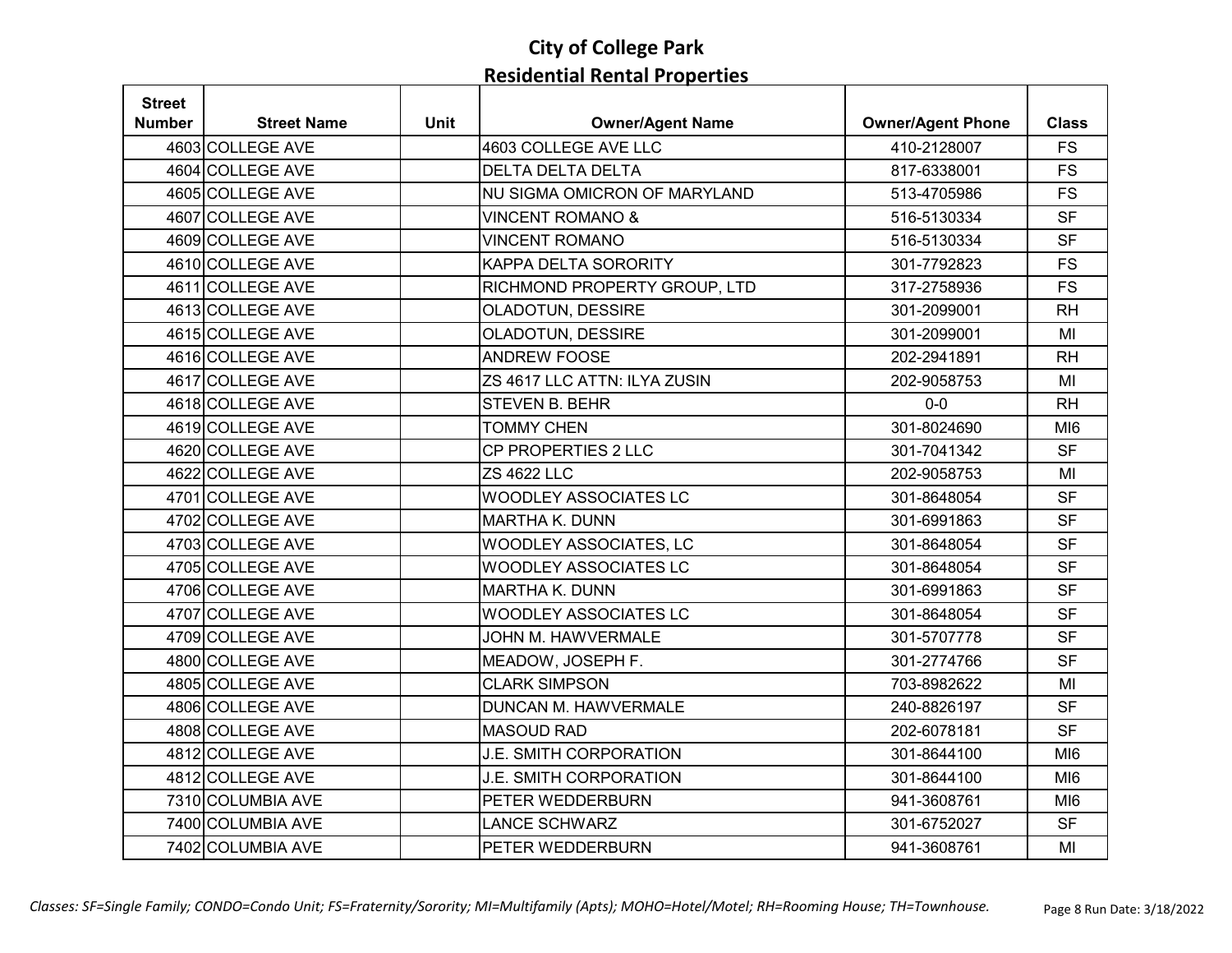| <b>Street</b> |                    |             |                                         |                          |                 |
|---------------|--------------------|-------------|-----------------------------------------|--------------------------|-----------------|
| <b>Number</b> | <b>Street Name</b> | <b>Unit</b> | <b>Owner/Agent Name</b>                 | <b>Owner/Agent Phone</b> | <b>Class</b>    |
|               | 7404 COLUMBIA AVE  |             | 7404 COLUMBIA LT MGT, LLC               | 703-7480001              | MI <sub>6</sub> |
|               | 7405 COLUMBIA AVE  |             | <b>BRINCEFIELD ENTERPRISES, LLC</b>     | 301-4310067              | MI <sub>6</sub> |
|               | 7409 COLUMBIA AVE  |             | MICHAEL F DUNN JR                       | 301-6991863              | <b>SF</b>       |
|               | 7410 COLUMBIA AVE  |             | <b>CLARK SIMPSON</b>                    | 703-8982622              | MI              |
|               | 7411 COLUMBIA AVE  |             | <b>VASILLIOS &amp; EVANGELIA NASIOS</b> | 301-5709251              | <b>SF</b>       |
|               | 7413 COLUMBIA AVE  |             | <b>KEVIN GIBBS AND VIRDINA GIBBS</b>    | 240-5937180              | <b>SF</b>       |
|               | 7508 COLUMBIA AVE  |             | <b>YEUNG SUM</b>                        | 301-8024690              | <b>SF</b>       |
|               | 7510 COLUMBIA AVE  |             | HARTWICK HOUSE LLC (D. EICHNER          | 202-4037549              | <b>SF</b>       |
|               | 5002 CREE LN       |             | <b>BRUK BERHANE</b>                     | 301-6552806              | <b>SF</b>       |
|               | 7508 CREIGHTON DR  |             | <b>MICHAEL MAAS</b>                     | 240-4767408              | <b>SF</b>       |
|               | 7512 CREIGHTON DR  |             | <b>XIAO CHEN</b>                        | 716-5332542              | <b>SF</b>       |
|               | 7514 CREIGHTON DR  |             | <b>ZHANQING LI</b>                      | 443-3884940              | <b>SF</b>       |
|               | 6811 DARTMOUTH AVE |             | <b>BARKER, RICHARD</b>                  | 301-7790114              | <b>SF</b>       |
|               | 6904 DARTMOUTH AVE |             | SEAN F. & LISA M. MURPHY                | 410-9262619              | <b>SF</b>       |
|               | 7001 DARTMOUTH AVE |             | <b>BRENDAN HENNING</b>                  | 509-8340256              | <b>SF</b>       |
|               | 7002 DARTMOUTH AVE |             | RAJ & REGINA SAKARIA                    | 301-6545106              | <b>SF</b>       |
|               | 7007 DARTMOUTH AVE |             | <b>MARTHA K. DUNN</b>                   | 301-6991863              | <b>SF</b>       |
|               | 7101 DARTMOUTH AVE |             | PEPAL, WILLIAM R.                       | 410-4897539              | <b>SF</b>       |
|               | 7207 DARTMOUTH AVE |             | <b>STEPHANIE STONE</b>                  | 301-8019425              | <b>SF</b>       |
|               | 7209 DARTMOUTH AVE |             | 7209 DARTMOUTH AVENUE LLC               | $0-0$                    | <b>SF</b>       |
|               | 7210 DARTMOUTH AVE |             | DORSCH, DAVID                           | 301-3325357              | <b>SF</b>       |
|               | 7211 DARTMOUTH AVE |             | CP PROPERTIES #4 LLC                    | 301-7041342              | <b>SF</b>       |
|               | 7300 DARTMOUTH AVE |             | <b>MARK D. CRICHTON</b>                 | 202-2530601              | <b>SF</b>       |
|               | 7402 DARTMOUTH AVE |             | <b>WILLIAM E. DAVIS</b>                 | 828-8834538              | <b>SF</b>       |
|               | 7403 DARTMOUTH AVE |             | MARYLAND JEWISH EXPERIENCE INC          | $0-0$                    | <b>SF</b>       |
|               | 7404 DARTMOUTH AVE |             | PAUL CARLSON/PCBC CP HOUSING            | 301-7047810              | <b>SF</b>       |
|               | 7503 DARTMOUTH AVE |             | JOSEPH F. MEADOW                        | 301-2774766              | <b>SF</b>       |
|               | 7505 DARTMOUTH AVE |             | SYED T. & SALMA AHMAD                   | 832-7859441              | <b>SF</b>       |
|               | 7507 DARTMOUTH AVE |             | 7507 DARTMOUTH AVE LLC                  | 410-7082191              | <b>SF</b>       |
|               | 9210 DAVIDSON ST   |             | SUNHE WANG                              | $0-0$                    | <b>SF</b>       |
|               | 9211 DAVIDSON ST   |             | <b>LIYING CHEN</b>                      | 703-8737589              | <b>SF</b>       |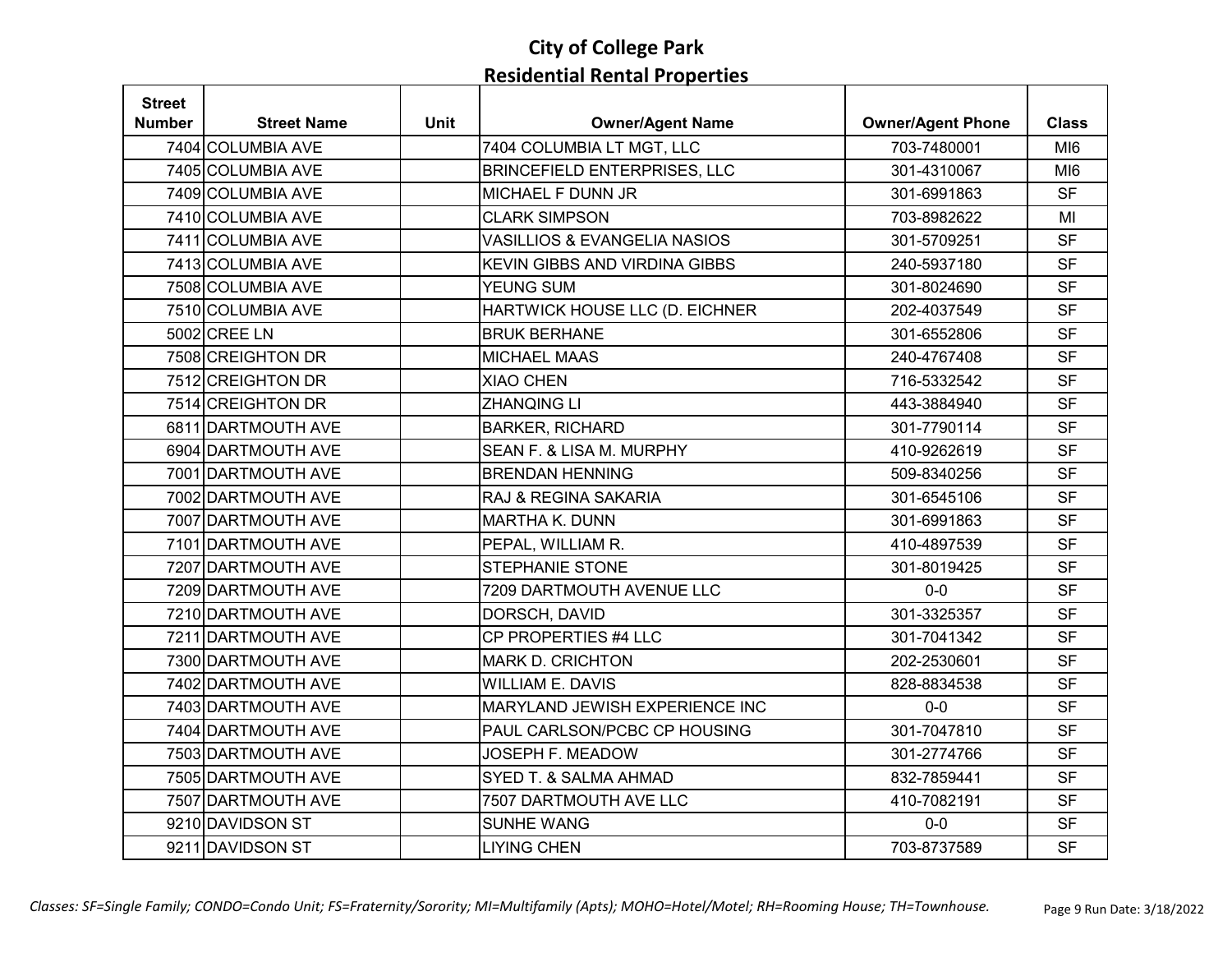| <b>Street</b> |                    |                |                                      |                          |              |
|---------------|--------------------|----------------|--------------------------------------|--------------------------|--------------|
| Number        | <b>Street Name</b> | <b>Unit</b>    | <b>Owner/Agent Name</b>              | <b>Owner/Agent Phone</b> | <b>Class</b> |
|               | 9215 DAVIDSON ST   |                | JIN MA & WENSHENG LIANG              | 301-8441738              | <b>SF</b>    |
|               | 9221 DAVIDSON ST   |                | <b>KEJIA YANG &amp; KELLY SLATER</b> | 240-6439538              | <b>SF</b>    |
|               | 9305 DAVIDSON ST   |                | <b>ZEEPS LLC</b>                     | $0-0$                    | <b>SF</b>    |
|               | 9312 DAVIDSON ST   |                | <b>HOA HUANG</b>                     | $0-0$                    | <b>SF</b>    |
|               | 5006 DELAWARE PL   |                | <b>NANCY MEYER</b>                   | 202-2364071              | <b>SF</b>    |
|               | 4800 DELAWARE ST   |                | <b>GINA CHEN</b>                     | 703-5935682              | <b>SF</b>    |
|               | 4801 DELAWARE ST   |                | CAPITOL HOSPITALITY INC              | 301-3455000              | <b>SF</b>    |
|               | 4802 DELAWARE ST   |                | SOO LOVE LLC                         | 703-5935682              | <b>SF</b>    |
|               | 4803 DELAWARE ST   |                | <b>GAIL A BLEACH TRUST</b>           | 301-8563636              | <b>SF</b>    |
|               | 4805 DELAWARE ST   |                | PAN YUHUI                            | $0-0$                    | <b>SF</b>    |
|               | 4808 DELAWARE ST   |                | <b>JOSHUA B SOLOMON</b>              | 631-2355760              | <b>SF</b>    |
|               | 4810 DELAWARE ST   |                | <b>MARK B. PAPE</b>                  | 301-6412328              | <b>SF</b>    |
|               | 4814 DELAWARE ST   |                | PODRYHULA, OLEH & LINDA              | 508-8884249              | MI           |
|               | 4901 DELAWARE ST   |                | <b>SU LIANG</b>                      | 713-9654264              | <b>SF</b>    |
|               | 4906 DELAWARE ST   |                | <b>ANNETTE HARLOW</b>                | 301-5263933              | <b>SF</b>    |
|               | 5007 DELAWARE ST   |                | MATTHEW & JENNIFER EIDSON            | 301-3453808              | <b>SF</b>    |
|               | 5009 DELAWARE ST   |                | ROMEO N DELA CRUZ JR                 | 240-8395469              | <b>SF</b>    |
|               | 5011 DELAWARE ST   |                | <b>ZACHARY DOWELL</b>                | $0-0$                    | <b>SF</b>    |
|               | 5015 DELAWARE ST   |                | LLOYD B. RIVERS                      | 202-4387766              | <b>SF</b>    |
|               | 3513 DEPAUW PL     |                | XILIN ZHAO & JINGRU CHANG            | 301-5288555              | <b>SF</b>    |
|               | 9200 DEWBERRY LN   |                | PABLO J. SZTEIN                      | 240-2429757              | <b>SF</b>    |
|               | 9202 DEWBERRY LN   |                | DAVID M. & MARY K. BROGI             | 301-4128486              | <b>SF</b>    |
|               | 9206 DEWBERRY LN   |                | <b>BAOQUING MA AND LING ZHANG</b>    | 732-6407230              | <b>SF</b>    |
|               | 9209 DEWBERRY LN   |                | YONAS TESSEMA, SENAIT MEHRET         | 301-2133539              | <b>SF</b>    |
|               | 9213 DEWBERRY LN   |                | <b>IMO UMOREN DEGBO</b>              | 240-4758063              | <b>SF</b>    |
|               | 9214 DEWBERRY LN   |                | CHANDRA & GYAN W KASHYAP ET AL       | 301-6132327              | <b>SF</b>    |
|               | 9219 DEWBERRY LN   |                | <b>ZHEN SHANG</b>                    | 404-3578433              | <b>SF</b>    |
|               | 7303 DICKINSON AVE |                | <b>CHRIS &amp; KRISTEN KIERNAN</b>   | 301-3703244              | <b>SF</b>    |
|               | 7304 DICKINSON AVE | $\mathbf{1}$   | <b>DICKINSON VENTURES, LLC</b>       | 301-2046050              | CONDO        |
|               | 7304 DICKINSON AVE | 3              | DICKINSON VENTURES, LLC              | 301-5293078              | CONDO        |
|               | 7304 DICKINSON AVE | $\overline{4}$ | <b>DICKINSON VENTURES LLC</b>        | 240-2810052              | <b>CONDO</b> |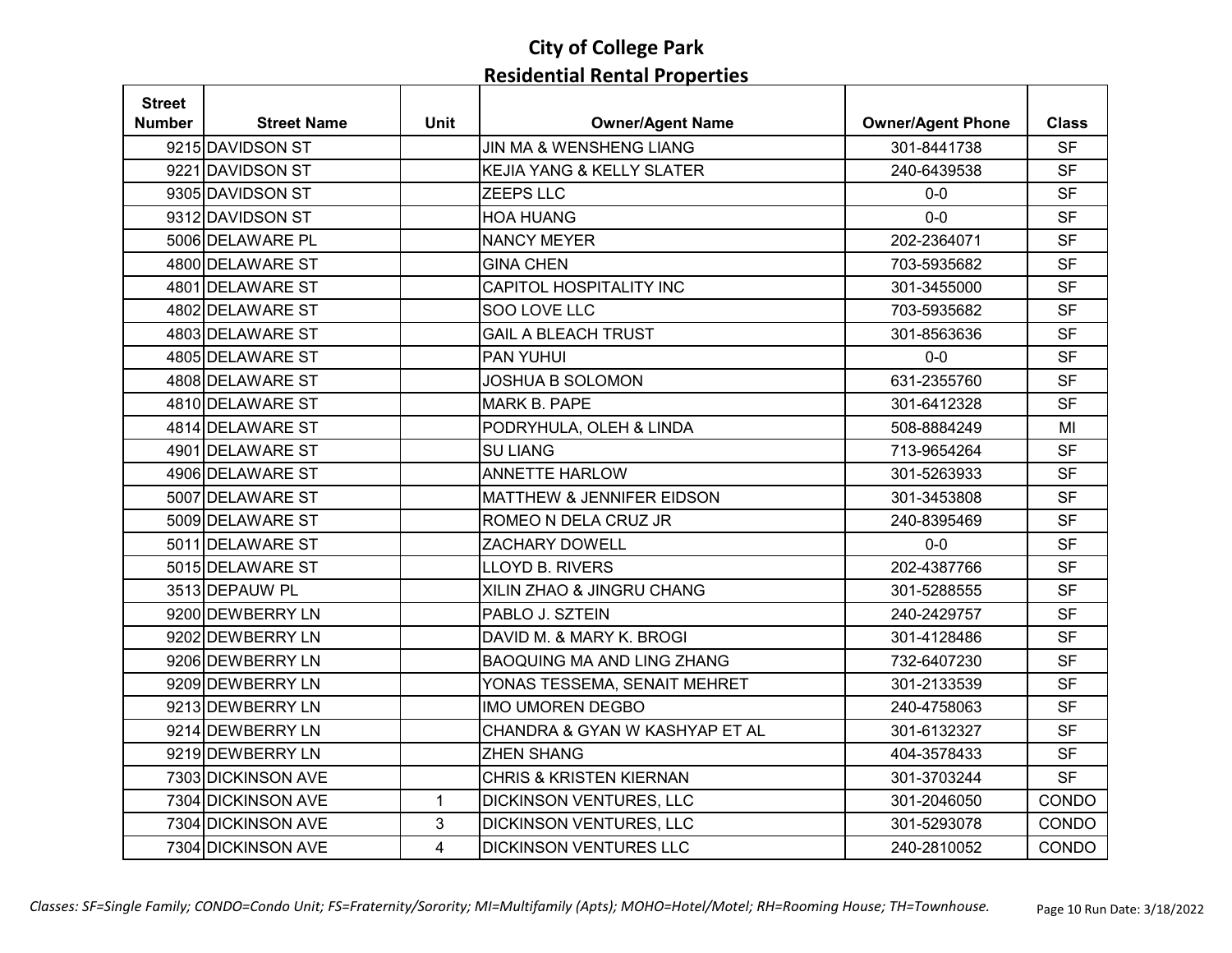| <b>Street</b> |                    |             |                                    |                          |              |
|---------------|--------------------|-------------|------------------------------------|--------------------------|--------------|
| Number        | <b>Street Name</b> | <b>Unit</b> | <b>Owner/Agent Name</b>            | <b>Owner/Agent Phone</b> | <b>Class</b> |
|               | 7307 DICKINSON AVE |             | PEPAL, WILLIAM R.                  | 443-7457090              | <b>SF</b>    |
|               | 7309 DICKINSON AVE |             | 7309 DICKINSON AVE LLC             | $0 - 0$                  | <b>SF</b>    |
|               | 7310 DICKINSON AVE |             | <b>DANIEL MERMEL</b>               | $0-0$                    | <b>SF</b>    |
|               | 7402 DICKINSON AVE |             | <b>BRYAN &amp; SUZANNE MACK</b>    | $0 - 0$                  | <b>SF</b>    |
|               | 7404 DICKINSON AVE |             | <b>JOHN M. HAWVERMALE</b>          | 301-3652632              | <b>SF</b>    |
|               | 7405 DICKINSON AVE |             | <b>HOLLY &amp; ROBERT MUECK</b>    | 240-4174840              | <b>SF</b>    |
|               | 7406 DICKINSON AVE |             | <b>STEVEN ZANNONI</b>              | 410-3492021              | MI           |
|               | 7407 DICKINSON AVE |             | <b>BRYAN &amp; SUZANNE MACK</b>    | $0-0$                    | <b>SF</b>    |
|               | 7409 DICKINSON AVE |             | <b>JOHN &amp; CHRISTINE JORDAN</b> | 301-8733949              | <b>SF</b>    |
|               | 7504 DICKINSON AVE |             | <b>TOMMY CHEN</b>                  | 301-8024690              | <b>SF</b>    |
|               | 7505 DICKINSON AVE |             | KAPPA DELTA HOUSE CORPORATION-     | 301-2535182              | <b>SF</b>    |
|               | 7506 DICKINSON AVE |             | MARTHA K. DUNN                     | 301-6991863              | <b>SF</b>    |
|               | 7508 DICKINSON AVE |             | <b>MITCHEL MILLER</b>              | 410-4899067              | <b>SF</b>    |
|               | 7509 DICKINSON AVE |             | <b>MITCHEL H MILLER</b>            | 410-4899067              | <b>SF</b>    |
|               | 7511 DICKINSON AVE |             | <b>MITCHEL H MILLER</b>            | 410-4899067              | <b>SF</b>    |
|               | 9105 DRAKE PL      |             | <b>MAY ROBINSON</b>                | 202-4924988              | <b>SF</b>    |
|               | 9106 DRAKE PL      |             | <b>DAVID WASSER</b>                | 301-2519663              | <b>SF</b>    |
|               | 9109 DRAKE PL      |             | JOHN R. MOORE, LIVING TRUST        | 301-7551638              | <b>SF</b>    |
|               | 4615 DREXEL RD     |             | <b>STUART &amp; MAURA WRIGHT</b>   | 202-2585788              | <b>SF</b>    |
|               | 4702 DREXEL RD     |             | <b>LAURA BASSETT</b>               | 202-5789157              | <b>SF</b>    |
|               | 4706 DREXEL RD     |             | <b>RICHARD BARKER</b>              | 301-7790114              | <b>SF</b>    |
|               | 3400 DUKE ST       |             | <b>JASON WYCLIFFE</b>              | 240-2646398              | <b>SF</b>    |
|               | 3417 DUKE ST       |             | OLGA PRATT LIVING TRUST            | 301-3798381              | <b>SF</b>    |
|               | 3500 DUKE ST       |             | ALEXANDER DICKHOFF, ETAL           | 718-6878130              | <b>SF</b>    |
|               | 3506 DUKE ST       |             | <b>WILLIAM HELKIE</b>              | 301-9891774              | <b>SF</b>    |
|               | 3507 DUKE ST       |             | SYPAL &, KENNITH M ETAL            | 703-2429777              | <b>SF</b>    |
|               | 3509 DUKE ST       |             | <b>CHANG LIU</b>                   | 667-2288397              | <b>SF</b>    |
|               | 3515 DUKE ST       |             | SONG ZHAO & JIANGUO SHANG          | 301-6484497              | <b>SF</b>    |
|               | 3521 DUKE ST       |             | <b>HAO HUANG</b>                   | 308-287918               | <b>SF</b>    |
|               | 3523 DUKE ST       |             | VP10 LLC                           | 202-6432651              | <b>SF</b>    |
|               | 3535 DUKE ST       |             | PATRICK L. JONES                   | 954-6124550              | <b>SF</b>    |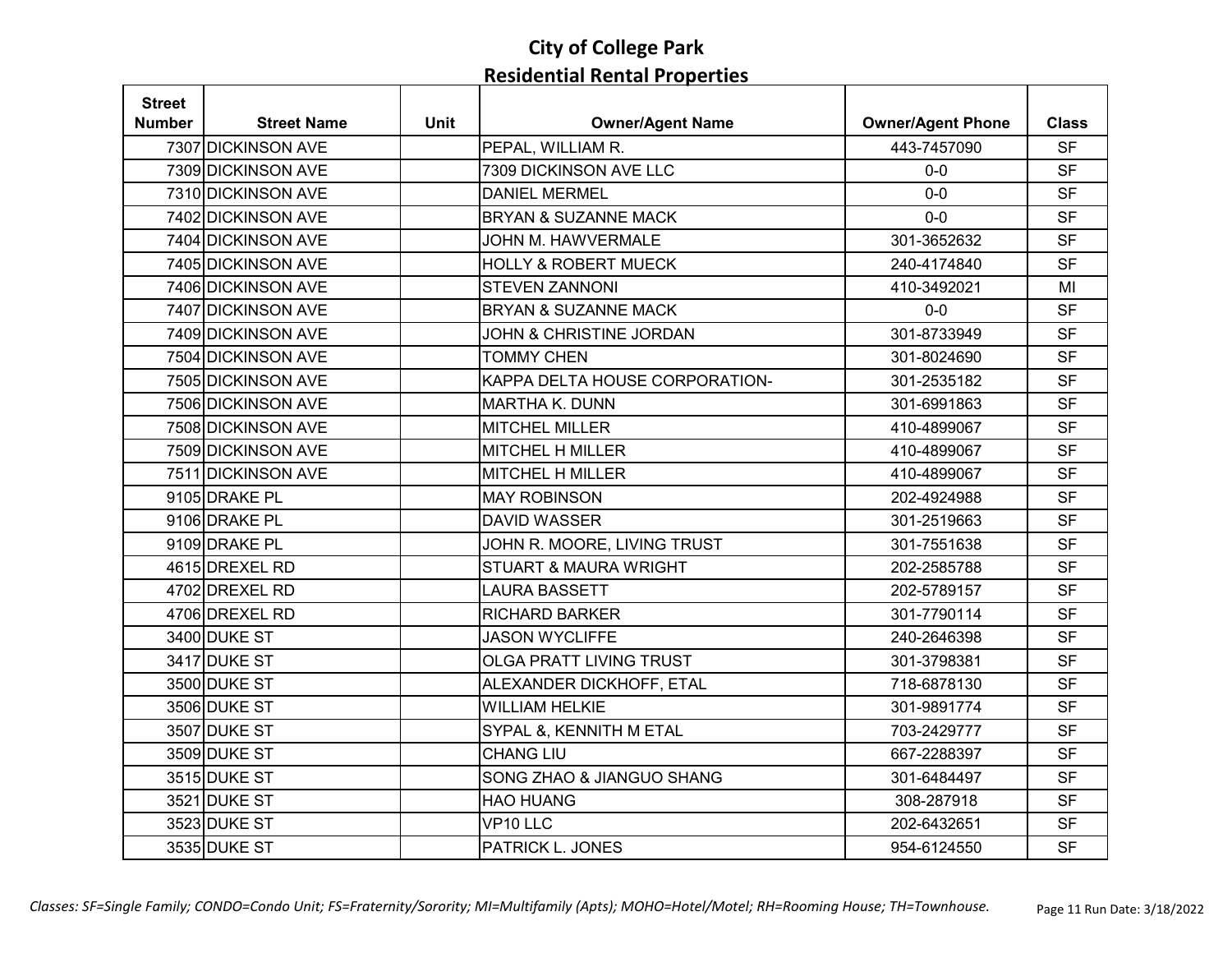| <b>Street</b> |                    |             |                                |                          |              |
|---------------|--------------------|-------------|--------------------------------|--------------------------|--------------|
| Number        | <b>Street Name</b> | <b>Unit</b> | <b>Owner/Agent Name</b>        | <b>Owner/Agent Phone</b> | <b>Class</b> |
|               | 3537 DUKE ST       |             | <b>YIQI WANG</b>               | 301-6484497              | <b>SF</b>    |
|               | 4705 EDGEWOOD RD   |             | YANG, TA CHENG & SHU CHIN LAI  | 301-8695088              | <b>SF</b>    |
|               | 4800 EDGEWOOD RD   |             | LODOVICO G. DIBERNARDO ETAL    | 301-9388564              | <b>SF</b>    |
|               | 4905 EDGEWOOD RD   |             | <b>BALWANT SINGH</b>           | 301-5700550              | <b>SF</b>    |
|               | 4907 EDGEWOOD RD   |             | <b>LARRY HALEY</b>             | 301-6860546              | <b>SF</b>    |
|               | 4910 EDGEWOOD RD   |             | EGM CP1, LLC                   | 301-2519663              | <b>SF</b>    |
|               | 5012 EDGEWOOD RD   |             | <b>JIAN QIN LIU</b>            | 240-4257860              | <b>SF</b>    |
|               | 5023 EDGEWOOD RD   |             | <b>ELIZABETH FIGUEROA</b>      | 301-3841717              | <b>SF</b>    |
|               | 5027 EDGEWOOD RD   |             | 36TH ST VENTURES LLC           | 703-6558499              | <b>SF</b>    |
|               | 5103 EDGEWOOD RD   |             | ARSENE THIERRY & ALSIA MARTINE | 202-2573531              | <b>SF</b>    |
|               | 5105 EDGEWOOD RD   |             | <b>DEVANAND RAMCHAN</b>        | 301-5135724              | <b>SF</b>    |
|               | 5108 EDGEWOOD RD   |             | <b>LYNN M JOHNSTON</b>         | 301-9336752              | <b>SF</b>    |
|               | 5215 EDGEWOOD RD   |             | PABLO COLLINS                  | 240-2929725              | <b>SF</b>    |
|               | 7324 EDMONSTON RD  |             | <b>DESMOND GRANT</b>           | 301-9352721              | <b>SF</b>    |
|               | 7502 EDMONSTON RD  |             | <b>JOHN ESKANDAR</b>           | 443-7631491              | <b>SF</b>    |
|               | 7514 EDMONSTON RD  |             | RAJEEV KUMAR                   | 617-2739254              | <b>SF</b>    |
|               | 4701 ERIE ST       |             | JOYCE L. & MICHAEL R. CRANE    | 719-5746159              | <b>SF</b>    |
|               | 4703 ERIE ST       |             | <b>GAIL BLEACH TRUST</b>       | 301-6554385              | <b>SF</b>    |
|               | 4805 ERIE ST       |             | <b>DIANNA YAN</b>              | 301-5186088              | <b>SF</b>    |
|               | 4806 ERIE ST       |             | FRENZEL, MARLA & PHIL KAYLOR   | $301 - 0$                | <b>SF</b>    |
|               | 4907 ERIE ST       |             | <b>ERICK CORONEL</b>           | 240-4414081              | <b>SF</b>    |
|               | 4908 ERIE ST       |             | <b>BRAGI VALGEIRSSON</b>       | 301-7062409              | <b>SF</b>    |
|               | 4914 ERIE ST       |             | SAMUEL C. FOGLE JR.            | 410-4808406              | <b>SF</b>    |
|               | 5003 ERIE ST       |             | <b>SANJAY AGARWAL</b>          | 703-3499464              | <b>SF</b>    |
|               | 5004 ERIE ST       |             | <b>ROSS E. EICHBERG</b>        | 301-8731891              | <b>SF</b>    |
|               | 5008 ERIE ST       |             | <b>JINYANG LIU</b>             | 571-2938268              | <b>SF</b>    |
|               | 5014 ERIE ST       |             | <b>KEVIN GLATSTEIN</b>         | 718-7043694              | <b>SF</b>    |
|               | 4810 ERSKINE RD    |             | FRANK FIDEL & REGINA MARTIN    | 317-9852450              | <b>SF</b>    |
|               | 4812 ERSKINE RD    |             | FRANK & REGINA MARTIN          | 317-9852450              | <b>SF</b>    |
|               | 7007 FORDHAM CT    |             | <b>SHANNON WATKINS</b>         | 301-9273410              | MI           |
|               | 7009 FORDHAM CT    |             | <b>SHANNON WATKINS</b>         | 301-9273410              | MI           |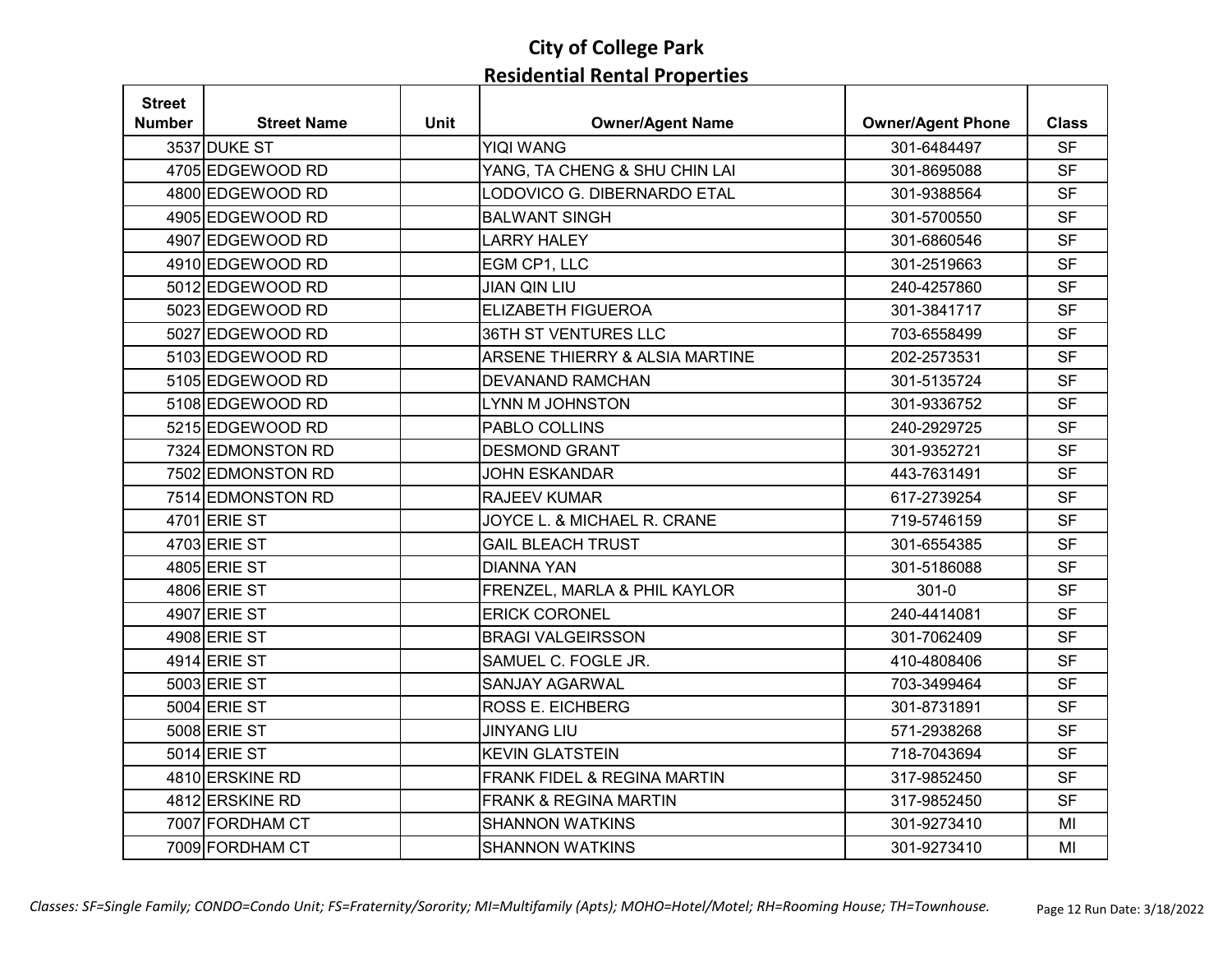| <b>Street</b> |                    |             |                                      |                          |                 |
|---------------|--------------------|-------------|--------------------------------------|--------------------------|-----------------|
| Number        | <b>Street Name</b> | <b>Unit</b> | <b>Owner/Agent Name</b>              | <b>Owner/Agent Phone</b> | <b>Class</b>    |
|               | 7011 FORDHAM CT    |             | <b>SHANNON WATKINS</b>               | 301-9273410              | MI              |
|               | 7011 FORDHAM CT    |             | <b>SHANNON WATKINS</b>               | 301-9273410              | MI              |
|               | 7013 FORDHAM CT    |             | <b>SHANNON WATKINS</b>               | 301-9273410              | MI              |
|               | 7015 FORDHAM CT    |             | <b>SHANNON WATKINS</b>               | 301-9273410              | MI              |
|               | 7017 FORDHAM CT    |             | <b>SHANNON WATKINS</b>               | 301-9273410              | MI              |
|               | 4504 FORDHAM LN    |             | <b>SHANNON WATKINS</b>               | 301-9273410              | MI <sub>6</sub> |
|               | 4506 FORDHAM LN    |             | <b>SHANNON WATKINS</b>               | 301-9273410              | MI              |
|               | 4508 FORDHAM LN    |             | <b>SHANNON WATKINS</b>               | 301-9273410              | MI <sub>6</sub> |
|               | 4702 FORDHAM RD    |             | ALEXANDRA SIMBANA LEISTIKOW          | 202-9075518              | <b>SF</b>       |
|               | 4820 FOX ST        |             | FRED A. BALKIN                       | 301-5027756              | <b>SF</b>       |
|               | 4905 FOX ST        |             | MOHAMMAD KHORASANIAN                 | 240-4770787              | <b>SF</b>       |
|               | 4912 FOX ST        |             | <b>BORIS VINOKUR</b>                 | 301-5038878              | <b>SF</b>       |
|               | 4917 FOX ST        |             | SUZANNE JOHNSON                      | 240-5351027              | <b>SF</b>       |
|               | 5000 FOX ST        |             | PAUL & DOROTHY DEMOS                 | 301-7760133              | <b>SF</b>       |
|               | 5002 FOX ST        |             | <b>SIMONE WILLIAMS</b>               | 833-4522354              | <b>SF</b>       |
|               | 5006 FOX ST        |             | <b>JON LAWRENCE</b>                  | 703-8472787              | <b>SF</b>       |
|               | 5009 FOX ST        |             | DIVERSIFIED ASSET MANAGEMENT L       | 202-2517928              | <b>SF</b>       |
|               | 5013 FOX ST        |             | <b>JAMES M. REHER</b>                | 301-3951944              | <b>SF</b>       |
|               | 5006 GERONIMO ST   |             | YOLANDA OLIVA                        | 301-2724535              | <b>SF</b>       |
|               | 5019 GERONIMO ST   |             | <b>TERRY &amp; CRISTINA MARSHALL</b> | 301-6488111              | <b>SF</b>       |
|               | 5028 GERONIMO ST   |             | SJAPJC 9 LLC                         | 301-4177010              | <b>SF</b>       |
|               | 9008 GETTYSBURG LN |             | MIN ZHANG C/O YING LI                | 571-2170231              | <b>SF</b>       |
|               | 9015 GETTYSBURG LN |             | <b>SHAO MIN WANG</b>                 | 301-9206088              | <b>SF</b>       |
|               | 7507 GIRARD AVE    |             | <b>RICHARD BIFFL</b>                 | 301-9278753              | <b>SF</b>       |
|               | 7508 GIRARD AVE    |             | <b>ERIK SHEN</b>                     | 301-5725953              | <b>SF</b>       |
|               | 7509 GIRARD AVE    |             | CHEYENNE PLACE REALTY LLC            | 516-5219123              | <b>SF</b>       |
|               | 7510 GIRARD AVE    |             | <b>ANDREW FOOSE</b>                  | 202-2941891              | <b>SF</b>       |
|               | 7511 GIRARD AVE    |             | CHOICE REALTY RENTALS TWO LLC        | 443-4722651              | <b>SF</b>       |
|               | 7514 GIRARD AVE    |             | <b>WILLIAM C. DAVIS</b>              | 561-3393503              | <b>SF</b>       |
|               | 7516 GIRARD AVE    |             | <b>DANIEL BOWEN</b>                  | 240-7315939              | <b>SF</b>       |
|               | 7518 GIRARD AVE    |             | DANIEL BOWEN & RYAN BOWEN            | 240-7315939              | <b>SF</b>       |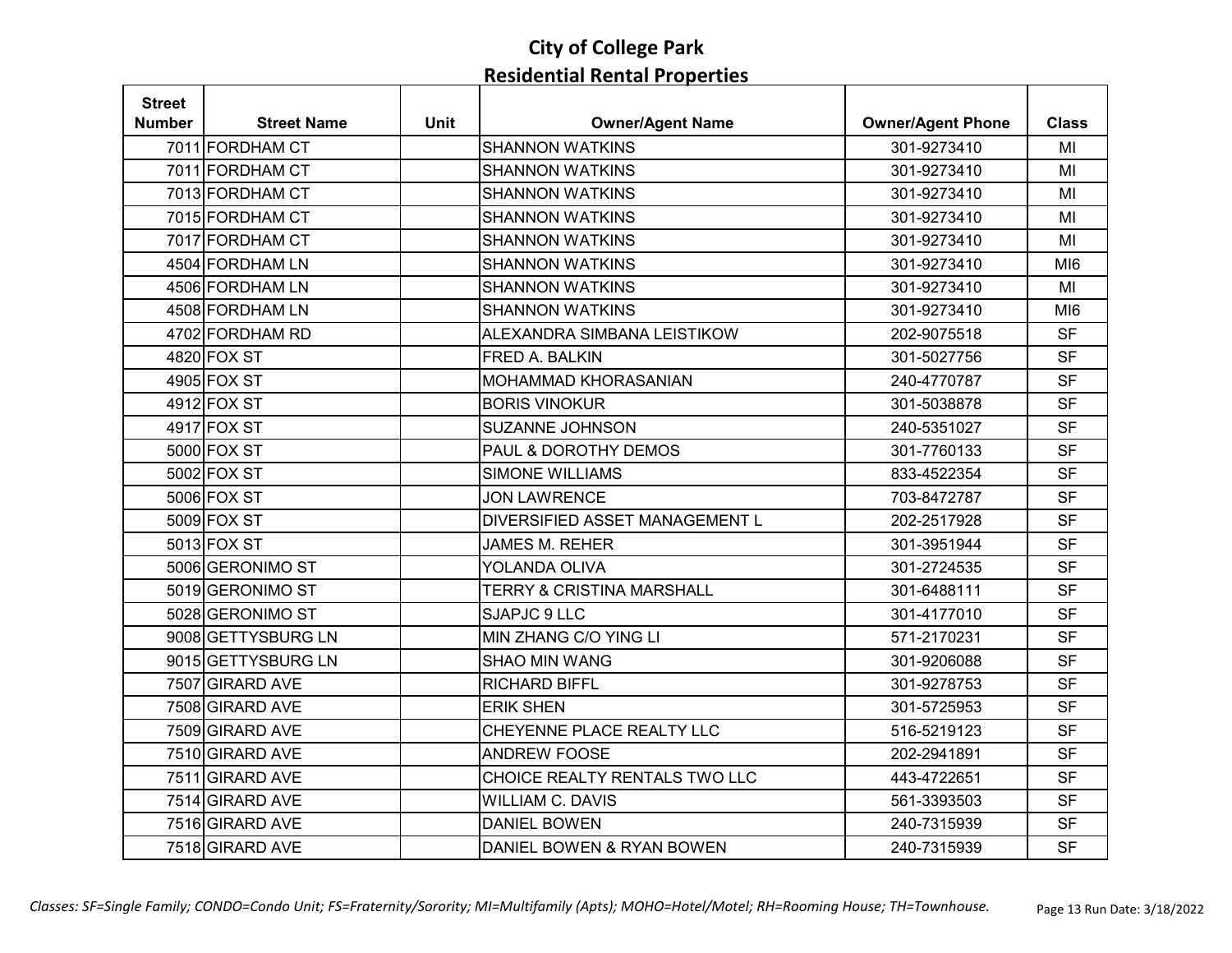| <b>Street</b> |                    |                           |                               |                          |              |
|---------------|--------------------|---------------------------|-------------------------------|--------------------------|--------------|
| Number        | <b>Street Name</b> | <b>Unit</b>               | <b>Owner/Agent Name</b>       | <b>Owner/Agent Phone</b> | <b>Class</b> |
|               | 4703 GREENBELT RD  |                           | FANG, DAH                     | 301-9821506              | <b>SF</b>    |
|               | 4705 GREENBELT RD  |                           | <b>DAH FANG</b>               | 301-6556757              | <b>SF</b>    |
|               | 4707 GREENBELT RD  |                           | <b>STEPHEN COLEMAN</b>        | 301-5092862              | <b>SF</b>    |
|               | 4715 GREENBELT RD  |                           | DR. ALAN H & KAREN L TERAMURA | 808-9880456              | <b>SF</b>    |
|               | 4227 GUILFORD DR   |                           | YING W. YEE                   | 240-5358298              | MI           |
|               | 4229 GUILFORD DR   |                           | YING W. YEE                   | 240-5358298              | MI           |
|               | 4231 GUILFORD DR   |                           | FINAL KNOX, LLC               | 301-7760162              | MI           |
|               | 4233 GUILFORD DR   |                           | FINAL KNOX, LLC               | 301-7760162              | MI           |
|               | 4300 GUILFORD DR   | A                         | TERRAPIN ROW PROP OWNER, LLC  | 215-9383058              | <b>TH</b>    |
|               | 4300 GUILFORD DR   | В                         | TERRAPIN ROW PROP OWNER, LLC  | 215-9383058              | <b>TH</b>    |
|               | 4302 GUILFORD DR   | $\boldsymbol{\mathsf{A}}$ | TERRAPIN ROW PROP OWNER, LLC  | 215-9383058              | <b>TH</b>    |
|               | 4302 GUILFORD DR   | B                         | TERRAPIN ROW PROP OWNER, LLC  | 215-9383058              | <b>TH</b>    |
|               | 4304 GUILFORD DR   | A                         | TERRAPIN ROW PROP OWNER, LLC  | 215-9383058              | <b>TH</b>    |
|               | 4304 GUILFORD DR   | B                         | TERRAPIN ROW PROP OWNER, LLC  | 215-9383058              | <b>TH</b>    |
|               | 4306 GUILFORD DR   | A                         | TERRAPIN ROW PROP OWNER, LLC  | 215-9383058              | <b>TH</b>    |
|               | 4306 GUILFORD DR   | B                         | TERRAPIN ROW PROP OWNER, LLC  | 215-9383058              | <b>TH</b>    |
|               | 4308 GUILFORD DR   | A                         | TERRAPIN ROW PROP OWNER, LLC  | 215-9383058              | <b>TH</b>    |
|               | 4308 GUILFORD DR   | B                         | TERRAPIN ROW PROP OWNER, LLC  | 215-9383058              | <b>TH</b>    |
|               | 4310 GUILFORD DR   | $\mathsf A$               | TERRAPIN ROW PROP OWNER, LLC  | 215-9383058              | <b>TH</b>    |
|               | 4310 GUILFORD DR   | B                         | TERRAPIN ROW PROP OWNER, LLC  | 215-9383058              | <b>TH</b>    |
|               | 4312 GUILFORD DR   | $\overline{\mathsf{A}}$   | TERRAPIN ROW PROP OWNER, LLC  | 215-9383058              | <b>TH</b>    |
|               | 4312 GUILFORD DR   | B                         | TERRAPIN ROW PROP OWNER, LLC  | 215-9383058              | <b>TH</b>    |
|               | 4314 GUILFORD DR   | $\boldsymbol{\mathsf{A}}$ | TERRAPIN ROW PROP OWNER, LLC  | 215-9383058              | <b>TH</b>    |
|               | 4314 GUILFORD DR   | B                         | TERRAPIN ROW PROP OWNER, LLC  | 215-9383058              | <b>TH</b>    |
|               | 4603 GUILFORD PL   |                           | PEPAL, WILLIAM R.             | $0-0$                    | <b>SF</b>    |
|               | 4502 GUILFORD RD   |                           | <b>KAY DUNN</b>               | 301-6991863              | MI           |
|               | 4503 GUILFORD RD   |                           | <b>VINCENT ROMANO</b>         | $0-0$                    | MI           |
|               | 4504 GUILFORD RD   |                           | CP PROPERTIES #1, LLC         | 301-7041342              | MI           |
|               | 4505 GUILFORD RD   |                           | JOHN J. BURKE, III            | 410-5075249              | MI           |
|               | 4506 GUILFORD RD   |                           | 4506 GUILFORD RD LLC          | $0-0$                    | MI           |
|               | 4614 GUILFORD RD   |                           | MICHAEL TSEYTLIN              | 703-9756813              | <b>SF</b>    |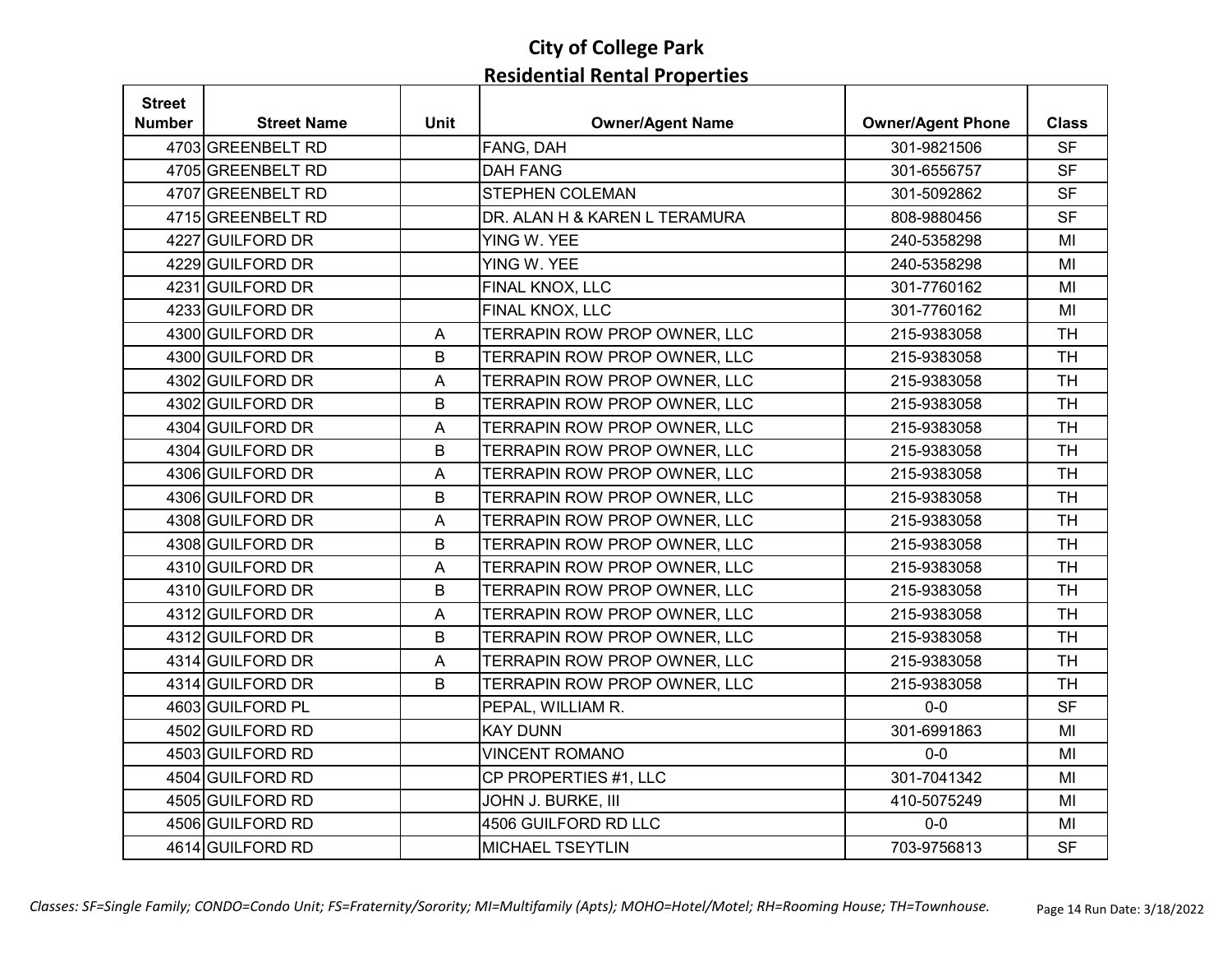| <b>Street</b> |                    |             |                                   |                          |                 |
|---------------|--------------------|-------------|-----------------------------------|--------------------------|-----------------|
| Number        | <b>Street Name</b> | <b>Unit</b> | <b>Owner/Agent Name</b>           | <b>Owner/Agent Phone</b> | <b>Class</b>    |
|               | 4615 GUILFORD RD   |             | <b>BRAD &amp; JULIE WEINBERG</b>  | 808-3937670              | <b>SF</b>       |
|               | 4707 GUILFORD RD   |             | <b>VINCENT ROMANO</b>             | 516-5130334              | MI              |
|               | 4711 GUILFORD RD   |             | LIBELO, LOUIS F. JR & FAITH S.    | 301-5308075              | <b>SF</b>       |
|               | 4801 GUILFORD RD   |             | <b>SHIRLEY LEVY</b>               | 301-4741073              | <b>SF</b>       |
|               | 4805 GUILFORD RD   |             | ELIZABETH A FITZGERALD            | $0 - 0$                  | <b>SF</b>       |
|               | 4809 GUILFORD RD   |             | <b>BAER, ROBERT &amp; KATHY</b>   | 301-2778716              | <b>SF</b>       |
|               | 4813 GUILFORD RD   |             | <b>BINIYAM TESFAYE TADDESE</b>    | 651-8087411              | <b>SF</b>       |
|               | 4300 HARTWICK RD   |             | TERRAPIN ROW PROP OWNER, LLC      | 215-9383058              | MI <sub>6</sub> |
|               | 4301 HARTWICK RD   |             | TERRAPIN ROW PROP OWNER, LLC      | 215-9383058              | MI <sub>6</sub> |
|               | 4330 HARTWICK RD   | 101         | <b>DSMS PROPERTY LLC</b>          | 603-5058007              | CONDO           |
|               | 4330 HARTWICK RD   | 102         | <b>BRITTEN MUSSER</b>             | 301-2943255              | CONDO           |
|               | 4330 HARTWICK RD   | 104         | <b>ALON YAMPEL</b>                | 217-2021112              | CONDO           |
|               | 4330 HARTWICK RD   | 105         | <b>ROSE SAFIR</b>                 | 301-2549545              | CONDO           |
|               | 4330 HARTWICK RD   | 107         | SANUSI A. ABUBAKAR                | 301-2565089              | CONDO           |
|               | 4330 HARTWICK RD   | 111         | LAWRENCE F. GORDON                | 301-5893093              | CONDO           |
|               | 4330 HARTWICK RD   | 113         | YANG WANG & XIAORONG ZOU          | 301-7609101              | CONDO           |
|               | 4330 HARTWICK RD   | 115         | <b>SHENGHUI FENG</b>              | 607-6973588              | CONDO           |
|               | 4330 HARTWICK RD   | 117         | XIONG LIU                         | 240-6445991              | CONDO           |
|               | 4330 HARTWICK RD   | 201         | LAWRENCE F. GORDON                | 301-5893093              | CONDO           |
|               | 4330 HARTWICK RD   | 202         | CPT APARTMENTS, LLC               | 202-2850902              | CONDO           |
|               | 4330 HARTWICK RD   | 203         | ABBAS A. & PEIMAN SEIRAFI         | 703-5739361              | CONDO           |
|               | 4330 HARTWICK RD   | 204         | WONG, EDWARD K.                   | 732-9796617              | CONDO           |
|               | 4330 HARTWICK RD   | 205         | 4330 HARTWICK 205 LLC             | 781-5401322              | CONDO           |
|               | 4330 HARTWICK RD   | 207         | ROLAND R. ZEENDER, JR.            | 443-2248346              | CONDO           |
|               | 4330 HARTWICK RD   | 209         | JAPP, CHRISTOPHER H & JENNY       | $0-0$                    | CONDO           |
|               | 4330 HARTWICK RD   | 210         | LXGT, LLC                         | 210-6012503              | CONDO           |
|               | 4330 HARTWICK RD   | 211         | SANJAY AND MADHUR KHANNA          | 703-4629189              | CONDO           |
|               | 4330 HARTWICK RD   | 212         | <b>COLLEGE PARK PARTNERS, LLC</b> | 301-9436274              | CONDO           |
|               | 4330 HARTWICK RD   | 213         | CPP 2, LLC (ALEX ALPSERSTEIN)     | 301-9436274              | CONDO           |
|               | 4330 HARTWICK RD   | 214         | <b>WILLIAM DOOLEY</b>             | 301-6417712              | CONDO           |
|               | 4330 HARTWICK RD   | 216         | SRIDHAR KAREGOWDRA                | 443-5385018              | CONDO           |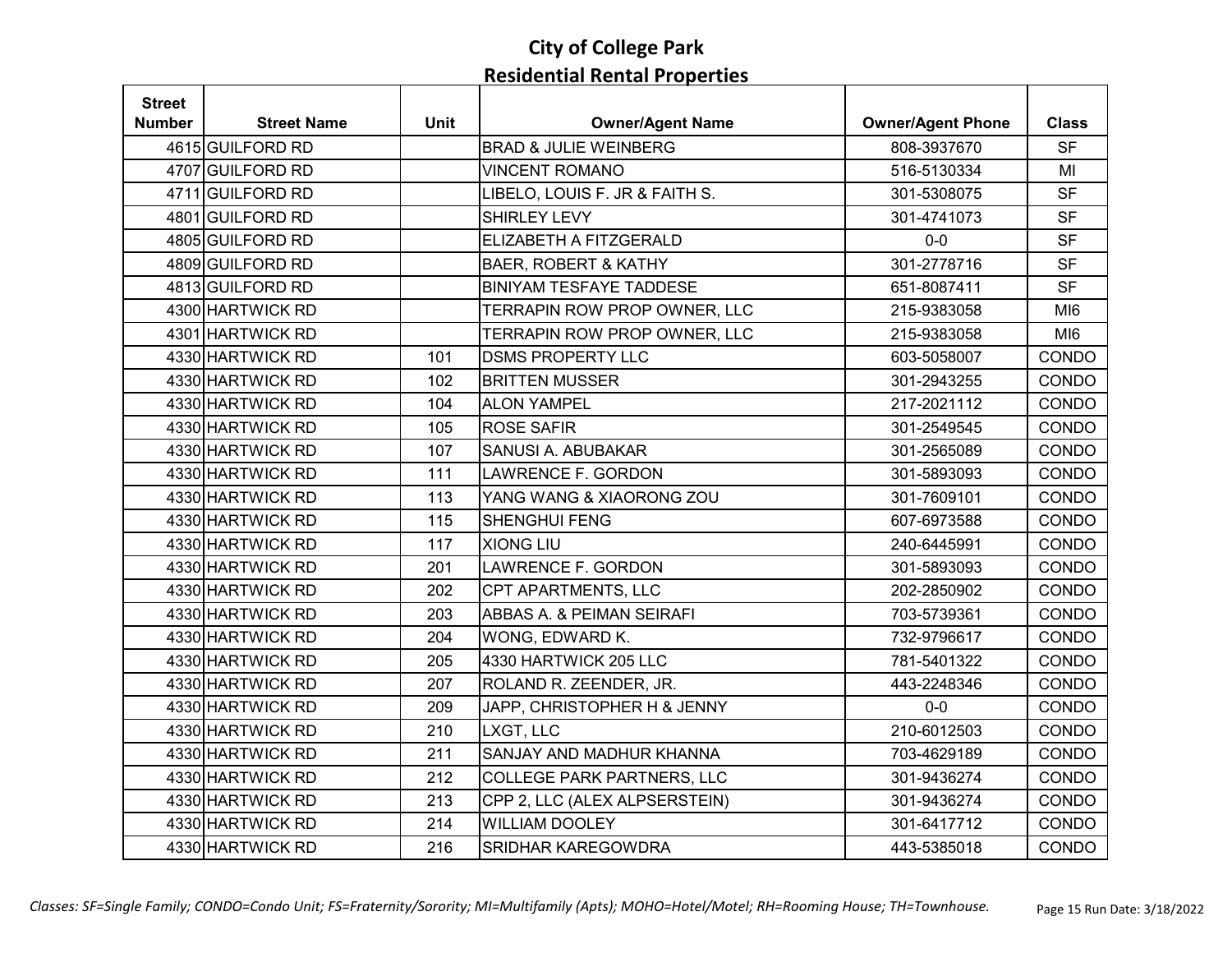| <b>Street</b> |                    |             |                              |                          |              |
|---------------|--------------------|-------------|------------------------------|--------------------------|--------------|
| <b>Number</b> | <b>Street Name</b> | <b>Unit</b> | <b>Owner/Agent Name</b>      | <b>Owner/Agent Phone</b> | <b>Class</b> |
|               | 4330 HARTWICK RD   | 217         | CPT APARTMENTS, LLC          | $0-0$                    | CONDO        |
|               | 4330 HARTWICK RD   | 218         | <b>WENCHANG ZHANG</b>        | 510-6105716              | CONDO        |
|               | 4330 HARTWICK RD   | 301         | R. BRYAN ARMSTRONG           | 410-9033279              | CONDO        |
|               | 4330 HARTWICK RD   | 302         | CPT MANAGEMENT, LLC          | 410-4295544              | CONDO        |
|               | 4330 HARTWICK RD   | 303         | YUXIN MEN & XIAOHONG HU      | 301-7684479              | CONDO        |
|               | 4330 HARTWICK RD   | 304         | <b>FAN WANG</b>              | $0-0$                    | CONDO        |
|               | 4330 HARTWICK RD   | 305         | SANUSI A. ABUBAKAR           | 301-2565089              | CONDO        |
|               | 4330 HARTWICK RD   | 306         | <b>AN TAI</b>                | 301-5406662              | CONDO        |
|               | 4330 HARTWICK RD   | 307         | <b>JUNE LEE</b>              | 410-7952018              | CONDO        |
|               | 4330 HARTWICK RD   | 308         | SANUSI A. ABUBAKAR           | 301-2565089              | CONDO        |
|               | 4330 HARTWICK RD   | 309         | <b>KEN NOUSE</b>             | 202-5314911              | CONDO        |
|               | 4330 HARTWICK RD   | 310         | <b>ILA BARAL</b>             | 410-2517704              | CONDO        |
|               | 4330 HARTWICK RD   | 311         | AFFLUENT PROPERTIES, LLC     | 301-3251273              | CONDO        |
|               | 4330 HARTWICK RD   | 312         | CPP 2, LLC (ALEX ALPERSTEIN) | 301-9436274              | CONDO        |
|               | 4330 HARTWICK RD   | 313         | TINA G. ROSENBAUM            | 301-5933352              | CONDO        |
|               | 4330 HARTWICK RD   | 315         | CPT MANAGEMENT, LLC          | 410-4295544              | CONDO        |
|               | 4330 HARTWICK RD   | 316         | CPT MANAGEMENT, LLC          | 410-4295544              | CONDO        |
|               | 4330 HARTWICK RD   | 317         | <b>LOULOR PROPERTIES LLC</b> | 301-2949142              | CONDO        |
|               | 4330 HARTWICK RD   | 318         | <b>KEN NOUSE</b>             | 202-5314911              | CONDO        |
|               | 4330 HARTWICK RD   | 401         | CPT MANAGEMENT, LLC          | 410-4295544              | CONDO        |
|               | 4330 HARTWICK RD   | 405         | <b>JIAXILI</b>               | 240-8996673              | CONDO        |
|               | 4330 HARTWICK RD   | 406         | <b>JOCELYN KENNEDY</b>       | 143-77087                | CONDO        |
|               | 4330 HARTWICK RD   | 407         | DEEROT, INC                  | 301-9280020              | <b>SF</b>    |
|               | 4330 HARTWICK RD   | 408         | <b>DAVID J. PINCHOTTI</b>    | 301-6557226              | CONDO        |
|               | 4330 HARTWICK RD   | 409         | <b>HOWARD LOCK</b>           | 443-2238941              | CONDO        |
|               | 4330 HARTWICK RD   | 410         | <b>QING CHEN</b>             | 240-4221364              | CONDO        |
|               | 4330 HARTWICK RD   | 411         | EDMUND J. & MARY A. JARSKI   | 301-9968846              | CONDO        |
|               | 4330 HARTWICK RD   | 412         | SAMPADA AJAY YELNE           | 703-3917197              | CONDO        |
|               | 4330 HARTWICK RD   | 415         | LXGT, LLC                    | 210-6012503              | CONDO        |
|               | 4330 HARTWICK RD   | 417         | LXGT, LLC                    | 858-2315925              | CONDO        |
|               | 4330 HARTWICK RD   | 418         | PBFG, LLC                    | 240-5359964              | CONDO        |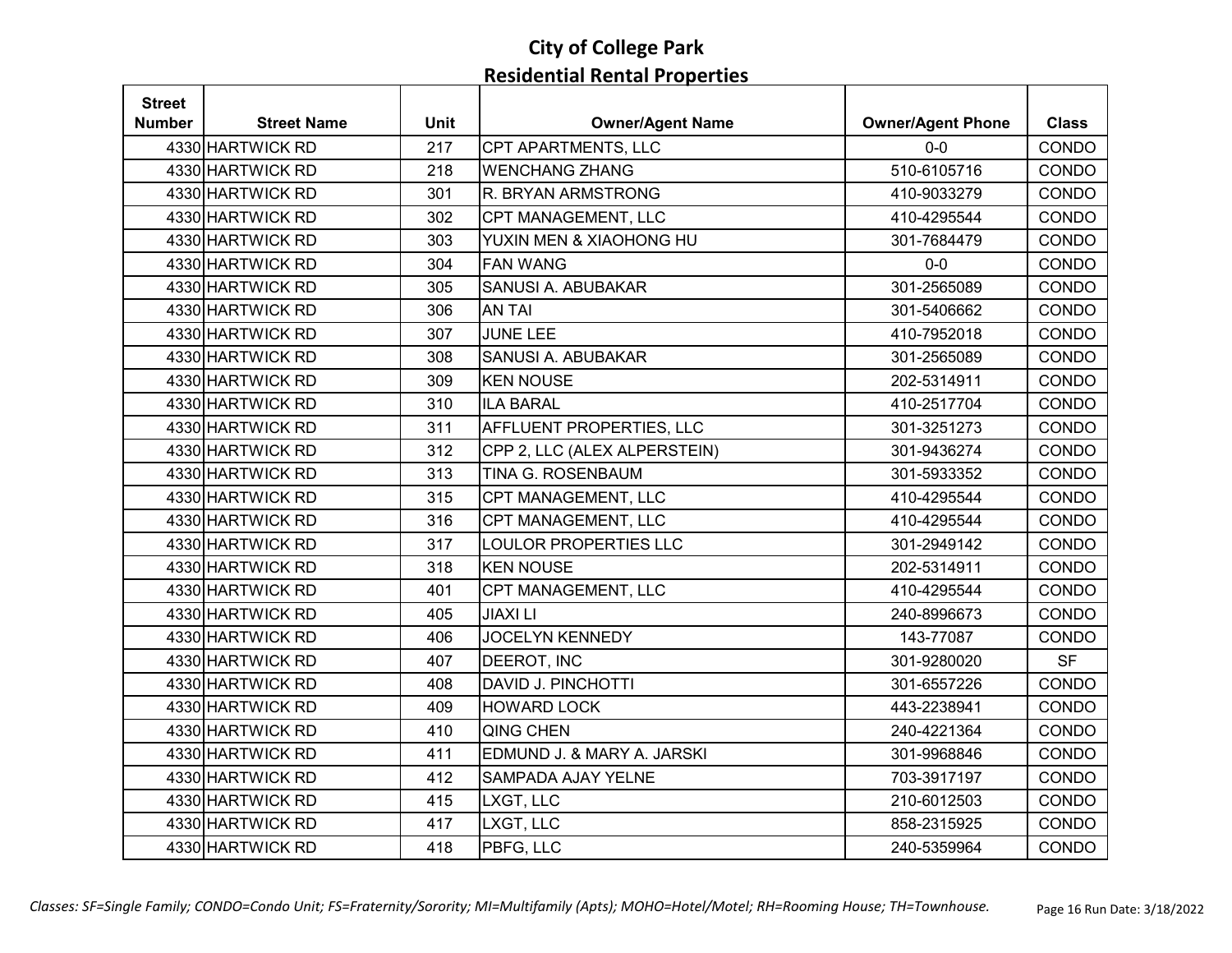| <b>Street</b> |                    |             |                                         |                          |              |
|---------------|--------------------|-------------|-----------------------------------------|--------------------------|--------------|
| Number        | <b>Street Name</b> | <b>Unit</b> | <b>Owner/Agent Name</b>                 | <b>Owner/Agent Phone</b> | <b>Class</b> |
|               | 4330 HARTWICK RD   | 501         | PETER KONIGSBERG                        | 301-2993217              | CONDO        |
|               | 4330 HARTWICK RD   | 502         | <b>COLLEGE PARK TOWERS CONDOS</b>       | 301-8641070              | CONDO        |
|               | 4330 HARTWICK RD   | 503         | <b>SANDRA B. COHEN</b>                  | 561-4770308              | CONDO        |
|               | 4330 HARTWICK RD   | 505         | <b>LINDA SHERROD</b>                    | 410-4372744              | CONDO        |
|               | 4330 HARTWICK RD   | 507         | <b>TOM YOUNG</b>                        | 703-8610383              | CONDO        |
|               | 4330 HARTWICK RD   | 508         | HOWARD LOCK, SARAH LOCK                 | 443-2238941              | CONDO        |
|               | 4330 HARTWICK RD   | 509         | <b>SAMUEL &amp; JAMIE PALMER</b>        | 585-3870894              | CONDO        |
|               | 4330 HARTWICK RD   | 510         | <b>LAWRENCE F. GORDON</b>               | 301-5893093              | CONDO        |
|               | 4330 HARTWICK RD   | 511         | <b>HONGWEI ZHENG</b>                    | 240-5059876              | CONDO        |
|               | 4330 HARTWICK RD   | 513         | <b>KEIA NOUSE</b>                       | 202-5314911              | CONDO        |
|               | 4330 HARTWICK RD   | 515         | <b>SANDRA COHEN</b>                     | 561-4770308              | CONDO        |
|               | 4330 HARTWICK RD   | 516         | ROLAND R. ZEENDER, JR.                  | 443-2248346              | CONDO        |
|               | 4330 HARTWICK RD   | 517         | <b>KANGYAN DU</b>                       | 240-4901245              | CONDO        |
|               | 4330 HARTWICK RD   | 601         | PETER KONIGSBERG                        | 301-2993217              | <b>CONDO</b> |
|               | 4330 HARTWICK RD   | 602         | <b>STEVEN CHUNG &amp; PHUONG NGUYEN</b> | 301-5286484              | CONDO        |
|               | 4330 HARTWICK RD   | 603         | JC REALTY, LLC                          | $0-0$                    | CONDO        |
|               | 4330 HARTWICK RD   | 604         | <b>MELANIE TURLINGTON</b>               | 240-6879092              | CONDO        |
|               | 4330 HARTWICK RD   | 605         | PBFG, LLC                               | 240-5359964              | CONDO        |
|               | 4330 HARTWICK RD   | 606         | <b>PBFG CPT LLC</b>                     | $0-0$                    | CONDO        |
|               | 4330 HARTWICK RD   | 607         | <b>SUNDAR CHOCKALINGAM</b>              | 301-5450002              | CONDO        |
|               | 4330 HARTWICK RD   | 608         | <b>SANDRA COHEN</b>                     | 561-4770308              | CONDO        |
|               | 4330 HARTWICK RD   | 609         | COHEN, STEVEN F.                        | 561-4770308              | CONDO        |
|               | 4330 HARTWICK RD   | 610         | <b>BOBBY TARASOWSKY</b>                 | 516-6528905              | CONDO        |
|               | 4330 HARTWICK RD   | 611         | <b>HONGWEI ZHENG</b>                    | 240-5059876              | CONDO        |
|               | 4330 HARTWICK RD   | 615         | PUSHTI, LLC                             | 201-2069411              | CONDO        |
|               | 4330 HARTWICK RD   | 616         | <b>FRUITFUL PROPERTIES, LLC</b>         | 301-5285374              | CONDO        |
|               | 4330 HARTWICK RD   | 617         | <b>MARY P. MARILLEY</b>                 | 917-8465689              | CONDO        |
|               | 4330 HARTWICK RD   | 618         | XINZHANG LI & XIAOHONG HU               | 240-8996673              | CONDO        |
|               | 4424 HARTWICK RD   |             | 12300 CARROLL INVESTORS LLC             | $0-0$                    | <b>SF</b>    |
|               | 4504 HARTWICK RD   |             | <b>HARTWICK HOUSE LLC</b>               | 202-4037549              | <b>SF</b>    |
|               | 4508 HARTWICK RD   |             | WALTER S. & REBECCA L. MELO             | 479-3815224              | <b>SF</b>    |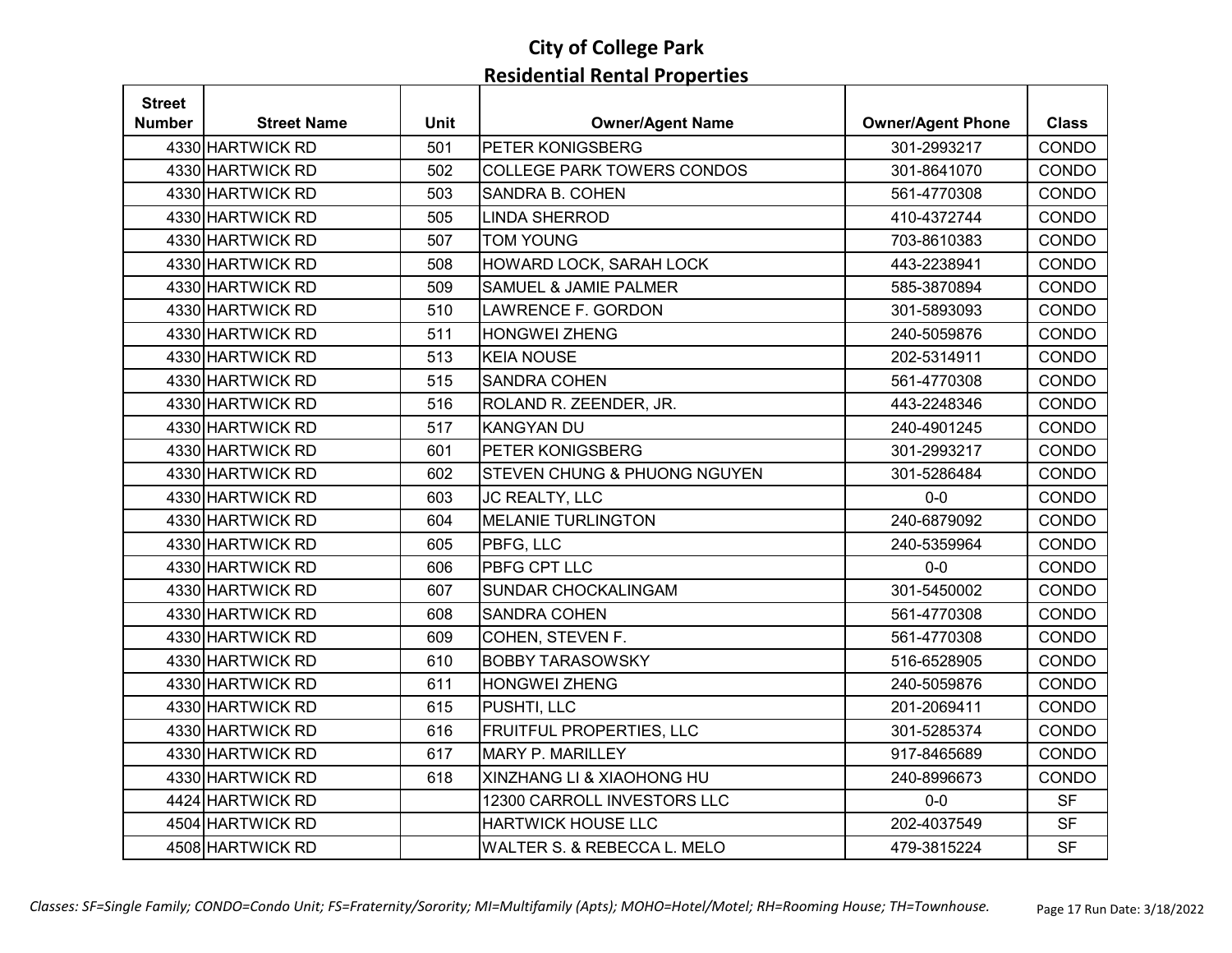| <b>Street</b> |                    |             |                                     |                          |              |
|---------------|--------------------|-------------|-------------------------------------|--------------------------|--------------|
| Number        | <b>Street Name</b> | <b>Unit</b> | <b>Owner/Agent Name</b>             | <b>Owner/Agent Phone</b> | <b>Class</b> |
|               | 4510 HARTWICK RD   |             | <b>WALTER &amp; REBECCA MELO</b>    | 479-6160330              | <b>SF</b>    |
|               | 4610 HARTWICK RD   |             | <b>LYLE MAGNUSON</b>                | 443-7998837              | <b>SF</b>    |
|               | 4603 HARVARD RD    |             | JONATHAN D WASHBURN                 | 443-2928280              | <b>SF</b>    |
|               | 4605 HARVARD RD    |             | HUGHES-DILLON, MARY K.              | 301-6634054              | <b>SF</b>    |
|               | 4611 HARVARD RD    |             | <b>JOHN A. HAIGH III</b>            | 301-6025705              | <b>SF</b>    |
|               | 4613 HARVARD RD    |             | 4613 HARVARD RD, LLC                | 516-7281516              | <b>SF</b>    |
|               | 4617 HARVARD RD    |             | <b>BRUCE SEDBERRY</b>               | 410-2630201              | <b>SF</b>    |
|               | 4618 HARVARD RD    |             | PAUL CARLSON/PCBC CP HOUSING        | 301-7047810              | <b>SF</b>    |
|               | 4621 HARVARD RD    |             | <b>TYSETLIN, MICHAEL</b>            | 703-9756813              | <b>SF</b>    |
|               | 4700 HARVARD RD    |             | SYED T. & SALMA AHMAD               | 832-7859441              | <b>SF</b>    |
|               | 4702 HARVARD RD    |             | TROY BALLARD LIVING TRUST           | 301-9274978              | <b>SF</b>    |
|               | 4705 HARVARD RD    |             | <b>JAN VAN LONDEN</b>               | 312-7317324              | <b>SF</b>    |
|               | 4807 HARVARD RD    |             | PENNY RANDALL & RICK RANDALL        | 410-5076769              | <b>SF</b>    |
|               | 4808 HARVARD RD    |             | DAVID R LEE                         | 202-5052870              | <b>SF</b>    |
|               | 4809 HARVARD RD    |             | STEPHEN COHEN & ADAM COHEN          | 917-6976046              | <b>SF</b>    |
|               | 4810 HARVARD RD    |             | ZUSIN 4810 LLC                      | 202-9058753              | MI           |
|               | 4812 HARVARD RD    |             | <b>DANIEL ZOOK</b>                  | 240-3748427              | <b>SF</b>    |
|               | 4813 HARVARD RD    |             | <b>JAMES &amp; LISA MORRISON</b>    | 301-3851426              | <b>SF</b>    |
|               | 4814 HARVARD RD    |             | <b>ALAN GARY TYLER</b>              | 301-2547385              | <b>SF</b>    |
|               | 4704 HOLLYWOOD RD  |             | <b>CAREY &amp; SIRKKA SINGLETON</b> | 301-3454784              | <b>SF</b>    |
|               | 4714 HOLLYWOOD RD  |             | <b>ANTOSH FAMILY TRUST</b>          | 301-6029081              | <b>SF</b>    |
|               | 4806 HOLLYWOOD RD  |             | <b>THOMAS ROSENBLATT</b>            | 301-5800434              | <b>SF</b>    |
|               | 4904 HOLLYWOOD RD  |             | <b>HONG TING LIN</b>                | 202-7160613              | <b>SF</b>    |
|               | 4907 HOLLYWOOD RD  |             | PEI YING SITU                       | 443-9831328              | <b>SF</b>    |
|               | 4910 HOLLYWOOD RD  |             | SYLVESTER SANTOSH MONDAL            | 301-3139017              | <b>SF</b>    |
|               | 4927 HOLLYWOOD RD  |             | MICHAEL A GARNER                    | 240-3045016              | <b>SF</b>    |
|               | 5001 HOLLYWOOD RD  |             | YI-HSIN YAN, ANTONY YAN             | 301-9475588              | <b>SF</b>    |
|               | 5006 HOLLYWOOD RD  |             | <b>GUOXIANG LIN</b>                 | 301-8873567              | <b>SF</b>    |
|               | 5007 HOLLYWOOD RD  |             | <b>LIHONG LI</b>                    | 301-8302977              | <b>SF</b>    |
|               | 5114 HOLLYWOOD RD  |             | <b>GRACE HO</b>                     | 301-4377937              | <b>SF</b>    |
|               | 7301 HOPKINS AVE   |             | PEPAL, WILLIAM R.                   | 443-7457090              | <b>SF</b>    |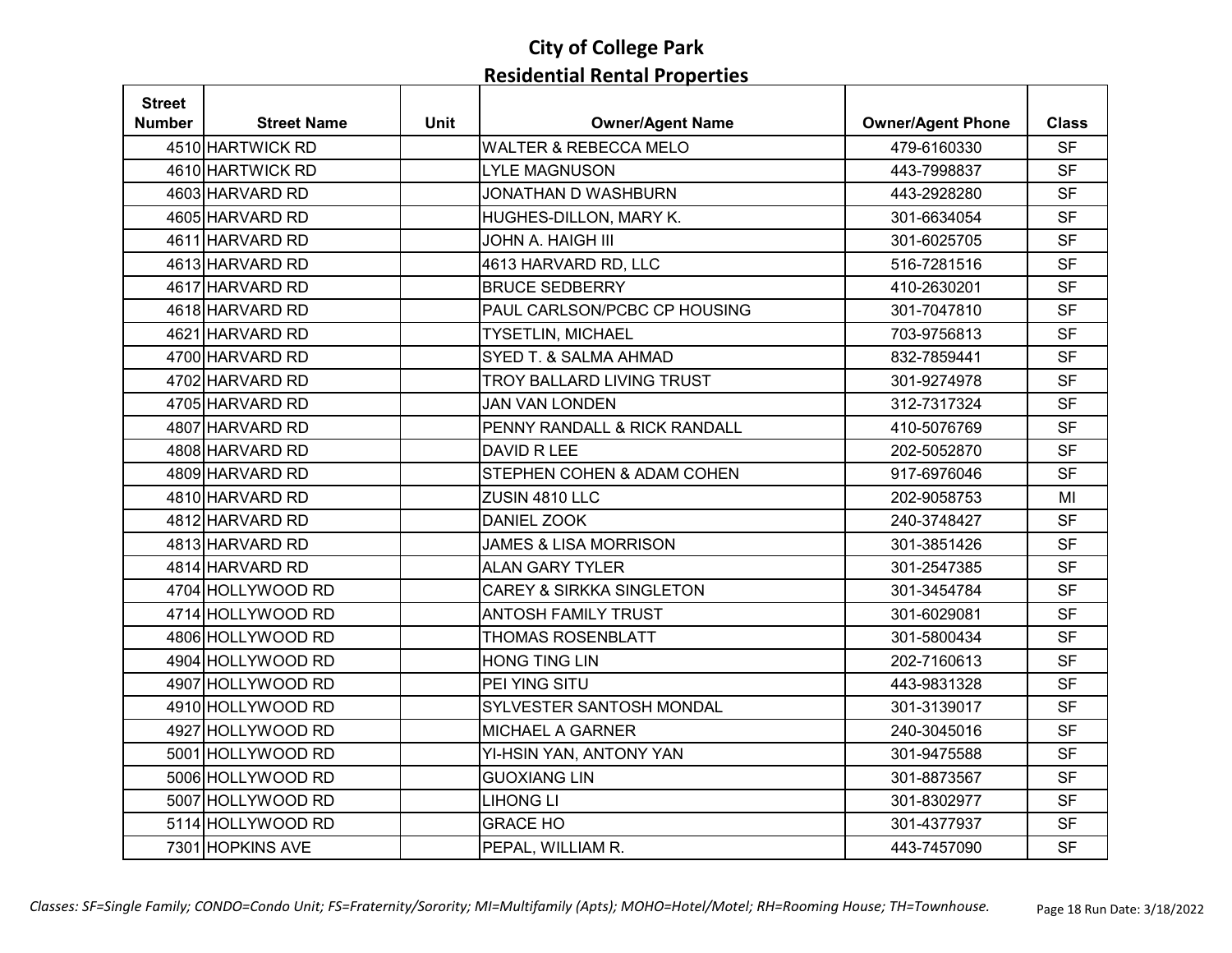| <b>Street</b> |                    |             |                                        |                          |                 |
|---------------|--------------------|-------------|----------------------------------------|--------------------------|-----------------|
| <b>Number</b> | <b>Street Name</b> | <b>Unit</b> | <b>Owner/Agent Name</b>                | <b>Owner/Agent Phone</b> | <b>Class</b>    |
|               | 7304 HOPKINS AVE   |             | <b>MARK &amp; DEBORAH SNIDER</b>       | 301-2776641              | <b>SF</b>       |
|               | 7306 HOPKINS AVE   |             | 7306 HOPKINS AVE LLC                   | 443-9940633              | <b>SF</b>       |
|               | 7307 HOPKINS AVE   |             | CP PROPERTIES 2 LLC                    | 301-7041342              | <b>SF</b>       |
|               | 7308 HOPKINS AVE   |             | <b>LEON &amp; LISA NASAR</b>           | 301-6748160              | <b>SF</b>       |
|               | 7309 HOPKINS AVE   |             | CP PROPERTIES 3 LLC                    | 301-7041342              | MI              |
|               | 7310 HOPKINS AVE   |             | CP PROPERTIES 3 LLC                    | 301-7041342              | <b>SF</b>       |
|               | 7400 HOPKINS AVE   |             | <b>DANIEL MERMEL</b>                   | 516-3057744              | <b>SF</b>       |
|               | 7403 HOPKINS AVE   |             | FRIENDS OF LUBAVITCH, INC.             | 301-9272994              | <b>RH</b>       |
|               | 7404 HOPKINS AVE   |             | ROBERT L. PRIEST JR.                   | 703-2079053              | <b>SF</b>       |
|               | 7504 HOPKINS AVE   |             | CP PROPERTIES 3 LLC                    | 301-7041342              | <b>SF</b>       |
|               | 7505 HOPKINS AVE   |             | KAPPA DELTA HOUSE CORP.                | 301-2535182              | <b>SF</b>       |
|               | 7506 HOPKINS AVE   |             | <b>JAGDISH &amp; SULOCHANA PATEL</b>   | $0 - 0$                  | <b>SF</b>       |
|               | 7507 HOPKINS AVE   |             | OLADOTUN, DESSIRE                      | 301-2099001              | <b>SF</b>       |
|               | 7509 HOPKINS AVE   |             | WOODLEY ASSOCIATES, LC                 | 301-8648054              | <b>SF</b>       |
|               | 7510 HOPKINS AVE   |             | <b>HOMEFUL LLC</b>                     | 443-4720769              | MI <sub>6</sub> |
|               | 4903 HURON ST      |             | CARLA ARGUETA & MANUEL MIRANDA         | 301-5930435              | <b>SF</b>       |
|               | 4912 HURON ST      |             | <b>MEE KIM</b>                         | 240-3837846              | <b>SF</b>       |
|               | 5012 HURON ST      |             | LZ INVESTMENTS LLC                     | 202-8109334              | <b>SF</b>       |
|               | 5014 HURON ST      |             | DR. ALAN H & KAREN L TERAMURA          | 808-3955426              | <b>SF</b>       |
|               | 5020 HURON ST      |             |                                        | $0-0$                    | <b>SF</b>       |
|               | 5214 HURON ST      |             | YUNBING HUANG                          | 240-3610246              | <b>SF</b>       |
|               | 4827 INDIAN LN     |             | <b>BARRY WASSER &amp; EMILY WASSER</b> | 301-2519663              | <b>SF</b>       |
|               | 4835 INDIAN LN     |             | JOSEPH & JOANN B. NOVELLO              | 301-9274766              | MI <sub>6</sub> |
|               | 4836 INDIAN LN     |             | CTP 4 LLC                              | 301-7063311              | <b>SF</b>       |
|               | 5006 INDIAN LN     |             | <b>JUDY CAMPBELL</b>                   | 240-2774283              | <b>SF</b>       |
|               | 5008 INDIAN LN     |             | <b>JINGXIA JIANG</b>                   | 917-5200668              | <b>SF</b>       |
|               | 5015 INDIAN LN     |             | <b>RAIHAN AMIN</b>                     | 202-4710031              | MI              |
|               | 4803 IROQUOIS ST   |             | <b>JEFFREY SZE</b>                     | 917-8685205              | <b>SF</b>       |
|               | 4823 IROQUOIS ST   |             | ALTOBELLI, LLC                         | 301-9829666              | <b>SF</b>       |
|               | 4909 IROQUOIS ST   |             | <b>MANJEET KAUR</b>                    | 240-3130068              | <b>SF</b>       |
|               | 5007 IROQUOIS ST   |             | SAYLOR, JOHN                           | 301-9745339              | <b>SF</b>       |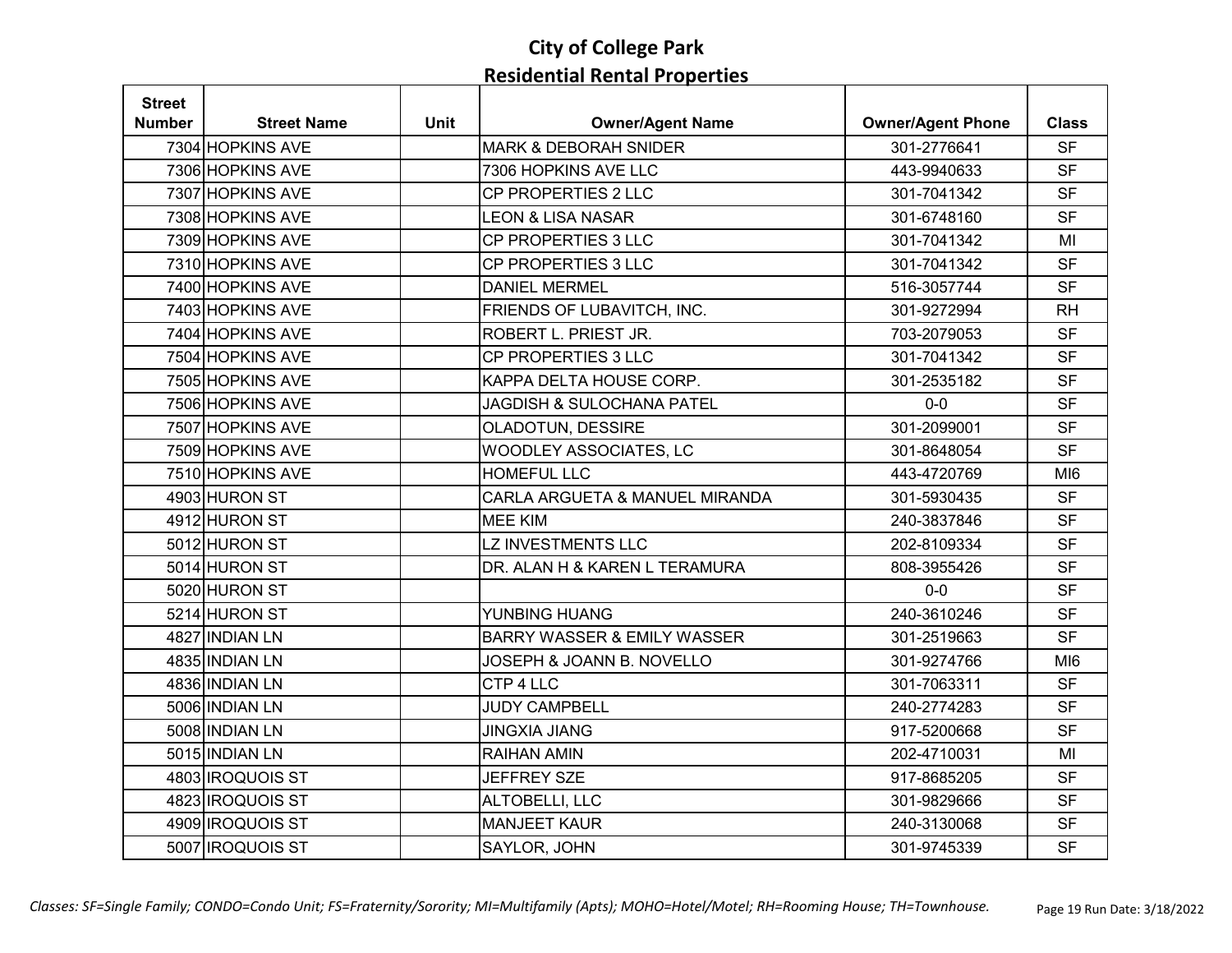| <b>Street</b> |                         |             |                                  |                          |              |
|---------------|-------------------------|-------------|----------------------------------|--------------------------|--------------|
| Number        | <b>Street Name</b>      | <b>Unit</b> | <b>Owner/Agent Name</b>          | <b>Owner/Agent Phone</b> | <b>Class</b> |
|               | 5015 IROQUOIS ST        |             | FRED A. BALKIN                   | 301-5027756              | <b>SF</b>    |
|               | 5028 IROQUOIS ST        |             | <b>JUDY CHANG</b>                | 240-4637673              | <b>SF</b>    |
|               | 5030 IROQUOIS ST        |             | <b>JUDY CHANG</b>                | 301-9293321              | <b>SF</b>    |
|               | 5105 IROQUOIS ST        |             | HU, BIN AND HU, CHARLOTTE        | 571-2894705              | <b>SF</b>    |
|               | 5106 IROQUOIS ST        |             | DARLIN S MENDEZ CRUZ             | 240-3510650              | <b>SF</b>    |
|               | 5109 IROQUOIS ST        |             | <b>ANNING CHENG</b>              | 757-2688522              | <b>SF</b>    |
|               | 5111 <b>IROQUOIS ST</b> |             | SHEILA KHORASANIAN               | 240-3303999              | <b>SF</b>    |
|               | 5117 IROQUOIS ST        |             | <b>MARK J. ALTOBELLI</b>         | 301-9829666              | <b>SF</b>    |
|               | 5209 IROQUOIS ST        |             | LI MIN LIU                       | 240-4257860              | <b>SF</b>    |
|               | 5010 KENESAW ST         |             | <b>GENE LIANG</b>                | 202-6432161              | <b>SF</b>    |
|               | 5011 KENESAW ST         |             | ZIEPOLT, JAMES A. & MARY A.      | 301-2617849              | <b>SF</b>    |
|               | 5013 KENESAW ST         |             | <b>SENAIT GOITOM</b>             | 240-4372692              | <b>SF</b>    |
|               | 5019 KENESAW ST         |             | ANDREW J. ELLIS, JR.             | 240-6234508              | <b>SF</b>    |
|               | 5021 KENESAW ST         |             | <b>IKE EMERUWA</b>               | 301-8066199              | <b>SF</b>    |
|               | 5023 KENESAW ST         |             | <b>GENE LIANG</b>                | 202-6432161              | <b>SF</b>    |
|               | 5025 KENESAW ST         |             | <b>AVRAH MENDELSOHN</b>          | 202-6310266              | <b>SF</b>    |
|               | 5100 KENESAW ST         |             | ANITA S H WONG & CHI-WAI WONG    | 240-4539223              | <b>SF</b>    |
|               | 5101 KENESAW ST         |             | JAMES W. & SUSAN D. MULLINS      | 301-9822583              | <b>SF</b>    |
|               | 5108 KENESAW ST         |             | <b>WEI J ZHANG</b>               | 240-4257860              | <b>SF</b>    |
|               | 5114 KENESAW ST         |             | <b>CHUAN SHI &amp; DIANE SHI</b> | 240-4260740              | <b>SF</b>    |
|               | 5118 KENESAW ST         |             | <b>MILAGRO REYES</b>             | $0 - 0$                  | <b>SF</b>    |
|               | 5120 KENESAW ST         |             | AMANDA & DARYA CHEHREZAD         | 510-8688769              | <b>SF</b>    |
|               | 5200 KENESAW ST         |             | <b>JAMIE KERN</b>                | 480-5295896              | <b>SF</b>    |
|               | 5202 KENESAW ST         |             | <b>GUILLERMO &amp; DAWN DIAZ</b> | 301-3574688              | <b>SF</b>    |
|               | 5206 KENESAW ST         |             | <b>JOHN SAYLOR</b>               | 301-9745339              | <b>SF</b>    |
|               | 5207 KENESAW ST         |             | LEDDY, EDWARD & GARY SUTTON      | 301-3455735              | <b>SF</b>    |
|               | 5300 KENESAW ST         |             | <b>BENJAMIN THOMPSON</b>         | 240-5082140              | <b>SF</b>    |
|               | 5301 KENESAW ST         |             | LOUIS FALASCO                    | 301-4743320              | <b>SF</b>    |
|               | 5110 KENNEBUNK TERR     |             | <b>XINHUA DENG</b>               | 571-4356253              | <b>SF</b>    |
|               | 5111 KENNEBUNK TERR     |             | <b>GUOXIANG LIN</b>              | 301-8873567              | <b>SF</b>    |
|               | 5128 KEOTA TERR         |             | <b>MARILYN ZACHARIAH</b>         | 410-4144505              | <b>SF</b>    |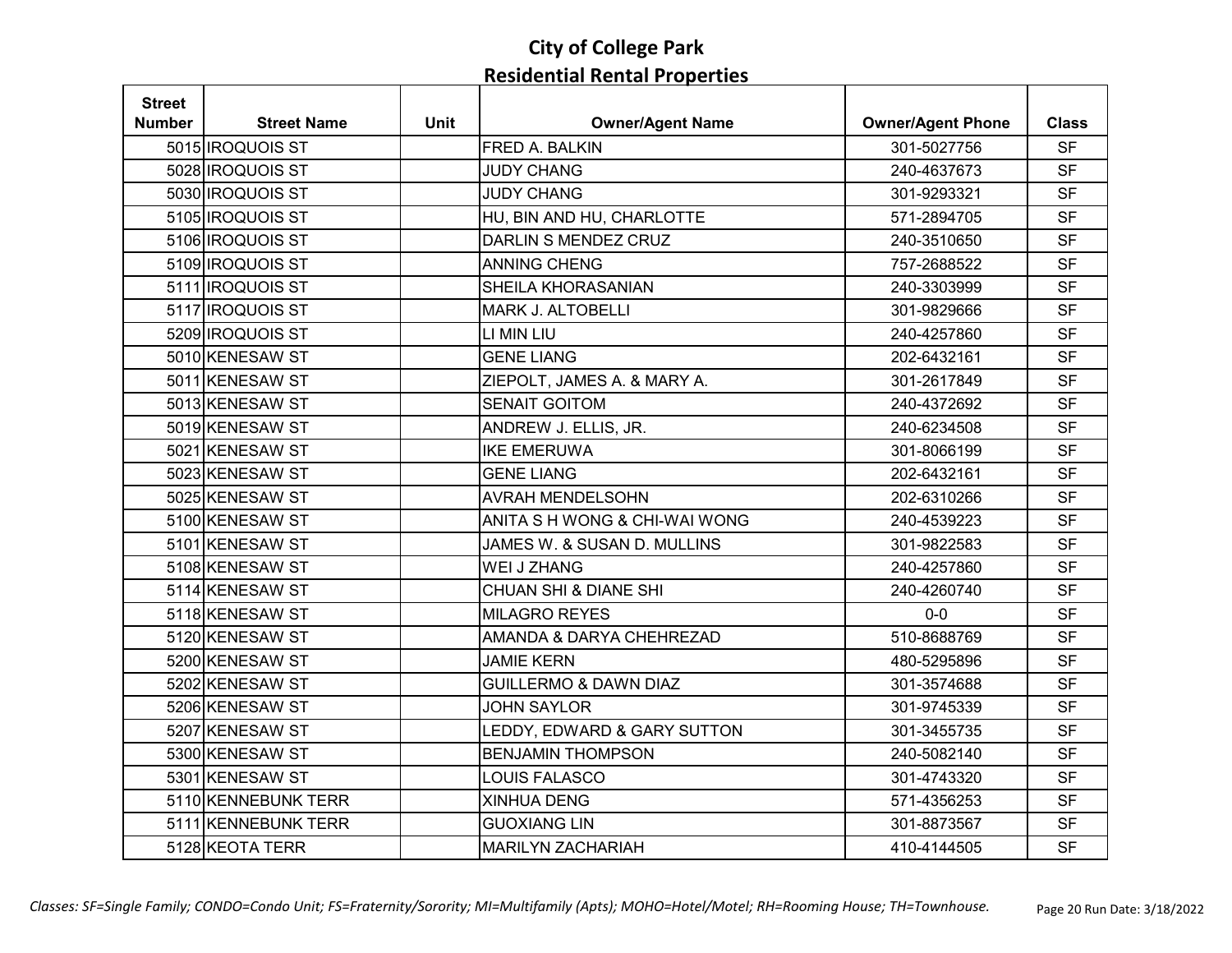| <b>Street</b> |                    |                           |                                      |                          |                 |
|---------------|--------------------|---------------------------|--------------------------------------|--------------------------|-----------------|
| <b>Number</b> | <b>Street Name</b> | <b>Unit</b>               | <b>Owner/Agent Name</b>              | <b>Owner/Agent Phone</b> | <b>Class</b>    |
|               | 5130 KEOTA TERR    |                           | <b>DAVID &amp; SARAH PARKER</b>      | 301-6137907              | <b>SF</b>       |
|               | 4600 KIERNAN RD    |                           | <b>LAN YUE</b>                       | 202-4315176              | <b>SF</b>       |
|               | 4606 KIERNAN RD    |                           | <b>RYAN &amp; SALLY FARRELL</b>      | 925-3359265              | <b>SF</b>       |
|               | 4610 KIERNAN RD    |                           | JEFFREY JABONETE & SHANNON LIU       | 240-7080019              | <b>SF</b>       |
|               | 4703 KIERNAN RD    |                           | RICHARD WEAVER & DONNA CLENOTT       | 443-5359360              | <b>SF</b>       |
|               | 4706 KIERNAN RD    |                           | VAN THANH VU                         | 301-5236945              | <b>SF</b>       |
|               | 4207 KNOX RD       |                           | TERRAPIN ROW PROP OWNER, LLC         | 215-9383058              | MI <sub>6</sub> |
|               | 4213 KNOX RD       | A                         | <b>MAPLETREE INVESTMENTS PTE LTD</b> | $0-0$                    | <b>TH</b>       |
|               | 4213 KNOX RD       | B                         | TERRAPIN ROW PROP OWNER, LLC         | 215-9383058              | <b>TH</b>       |
|               | 4215 KNOX RD       | A                         | TERRAPIN ROW PROP OWNER, LLC         | 215-9383058              | <b>TH</b>       |
|               | 4215 KNOX RD       | B                         | TERRAPIN ROW PROP OWNER, LLC         | 215-9383058              | <b>TH</b>       |
|               | 4217 KNOX RD       | $\mathsf{A}$              | TERRAPIN ROW PROP OWNER, LLC         | 215-9383058              | <b>TH</b>       |
|               | 4217 KNOX RD       | B                         | TERRAPIN ROW PROP OWNER, LLC         | 215-9383058              | <b>TH</b>       |
|               | 4219 KNOX RD       | $\mathsf A$               | TERRAPIN ROW PROP OWNER, LLC         | 215-9383058              | <b>TH</b>       |
|               | 4219 KNOX RD       | B                         | TERRAPIN ROW PROP OWNER, LLC         | 215-9383058              | <b>TH</b>       |
|               | 4221 KNOX RD       | $\mathsf{A}$              | TERRAPIN ROW PROP OWNER, LLC         | 215-9383058              | <b>TH</b>       |
|               | 4221 KNOX RD       | B                         | TERRAPIN ROW PROP OWNER, LLC         | 215-9383058              | <b>TH</b>       |
|               | 4223 KNOX RD       | $\mathsf A$               | TERRAPIN ROW PROP OWNER, LLC         | 215-9383058              | <b>TH</b>       |
|               | 4223 KNOX RD       | B                         | TERRAPIN ROW PROP OWNER, LLC         | 215-9383058              | <b>TH</b>       |
|               | 4225 KNOX RD       | $\boldsymbol{\mathsf{A}}$ | TERRAPIN ROW PROP OWNER, LLC         | 215-9383058              | <b>TH</b>       |
|               | 4225 KNOX RD       | B                         | TERRAPIN ROW PROP OWNER, LLC         | 215-9383058              | <b>TH</b>       |
|               | 4300 KNOX RD       |                           | ALPHA S C OF DELTA SIGMA PHI         | 301-3851568              | <b>FS</b>       |
|               | 4313 KNOX RD       | <b>B1</b>                 | <b>LISA XIE</b>                      | 301-6462331              | CONDO           |
|               | 4313 KNOX RD       | 101                       | TERRENCE P. & ELLEN B. COLL          | 757-8541812              | CONDO           |
|               | 4313 KNOX RD       | 102                       | <b>CPT APARTMENTS LLC</b>            | 202-2850902              | CONDO           |
|               | 4313 KNOX RD       | 103                       | <b>KNOX 103, LLC</b>                 | 410-3537860              | CONDO           |
|               | 4313 KNOX RD       | 104                       | HEATHER JOHNPILLA REVC TR ETL        | 240-4093035              | CONDO           |
|               | 4313 KNOX RD       | 105                       | <b>COLLEGE PARK PARTNERS LLC</b>     | $0-0$                    | CONDO           |
|               | 4313 KNOX RD       | 107                       | <b>DEEROT INC</b>                    | 301-9280020              | CONDO           |
|               | 4313 KNOX RD       | 110                       | <b>SHZ SHU</b>                       | 240-8551038              | <b>CONDO</b>    |
|               | 4313 KNOX RD       | 111                       | <b>MARILYN LOWEN</b>                 | 301-2994666              | CONDO           |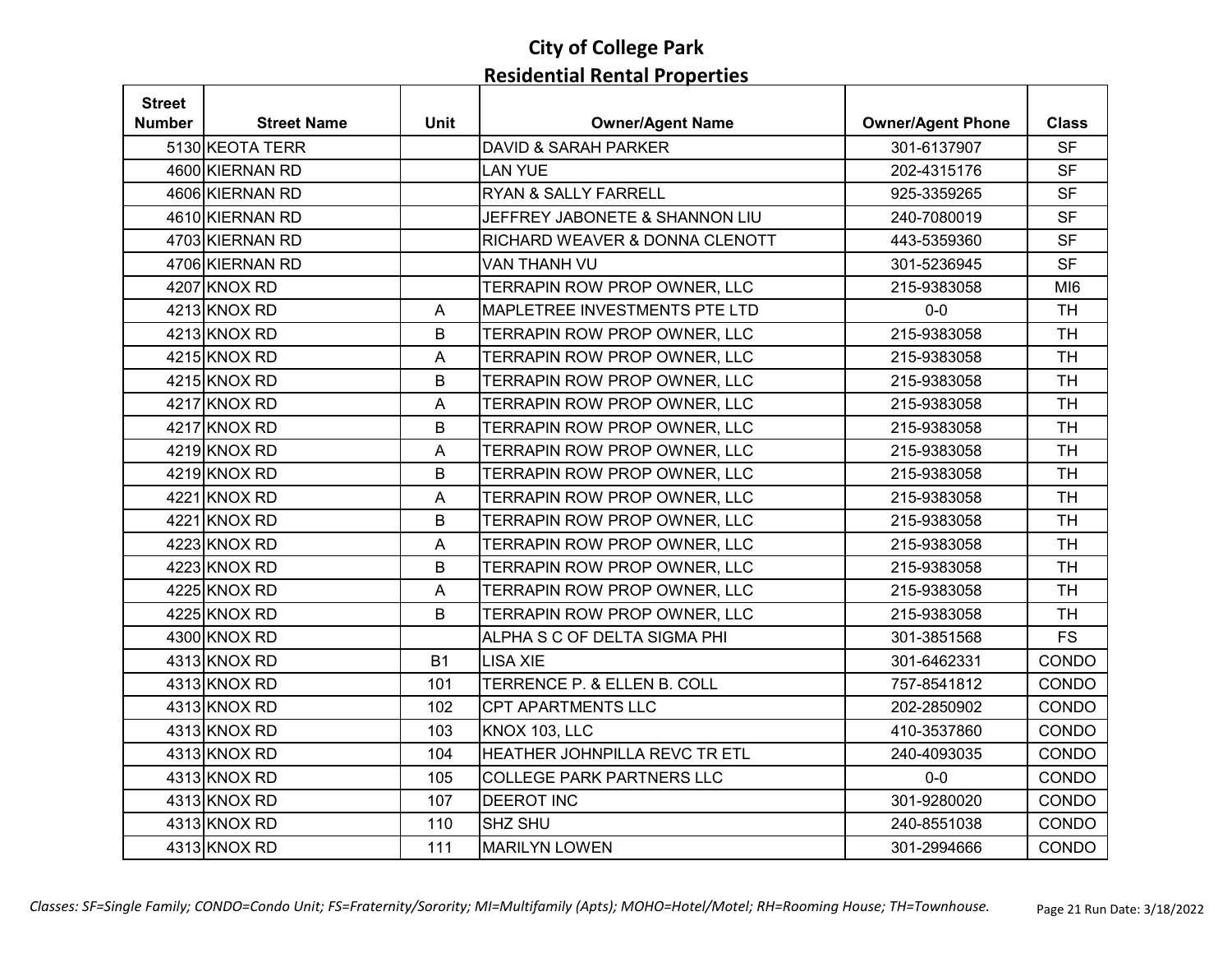| <b>Street</b> |                    |             |                                     |                          |              |
|---------------|--------------------|-------------|-------------------------------------|--------------------------|--------------|
| Number        | <b>Street Name</b> | <b>Unit</b> | <b>Owner/Agent Name</b>             | <b>Owner/Agent Phone</b> | <b>Class</b> |
|               | 4313 KNOX RD       | 112         | TIMOTHY E. CORDERO                  | 410-4145262              | CONDO        |
|               | 4313 KNOX RD       | 113         | <b>JUSTIN W DETIG</b>               | $0-0$                    | CONDO        |
|               | 4313 KNOX RD       | 114         | <b>RAMADAN GAD</b>                  | 703-2881946              | CONDO        |
|               | 4313 KNOX RD       | 115         | <b>COLLEGE PARK PARTNERS, LLC</b>   | 301-9436274              | CONDO        |
|               | 4313 KNOX RD       | 117         | TERRENCE P. & ELLEN B. COLL         | 757-8541812              | CONDO        |
|               | 4313 KNOX RD       | 118         | <b>MARC &amp; SHIELA BAHN</b>       | 813-4045865              | CONDO        |
|               | 4313 KNOX RD       | 201         | LXGT, LLC KAI KANG                  | 210-6012503              | CONDO        |
|               | 4313 KNOX RD       | 202         | LIN, TSZEMING TAI & DANIEL          | 301-9497697              | CONDO        |
|               | 4313 KNOX RD       | 203         | AHMAD AMERI & SHAHRZAD MIRBOD       | 301-9805141              | CONDO        |
|               | 4313 KNOX RD       | 204         | MACHIKO PROPERTIES, LLC             | 443-5147189              | CONDO        |
|               | 4313 KNOX RD       | 205         | <b>ESTHER SAWDAYE</b>               | 410-2626620              | CONDO        |
|               | 4313 KNOX RD       | 206         | PHILIP M. DOERR FAMILY TRUST        | 301-3158381              | CONDO        |
|               | 4313 KNOX RD       | 207         | <b>FREDERIC ROCHE</b>               | 857-2720248              | CONDO        |
|               | 4313 KNOX RD       | 208         | MDCONDO, LLC                        | 410-5058390              | CONDO        |
|               | 4313 KNOX RD       | 210         | <b>YUE YING</b>                     | 301-7684479              | CONDO        |
|               | 4313 KNOX RD       | 211         | <b>MACHIKO PROPERTIES, LLC</b>      | 443-5147189              | CONDO        |
|               | 4313 KNOX RD       | 212         | <b>LISA XIE</b>                     | 301-6462331              | CONDO        |
|               | 4313 KNOX RD       | 213         | ALAMU CHOCKALINGAM                  | 301-5189173              | CONDO        |
|               | 4313 KNOX RD       | 215         | <b>MARILYN LOWEN</b>                | 301-2494666              | CONDO        |
|               | 4313 KNOX RD       | 216         | <b>SRIDHAR KAREGOWDRA</b>           | 443-5385018              | CONDO        |
|               | 4313 KNOX RD       | 217         | <b>LOULOR PROPERTIES LLC</b>        | 301-2949142              | CONDO        |
|               | 4313 KNOX RD       | 218         | HAROLD I. & SANDRA J. SMITH         | 302-5395854              | CONDO        |
|               | 4313 KNOX RD       | 302         | DEEROT, INC-IDO DUBRAWSKY           | 301-9280020              | CONDO        |
|               | 4313 KNOX RD       | 303         | AFFLUENT PROPERTIES, LLC            | 301-3251273              | CONDO        |
|               | 4313 KNOX RD       | 304         | <b>MACHIKO PROPERTIES, LLC</b>      | 443-5147189              | CONDO        |
|               | 4313 KNOX RD       | 306         | <b>RAMADAN GAD</b>                  | 703-2881946              | CONDO        |
|               | 4313 KNOX RD       | 307         | <b>HOWARD LOCK &amp; SARAH LOCK</b> | 443-2238941              | CONDO        |
|               | 4313 KNOX RD       | 308         | GANEY, STEVEN J. & LAURELLA Z.      | 410-7986727              | CONDO        |
|               | 4313 KNOX RD       | 310         | YIN WU & PERRY GAO                  | 301-3848818              | CONDO        |
|               | 4313 KNOX RD       | 311         | <b>DAVID SLOAN</b>                  | 202-4213283              | CONDO        |
|               | 4313 KNOX RD       | 312         | BAHN, JANE S.                       | 410-4612451              | CONDO        |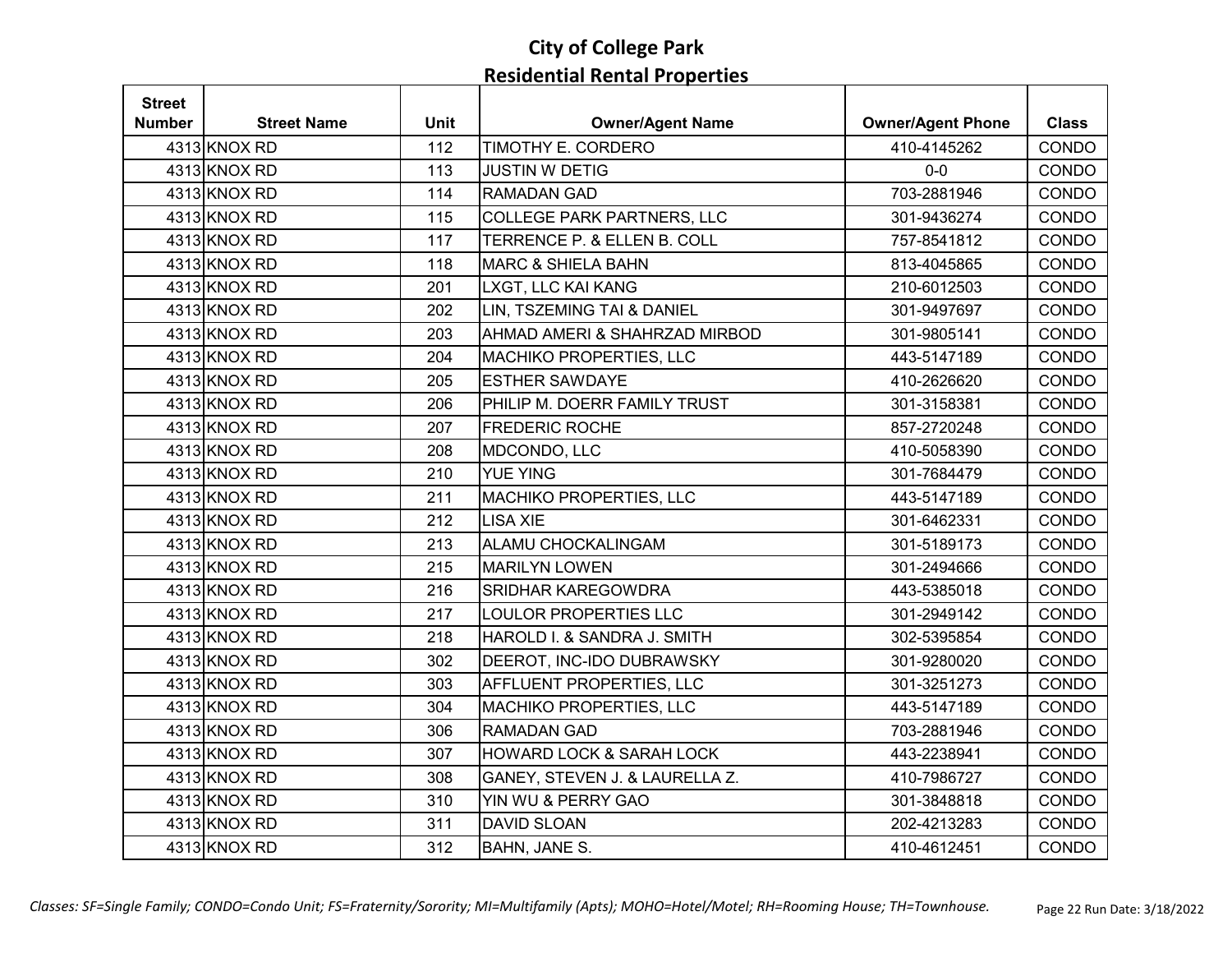| <b>Street</b> |                    |             |                                        |                          |              |
|---------------|--------------------|-------------|----------------------------------------|--------------------------|--------------|
| Number        | <b>Street Name</b> | <b>Unit</b> | <b>Owner/Agent Name</b>                | <b>Owner/Agent Phone</b> | <b>Class</b> |
|               | 4313 KNOX RD       | 313         | AMERI &, AHMAD V                       | 301-9805141              | CONDO        |
|               | 4313 KNOX RD       | 315         | KRISHNAMURTHY SUBRAMANIAN              | $0-0$                    | <b>SF</b>    |
|               | 4313 KNOX RD       | 316         | <b>ANTHONY &amp; JUDITH DELEONIBUS</b> | 410-7033779              | CONDO        |
|               | 4313 KNOX RD       | 317         | <b>CORNELIA BISHOP, PR</b>             | 973-6704563              | CONDO        |
|               | 4313 KNOX RD       | 318         | BAUMAN, DANIEL L. & ALVIN              | 703-5683980              | CONDO        |
|               | 4313 KNOX RD       | 401         | <b>MARILYN LOWEN</b>                   | 301-2994666              | CONDO        |
|               | 4313 KNOX RD       | 402         | CPT APARTMENTS, LLC                    | $0-0$                    | CONDO        |
|               | 4313 KNOX RD       | 403         | <b>PBFG LLC</b>                        | 240-5359964              | CONDO        |
|               | 4313 KNOX RD       | 405         | <b>THOMAS A TWOMEY</b>                 | 434-9641340              | CONDO        |
|               | 4313 KNOX RD       | 406         | <b>WENCHANG ZHANG</b>                  | 510-6105716              | CONDO        |
|               | 4313 KNOX RD       | 408         | YIN WU                                 | 301-3848818              | CONDO        |
|               | 4313 KNOX RD       | 410         | HELEN O. SALUD                         | 301-2293529              | CONDO        |
|               | 4313 KNOX RD       | 411         | <b>MELANIE TURLINGTON</b>              | 240-6879092              | CONDO        |
|               | 4313 KNOX RD       | 412         | <b>LISA XIE</b>                        | 301-6462331              | CONDO        |
|               | 4313 KNOX RD       | 413         | AMY C YEE & HENRY W YEE                | 917-8485638              | CONDO        |
|               | 4313 KNOX RD       | 414         | PHILIP A SEILS                         | 301-5278484              | CONDO        |
|               | 4313 KNOX RD       | 415         | TIMOTHY CORDERO                        | 410-4145262              | CONDO        |
|               | 4313 KNOX RD       | 417         | DOME INVESTMENTS LLC                   | 240-6879092              | CONDO        |
|               | 4313 KNOX RD       | 418         | <b>JAMSHED SHAH</b>                    | 301-2609384              | CONDO        |
|               | 4313 KNOX RD       | 501         | <b>MARC &amp; MONA YUDKOFF</b>         | 610-6640992              | CONDO        |
|               | 4313 KNOX RD       | 502         | <b>THOMAS CLAYTON GUMP</b>             | 301-6140809              | CONDO        |
|               | 4313 KNOX RD       | 503         | <b>SGT COLLEGE PARK LLC</b>            | 301-9465839              | CONDO        |
|               | 4313 KNOX RD       | 504         | <b>XINLAN LI</b>                       | 240-8996673              | CONDO        |
|               | 4313 KNOX RD       | 505         | DIAMOND, OLWYN & MYRNA                 | 410-4847443              | CONDO        |
|               | 4313 KNOX RD       | 507         | <b>OLMY LLC</b>                        | 410-9160515              | CONDO        |
|               | 4313 KNOX RD       | 508         | <b>BRYN REATLY</b>                     | 443-6766400              | CONDO        |
|               | 4313 KNOX RD       | 509         | <b>NASSY SROUR</b>                     | 301-6818180              | CONDO        |
|               | 4313 KNOX RD       | 510         | PETER KONIGSBERG                       | 301-2993217              | CONDO        |
|               | 4313 KNOX RD       | 511         | <b>MACHIKO PROPERTIES, LLC</b>         | 443-5147189              | CONDO        |
|               | 4313 KNOX RD       | 512         | THOMAS CLAYTON GUMP                    | 301-6140809              | CONDO        |
|               | 4313 KNOX RD       | 513         | BAUMAN, ALVIN & PHOEBE L.              | 301-2790506              | CONDO        |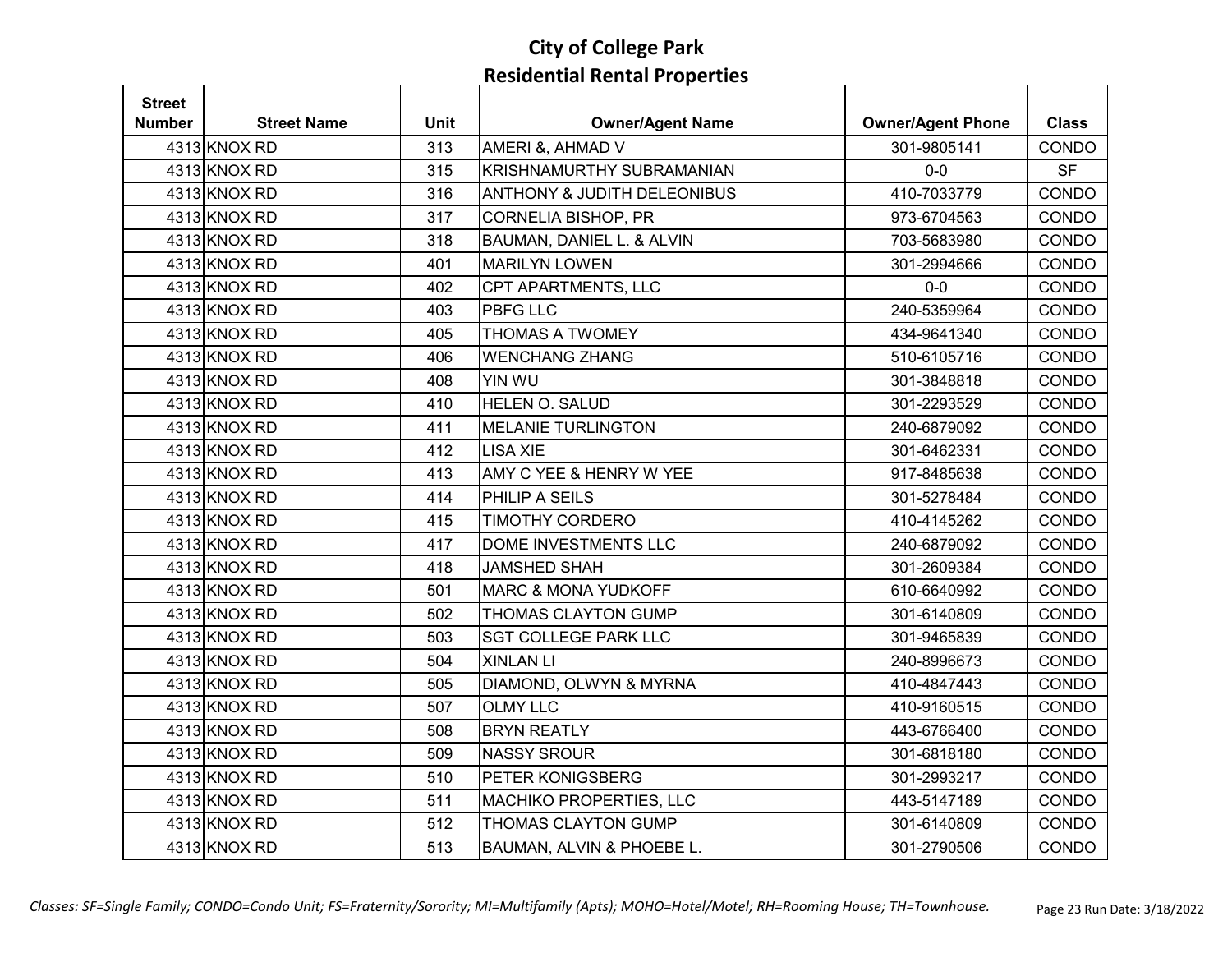| <b>Street</b> |                    |             |                                |                          |                 |
|---------------|--------------------|-------------|--------------------------------|--------------------------|-----------------|
| <b>Number</b> | <b>Street Name</b> | <b>Unit</b> | <b>Owner/Agent Name</b>        | <b>Owner/Agent Phone</b> | <b>Class</b>    |
|               | 4313 KNOX RD       | 514         | <b>PBFG LLC</b>                | $0-0$                    | CONDO           |
|               | 4313 KNOX RD       | 515         | YUHENG MEN & YUXIN MEN         | 301-7684479              | CONDO           |
|               | 4313 KNOX RD       | 516         | <b>MICHAL GREENBERG</b>        | 301-5406662              | CONDO           |
|               | 4313 KNOX RD       | 517         | HONGWEI ZHENG & HUI ZHUANG     | 301-5406033              | CONDO           |
|               | 4313 KNOX RD       | 518         | EDMUND J. & MARY A. JARSKI     | 301-4349341              | CONDO           |
|               | 4313 KNOX RD       | 601         | <b>CPT APARTMENTS LLC</b>      | 202-2850902              | CONDO           |
|               | 4313 KNOX RD       | 602         | <b>JUTTA THORNBERRY</b>        | 301-7386484              | CONDO           |
|               | 4313 KNOX RD       | 603         | <b>MACHIKO PROPERTIES, LLC</b> | 443-5147189              | CONDO           |
|               | 4313 KNOX RD       | 604         | <b>SGT COLLEGE PARK LLC</b>    | 301-9465839              | CONDO           |
|               | 4313 KNOX RD       | 605         | KATHERINE D STEWART            | 717-7495582              | CONDO           |
|               | 4313 KNOX RD       | 607         | <b>MELANIE TURLINGTON</b>      | 240-6879092              | CONDO           |
|               | 4313 KNOX RD       | 608         | <b>COLLEGE PARK 608 LLC</b>    | 301-8252261              | CONDO           |
|               | 4313 KNOX RD       | 609         | <b>KEN NOUSE</b>               | 202-5314911              | CONDO           |
|               | 4313 KNOX RD       | 610         | KNOX ROAD REALTY, LLC          | 410-3630661              | CONDO           |
|               | 4313 KNOX RD       | 611         | LXGT LLC, KAI KANG             | 210-6012503              | CONDO           |
|               | 4313 KNOX RD       | 613         | <b>SANDRA COHEN</b>            | 561-4470308              | CONDO           |
|               | 4313 KNOX RD       | 614         | <b>DARRELL JENKINS</b>         | 301-9254910              | CONDO           |
|               | 4313 KNOX RD       | 615         | <b>ALEX RICHARDSON</b>         | 585-9531884              | CONDO           |
|               | 4313 KNOX RD       | 616         | <b>SGT COLLEGE PARK LLC</b>    | 301-9465839              | CONDO           |
|               | 4313 KNOX RD       | 617         | <b>MICHAL GREENBERG</b>        | 240-8996673              | CONDO           |
|               | 4313 KNOX RD       | 618         | <b>JI QIN</b>                  | 301-6611894              | CONDO           |
|               | 4500 KNOX RD       |             | <b>SARAH PRICE</b>             | 240-4873500              | <b>SF</b>       |
|               | 4500 KNOX RD       |             | <b>SARAH PRICE</b>             | 240-4873500              | <b>SF</b>       |
|               | 4517 KNOX RD       |             | ALPHA XI DELTA BUILDING CORP.  | 301-9373900              | <b>FS</b>       |
|               | 4603 KNOX RD       |             | MARY L. MILLER REVOCABLE TRUST | 301-6423934              | <b>SF</b>       |
|               | 4604 KNOX RD       |             | J.E. SMITH CORPORATION         | 301-8644100              | MI <sub>6</sub> |
|               | 4607 KNOX RD       |             | 4607 KNOX RD LLC               | 301-8758460              | <b>FS</b>       |
|               | 4609 KNOX RD       |             | CP PROPERTIES 1 LLC            | 301-7041342              | <b>SF</b>       |
|               | 4610 KNOX RD       |             | FISHER, JANE                   | 410-7211861              | <b>SF</b>       |
|               | 4611 KNOX RD       |             | CP PROPERTIES 3 LLC            | 301-7041342              | <b>SF</b>       |
|               | 4613 KNOX RD       |             | CP PROPERTIES 3 LLC            | 301-7041342              | <b>SF</b>       |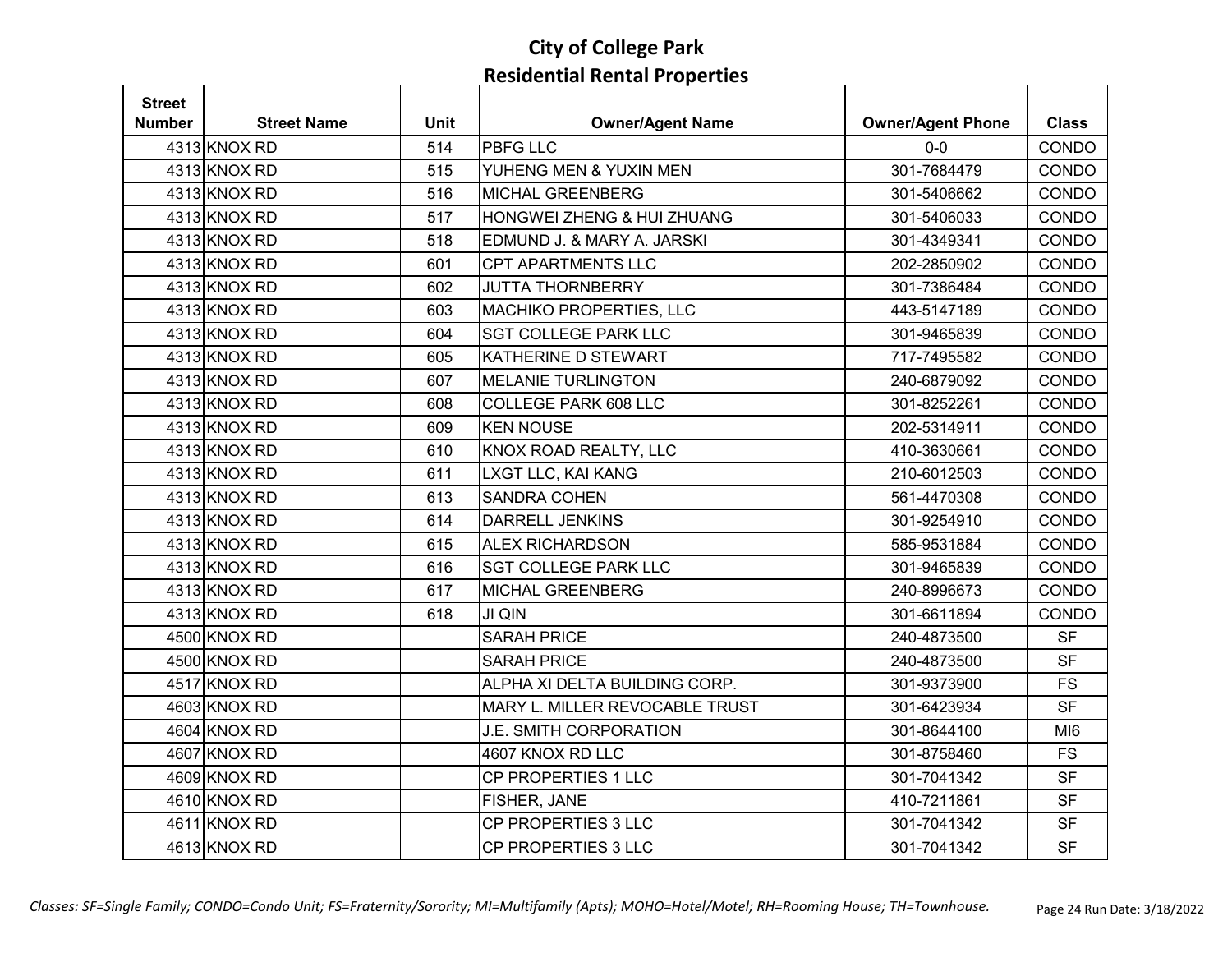| <b>Street</b> |                    |             |                              |                          |                 |
|---------------|--------------------|-------------|------------------------------|--------------------------|-----------------|
| <b>Number</b> | <b>Street Name</b> | <b>Unit</b> | <b>Owner/Agent Name</b>      | <b>Owner/Agent Phone</b> | <b>Class</b>    |
|               | 4613 KNOX RD       |             | CP PROPERTIES 3 LLC          | 301-7041342              | <b>SF</b>       |
|               | 4620 KNOX RD       |             | UNIVERSITY GARDENS, INC.     | 301-8644100              | MI <sub>6</sub> |
|               | 4624 KNOX RD       |             | UNIVERSITY GARDENS, INC.     | 301-8644100              | MI <sub>6</sub> |
|               | 5404 KNOXVILLE DR  |             | <b>HILARY KIRK</b>           | 301-4645686              | <b>SF</b>       |
|               | 4712 LACKAWANNA ST |             | SICHER, ERIN J.              | 301-2573746              | <b>SF</b>       |
|               | 4714 LACKAWANNA ST |             | HWANG, JIN HYUK              | 443-8966072              | <b>SF</b>       |
|               | 4805 LACKAWANNA ST |             | ROBERT L. & GLENDA REHER     | 301-2364145              | <b>SF</b>       |
|               | 4907 LACKAWANNA ST |             | <b>BUC SYSKI</b>             | 301-9964687              | <b>SF</b>       |
|               | 4910 LACKAWANNA ST |             | ROBERT & PAULETTE DELAPENHA  | 301-6552010              | <b>SF</b>       |
|               | 5010 LACKAWANNA ST |             | MGA MANAGEMENT COMPANY, LLC  | 301-9829666              | <b>SF</b>       |
|               | 5106LACKAWANNA ST  |             | CRAWFORD, REBECCA            | 716-8071733              | <b>SF</b>       |
|               | 5109 LACKAWANNA ST |             | <b>GARY T. TILLMAN JR.</b>   | 240-4323678              | <b>SF</b>       |
|               | 5111 LACKAWANNA ST |             | <b>BRAGI VALGEIRSSON</b>     | 301-2519709              | <b>SF</b>       |
|               | 5117 LACKAWANNA ST |             | <b>BARRY WASSER</b>          | 301-2519663              | <b>SF</b>       |
|               | 5118 LACKAWANNA ST |             | <b>SIMON FAMILY TRUST</b>    | 301-5882352              | <b>SF</b>       |
|               | 4805 LAGUNA RD     |             | YOUNG BEEM LIM               | 240-4773610              | <b>SF</b>       |
|               | 5004 LAGUNA RD     |             | JERRY & NADINE M. YAREMKO    | 484-6295838              | <b>SF</b>       |
|               | 5005 LAGUNA RD     |             | JENNIFER AND ERIC BEVERIDGE  | 301-3453991              | <b>SF</b>       |
|               | 5016 LAGUNA RD     |             | <b>ZHIYONG LIU</b>           | 718-2009135              | <b>SF</b>       |
|               | 5016 LAGUNA RD     |             | <b>JOSE M ALVAREZ</b>        | 301-7675806              | <b>SF</b>       |
|               | 5018 LAGUNA RD     |             | <b>JEANNY MLEMUCHUKU</b>     | 301-7553339              | <b>SF</b>       |
|               | 5025 LAGUNA RD     |             | RAJAGOPAL BALAKRISHNAN       | 240-2640360              | <b>SF</b>       |
|               | 5031 LAGUNA RD     |             | <b>AREL PROPERTIES</b>       | 301-4957837              | <b>SF</b>       |
|               | 4710 LAKELAND RD   |             | NEW ALDEN-BERKLEY ASSOCIATES | 302-7649430              | <b>TH</b>       |
|               | 4712 LAKELAND RD   |             | NEW ALDEN-BERKLEY ASSOCIATES | 302-7649430              | <b>TH</b>       |
|               | 4714 LAKELAND RD   |             | NEW ALDEN-BERKLEY ASSOCIATES | 302-7649430              | <b>TH</b>       |
|               | 4716 LAKELAND RD   |             | NEW ALDEN-BERKLEY ASSOCIATES | 302-7649430              | <b>TH</b>       |
|               | 4718 LAKELAND RD   |             | NEW ALDEN-BERKLEY ASSOCIATES | 302-7649430              | <b>TH</b>       |
|               | 4720 LAKELAND RD   |             | NEW ALDEN-BERKLEY ASSOCIATES | 302-7649430              | <b>TH</b>       |
|               | 4722 LAKELAND RD   |             | NEW ALDEN-BERKLEY ASSOCIATES | 302-7649430              | <b>TH</b>       |
|               | 4724 LAKELAND RD   |             | NEW ALDEN-BERKLEY ASSOCIATES | 302-7649430              | <b>TH</b>       |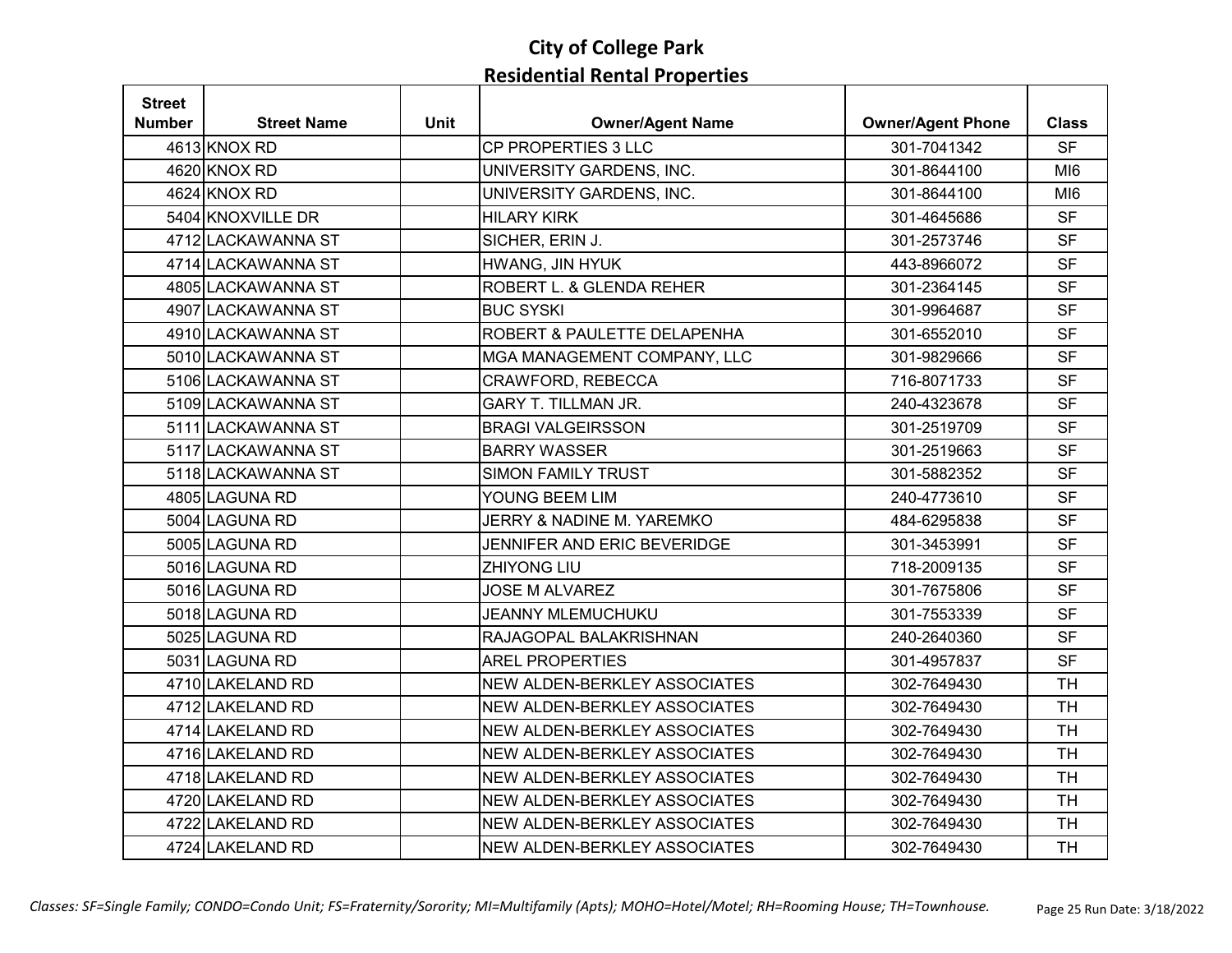| <b>Street</b> |                    |             |                              |                          |              |
|---------------|--------------------|-------------|------------------------------|--------------------------|--------------|
| <b>Number</b> | <b>Street Name</b> | <b>Unit</b> | <b>Owner/Agent Name</b>      | <b>Owner/Agent Phone</b> | <b>Class</b> |
|               | 4730 LAKELAND RD   |             | NEW ALDEN-BERKLEY ASSOCIATES | 302-7649430              | <b>TH</b>    |
|               | 4732 LAKELAND RD   |             | NEW ALDEN-BERKLEY ASSOCIATES | 302-7649430              | <b>TH</b>    |
|               | 4734 LAKELAND RD   |             | NEW ALDEN-BERKLEY ASSOCIATES | 302-7649430              | <b>TH</b>    |
|               | 4736 LAKELAND RD   |             | NEW ALDEN-BERKLEY ASSOCIATES | 302-7649430              | <b>TH</b>    |
|               | 4738 LAKELAND RD   |             | NEW ALDEN-BERKLEY ASSOCIATES | 302-7649430              | <b>TH</b>    |
|               | 4740 LAKELAND RD   |             | NEW ALDEN-BERKLEY ASSOCIATES | 302-7649430              | <b>TH</b>    |
|               | 4742 LAKELAND RD   |             | NEW ALDEN-BERKLEY ASSOCIATES | 302-7649430              | <b>TH</b>    |
|               | 4744 LAKELAND RD   |             | NEW ALDEN-BERKLEY ASSOCIATES | 302-7649430              | <b>TH</b>    |
|               | 4906 LAKELAND RD   |             | NEW ALDEN-BERKLEY ASSOCIATES | 302-7649430              | <b>TH</b>    |
|               | 4908 LAKELAND RD   |             | NEW ALDEN-BERKLEY ASSOCIATES | 302-7649430              | <b>TH</b>    |
|               | 4910 LAKELAND RD   |             | NEW ALDEN-BERKLEY ASSOCIATES | 302-7649430              | <b>TH</b>    |
|               | 4912 LAKELAND RD   |             | NEW ALDEN-BERKLEY ASSOCIATES | 302-7649430              | <b>TH</b>    |
|               | 4914 LAKELAND RD   |             | NEW ALDEN-BERKLEY ASSOCIATES | 302-7649430              | <b>TH</b>    |
|               | 4916 LAKELAND RD   |             | NEW ALDEN-BERKLEY ASSOCIATES | 302-7649430              | <b>TH</b>    |
|               | 4918 LAKELAND RD   |             | NEW ALDEN-BERKLEY ASSOCIATES | 302-7649430              | <b>TH</b>    |
|               | 4920 LAKELAND RD   |             | NEW ALDEN-BERKLEY ASSOCIATES | 302-7649430              | <b>TH</b>    |
|               | 4922 LAKELAND RD   |             | NEW ALDEN-BERKLEY ASSOCIATES | 302-7649430              | <b>TH</b>    |
|               | 4924 LAKELAND RD   |             | NEW ALDEN-BERKLEY ASSOCIATES | 302-7649430              | <b>TH</b>    |
|               | 4926 LAKELAND RD   |             | NEW ALDEN-BERKLEY ASSOCIATES | 302-7649430              | <b>TH</b>    |
|               | 4928 LAKELAND RD   |             | NEW ALDEN-BERKLEY ASSOCIATES | 302-7649430              | <b>TH</b>    |
|               | 4930 LAKELAND RD   |             | NEW ALDEN-BERKLEY ASSOCIATES | 302-7649430              | <b>TH</b>    |
|               | 4932 LAKELAND RD   |             | NEW ALDEN-BERKLEY ASSOCIATES | 302-7649430              | <b>TH</b>    |
|               | 4934 LAKELAND RD   |             | NEW ALDEN-BERKLEY ASSOCIATES | 302-7649430              | <b>TH</b>    |
|               | 4936 LAKELAND RD   |             | NEW ALDEN-BERKLEY ASSOCIATES | 302-7649430              | <b>TH</b>    |
|               | 4938 LAKELAND RD   |             | NEW ALDEN-BERKLEY ASSOCIATES | 302-7649430              | <b>TH</b>    |
|               | 4940 LAKELAND RD   |             | NEW ALDEN-BERKLEY ASSOCIATES | 302-7649430              | <b>TH</b>    |
|               | 4942 LAKELAND RD   |             | NEW ALDEN-BERKLEY ASSOCIATES | 302-7649430              | <b>TH</b>    |
|               | 4944 LAKELAND RD   |             | NEW ALDEN-BERKLEY ASSOCIATES | 302-7649430              | <b>TH</b>    |
|               | 4946 LAKELAND RD   |             | NEW ALDEN-BERKLEY ASSOCIATES | 302-7649430              | <b>TH</b>    |
|               | 4948 LAKELAND RD   |             | NEW ALDEN-BERKLEY ASSOCIATES | 302-7649430              | <b>TH</b>    |
|               | 4950 LAKELAND RD   |             | NEW ALDEN-BERKLEY ASSOCIATES | 302-7649430              | <b>TH</b>    |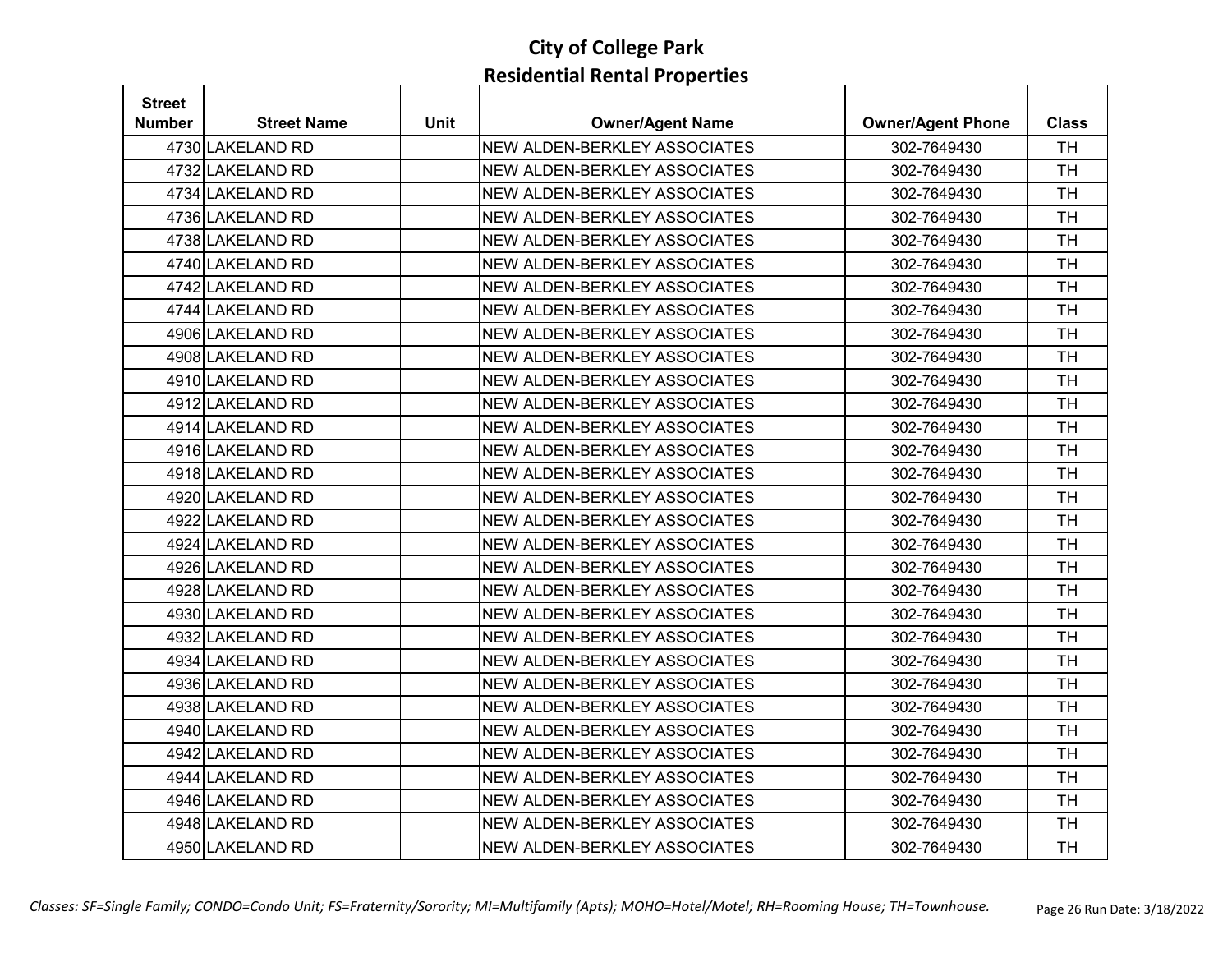| <b>Street</b> |                    |             |                                       |                          |              |
|---------------|--------------------|-------------|---------------------------------------|--------------------------|--------------|
| <b>Number</b> | <b>Street Name</b> | <b>Unit</b> | <b>Owner/Agent Name</b>               | <b>Owner/Agent Phone</b> | <b>Class</b> |
|               | 4952 LAKELAND RD   |             | <b>NEW ALDEN-BERKLEY ASSOCIATES</b>   | 302-7649430              | <b>TH</b>    |
|               | 5003 LAKELAND RD   |             | <b>AZAR NAZERI</b>                    | 443-4135774              | <b>SF</b>    |
|               | 5009 LAKELAND RD   |             | <b>NASRIN SOROCK-SISK</b>             | 301-9070055              | <b>SF</b>    |
|               | 5013 LAKELAND RD   |             | <b>AGUSTIN CABRALES</b>               | 301-5305522              | <b>SF</b>    |
|               | 5016 LAKELAND RD   |             | XINGZHU LIU AND YAN CHEN              | 301-3783545              | <b>SF</b>    |
|               | 5017 LAKELAND RD   |             | FIRST BAPTIST CHURCH OF LKLND         | 301-9280140              | <b>SF</b>    |
|               | 5019 LAKELAND RD   |             | YUNFENG ZHANG & HONGMEI YAO           | 410-4650886              | <b>SF</b>    |
|               | 5021 LAKELAND RD   |             | <b>AMIT NATANZON</b>                  | $0-0$                    | <b>SF</b>    |
|               | 5022 LAKELAND RD   |             | <b>CRAIG TAYLOR</b>                   | 609-3640343              | <b>SF</b>    |
|               | 5104 LAKELAND RD   |             | <b>DEXIANG LIAO</b>                   | 703-2009310              | <b>SF</b>    |
|               | 5107 LAKELAND RD   |             | MASOUD MOSADDEGH                      | 301-5724205              | <b>SF</b>    |
|               | 4500 LEHIGH RD     |             | AUBINOE ASSOCIATES, LLC               | 301-6569000              | MI           |
|               | 9201 LIMESTONE PL  |             | HO KI KIM & SONG O KIM                | 240-3382924              | <b>SF</b>    |
|               | 9203 LIMESTONE PL  |             | <b>JIANCHUN QIN</b>                   | 571-4472174              | <b>SF</b>    |
|               | 9207 LIMESTONE PL  |             | <b>MARTA KRZYWUCKI</b>                | 240-8880074              | <b>SF</b>    |
|               | 9209 LIMESTONE PL  |             | <b>FUHUI HUANG</b>                    | 718-2196139              | <b>SF</b>    |
|               | 9214 LIMESTONE PL  |             | <b>GEORGE BOUYAT</b>                  | 301-2754622              | <b>SF</b>    |
|               | 9216 LIMESTONE PL  |             | ASPIRE ENTERPRISE LLC                 | 703-5595666              | <b>SF</b>    |
|               | 9217 LIMESTONE PL  |             | <b>GARY HUANG</b>                     | 301-7251506              | <b>SF</b>    |
|               | 9222 LIMESTONE PL  |             | <b>SARA BURRS</b>                     | 301-2546218              | <b>SF</b>    |
|               | 9236 LIMESTONE PL  |             | <b>GUOHUA SHEN &amp; YANQING WANG</b> | 240-2746266              | <b>SF</b>    |
|               | 9238 LIMESTONE PL  |             | <b>DUSTYN KUJAWA</b>                  | 240-6202105              | <b>SF</b>    |
|               | 9240 LIMESTONE PL  |             | <b>XIANG LI</b>                       | $0-0$                    | <b>SF</b>    |
|               | 9243 LIMESTONE PL  |             | <b>GOLDSTEIN CHILDREN TRUST</b>       | 301-6745098              | <b>SF</b>    |
|               | 9253 LIMESTONE PL  |             | <b>XUEYONG CHEN</b>                   | 917-6072330              | <b>SF</b>    |
|               | 9255 LIMESTONE PL  |             | <b>JIN MA</b>                         | 301-4248719              | <b>SF</b>    |
|               | 9311 LIMESTONE PL  |             | CHUANYU XU                            | 240-6833748              | <b>SF</b>    |
|               | 9313 LIMESTONE PL  |             | ZHENGYI QIN & XIANG LI                | $0-0$                    | <b>SF</b>    |
|               | 9316 LIMESTONE PL  |             | <b>EARLEY SIMON</b>                   | 240-2306116              | <b>SF</b>    |
|               | 9323 LIMESTONE PL  |             | CHUANYU XU                            | 240-5067260              | <b>SF</b>    |
|               | 9328 LIMESTONE PL  |             | BRAGI VALGEIRSSON, ANA CASTRO         | 301-7063311              | <b>SF</b>    |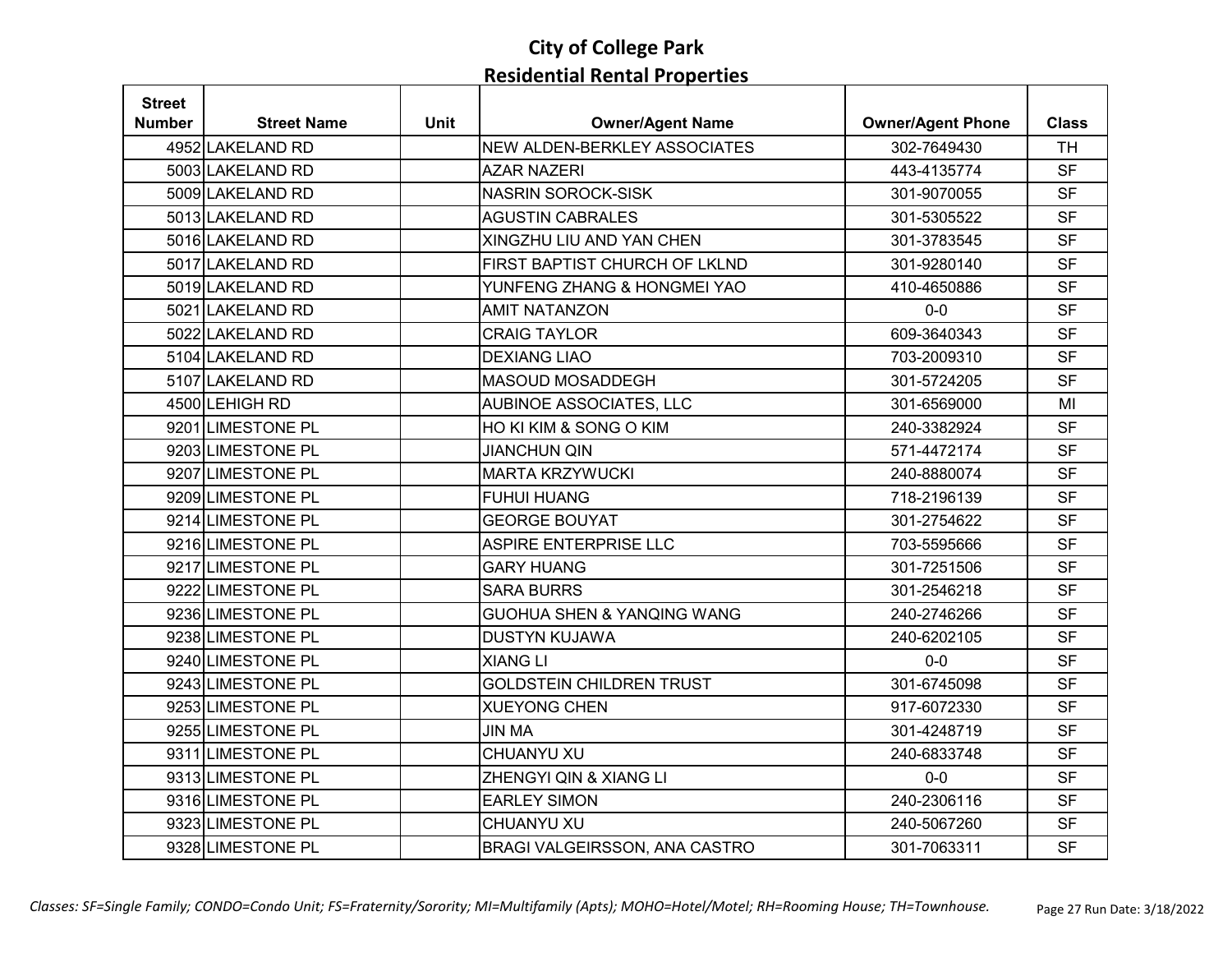| <b>Street</b> |                       |             |                                        |                          |              |
|---------------|-----------------------|-------------|----------------------------------------|--------------------------|--------------|
| <b>Number</b> | <b>Street Name</b>    | <b>Unit</b> | <b>Owner/Agent Name</b>                | <b>Owner/Agent Phone</b> | <b>Class</b> |
|               | 9329 LIMESTONE PL     |             | LITUAN LIU, YUEYING ZHENG              | 410-8003796              | <b>SF</b>    |
|               | 9332 LIMESTONE PL     |             | <b>JANINE GOMEZ</b>                    | 919-3087814              | <b>SF</b>    |
|               | 9333 LIMESTONE PL     |             | WU, JUN ETAL YAO FANG                  | 240-4636072              | <b>SF</b>    |
|               | 9335 LIMESTONE PL     |             | <b>MAURICIO A. FUENTES</b>             | 410-7960123              | <b>SF</b>    |
|               | 9336 LIMESTONE PL     |             | <b>ASPIRE ENTERPRISE CORP</b>          | $0-0$                    | <b>SF</b>    |
|               | 9403 LIMESTONE PL     |             | BO WAN AND FAN YANG, ETAL              | 240-3058267              | <b>SF</b>    |
|               | 9005 LOCUST SPRING RD |             | <b>VASILIOS &amp; EVANGELIA NASIOS</b> | 301-5709251              | <b>SF</b>    |
|               | 4707 MANGUM RD        |             | <b>MAUREEN HENNESSY</b>                | 301-8542233              | <b>SF</b>    |
|               | 4709 MANGUM RD        |             | <b>WA CHAU</b>                         | 240-3887920              | <b>SF</b>    |
|               | 4716 MANGUM RD        |             | <b>WEN CHEN</b>                        | 703-6265668              | <b>SF</b>    |
|               | 5029 MANGUM RD        |             | <b>JESSICA Y. MORALES</b>              | 240-8320520              | <b>SF</b>    |
|               | 5033 MANGUM RD        |             | TRUYEN T. & THOA T. NGUYEN             | 301-2943307              | <b>SF</b>    |
|               | 5034 MANGUM RD        |             | DANIEL III, ROBERT D.                  | 301-4743525              | <b>SF</b>    |
|               | 5112 MANGUM RD        |             | HOMEGROWN LEGACY, LLC                  | 301-9411166              | <b>SF</b>    |
|               | 5120 MANGUM RD        |             | <b>CRAIG &amp; CHARLOTTE DAVIS</b>     | 240-8182231              | <b>SF</b>    |
|               | 5128 MANGUM RD        |             | <b>HAROLD THOMAS</b>                   | 240-2640693              | <b>SF</b>    |
|               | 5202 MANGUM RD        |             | <b>HAROLD PERL</b>                     | 301-3206383              | <b>SF</b>    |
|               | 3401 MARLBROUGH CT    |             | <b>BARRY WASSER &amp; EMILY WASSER</b> | 301-2519663              | <b>SF</b>    |
|               | 3405 MARLBROUGH CT    |             | <b>SONITA TIWARI</b>                   | 301-2548646              | <b>SF</b>    |
|               | 3407 MARLBROUGH CT    |             | <b>IDRIS UGHIOVHE</b>                  | 202-2108900              | <b>SF</b>    |
|               | 3312 MARLBROUGH WAY   |             | <b>E-FANG WANG</b>                     | 301-6482074              | <b>SF</b>    |
|               | 3314 MARLBROUGH WAY   |             | <b>EDITH THOMPSON</b>                  | 301-7932111              | <b>SF</b>    |
|               | 3315 MARLBROUGH WAY   |             | YIFEI ZHONG & YONGCHAO WANG            | 202-6644524              | <b>SF</b>    |
|               | 3502 MARLBROUGH WAY   |             | <b>GUIZHI ZHU</b>                      | 301-8511923              | <b>SF</b>    |
|               | 3505 MARLBROUGH WAY   |             | <b>DILLON BROCK</b>                    | 240-8824359              | <b>SF</b>    |
|               | 3508 MARLBROUGH WAY   |             | SIBA SAMAL & ANIVA SAMAL               | 301-9354865              | <b>SF</b>    |
|               | 3512 MARLBROUGH WAY   |             | SANJAY AGARWAL                         | 703-3499464              | <b>SF</b>    |
|               | 3514 MARLBROUGH WAY   |             | <b>GEORGE BOUYAT</b>                   | 301-2754622              | <b>SF</b>    |
|               | 3519 MARLBROUGH WAY   |             | PRANOTI MOHANTY                        | 301-5953010              | <b>SF</b>    |
|               | 3523 MARLBROUGH WAY   |             | <b>KOMI AFETSE</b>                     | 202-4998934              | <b>SF</b>    |
|               | 3525 MARLBROUGH WAY   |             | MICHELE E TAYLOR-BIBLE                 | 213-2793101              | <b>SF</b>    |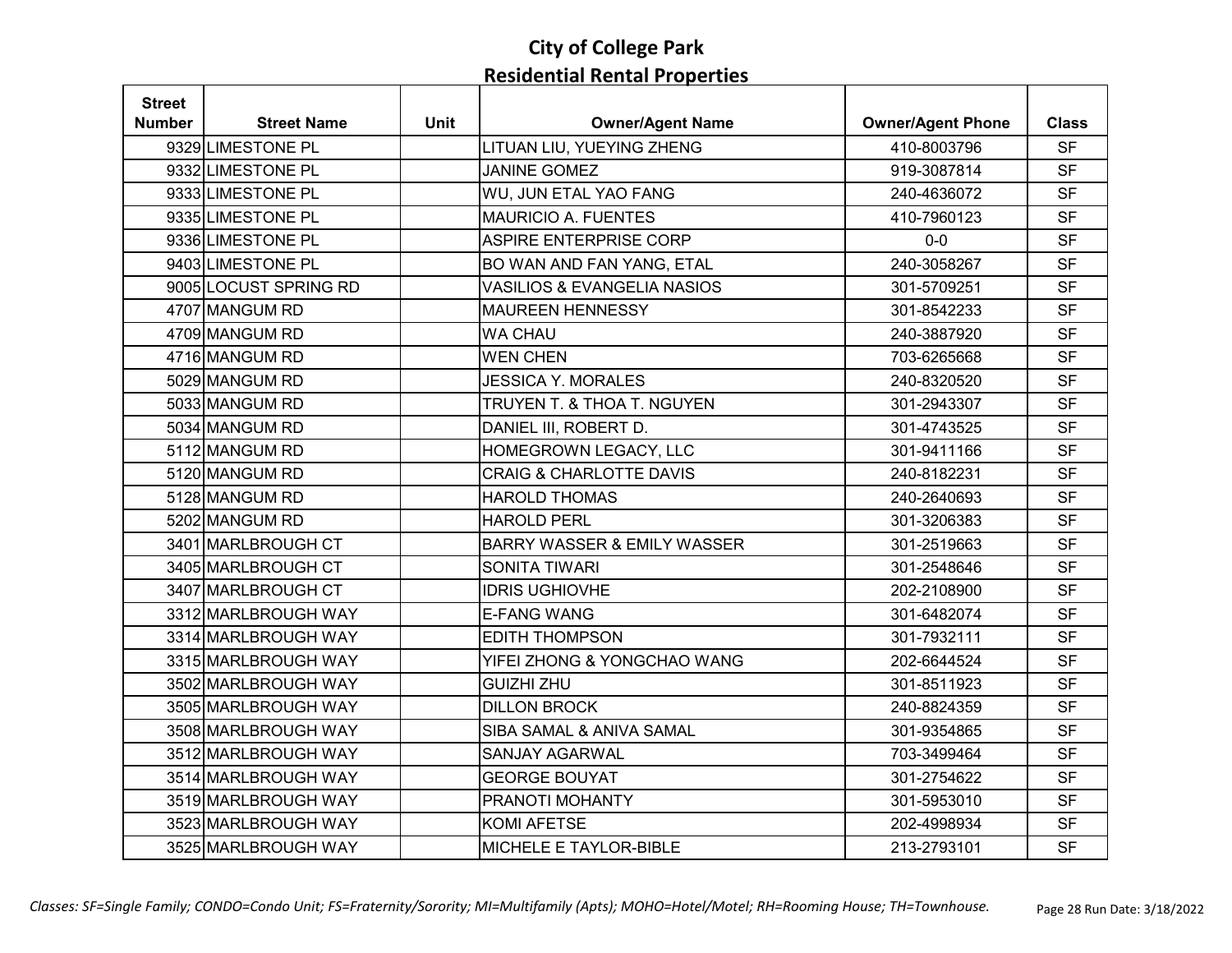| <b>Street</b> |                     |             |                                |                          |                 |
|---------------|---------------------|-------------|--------------------------------|--------------------------|-----------------|
| <b>Number</b> | <b>Street Name</b>  | <b>Unit</b> | <b>Owner/Agent Name</b>        | <b>Owner/Agent Phone</b> | <b>Class</b>    |
|               | 3535 MARLBROUGH WAY |             | <b>SANJAY AGARWAL</b>          | 202-8008567              | <b>SF</b>       |
|               | 3537 MARLBROUGH WAY |             | <b>XIAOMENG ZHU</b>            | 703-7663720              | <b>SF</b>       |
|               | 3607 MARLBROUGH WAY |             | <b>ROY ZHOU</b>                | 202-2038511              | <b>SF</b>       |
|               | 3612 MARLBROUGH WAY |             | <b>SANJAY AGARWAL</b>          | 202-8008567              | <b>SF</b>       |
|               | 3620 MARLBROUGH WAY |             | BRAULIO A. & MARTA E. SANTOS   | 301-5236325              | <b>SF</b>       |
|               | 3621 MARLBROUGH WAY |             | JIANFU PAN & XIAOYAN WENG      | 443-5359597              | <b>SF</b>       |
|               | 3708 MARLBROUGH WAY |             | <b>CAREN HILLIARD</b>          | 240-7264053              | <b>SF</b>       |
|               | 3712 MARLBROUGH WAY |             | NAHUD ANDRADE                  | 240-9940919              | <b>SF</b>       |
|               | 3713 MARLBROUGH WAY |             | ARC OF PRINCE GEORGES COUNTY   | 301-9354554              | <b>SF</b>       |
|               | 3714 MARLBROUGH WAY |             | <b>NELSON R. BROWN</b>         | 301-6335728              | <b>SF</b>       |
|               | 3715 MARLBROUGH WAY |             | <b>VICTORIA ELINSON</b>        | 301-9350047              | <b>SF</b>       |
|               | 3716 MARLBROUGH WAY |             | <b>SSR BLEACH LIVING TRUST</b> | 301-8563636              | <b>SF</b>       |
|               | 3738 MARLBROUGH WAY |             | <b>WANDA M. THOMAS</b>         | 301-4454750              | <b>SF</b>       |
|               | 3410 METZEROTT RD   |             | FANG YAO & JUN WU              | 240-4600935              | <b>SF</b>       |
|               | 3412 METZEROTT RD   |             | <b>WILLIAM D SAMMON</b>        | 202-3020964              | <b>SF</b>       |
|               | 3413 METZEROTT RD   |             | <b>CDR DAN TURNER</b>          | 301-9354760              | <b>SF</b>       |
|               | 3414 METZEROTT RD   |             | <b>WILLIAM D SAMMON</b>        | 202-3020964              | <b>SF</b>       |
|               | 3417 METZEROTT RD   |             | VINH AND LOURDES LUONG         | 301-9849432              | <b>SF</b>       |
|               | 3421 METZEROTT RD   |             | AMANDA SHU-MAN CHIEN           | 301-5296366              | <b>SF</b>       |
|               | 3423 METZEROTT RD   |             | MARK MAIN & EDDIE L ETAL       | $0-0$                    | <b>SF</b>       |
|               | 3424 METZEROTT RD   |             | NING ZHANG & BEI LI            | 678-9646495              | <b>SF</b>       |
|               | 3605 METZEROTT RD   |             | <b>ANA FORTUNA</b>             | 301-2037740              | <b>SF</b>       |
|               | 9600 MILESTONE WAY  |             | NSHE COLLEGE PARK, LP          | 301-4414755              | MI <sub>6</sub> |
|               | 9607 MILESTONE WAY  | <b>B1</b>   | <b>TALEB ESMAEL</b>            | 202-9999735              | CONDO           |
|               | 9625 MILESTONE WAY  | E1          | <b>JING-FUN LEE</b>            | 301-8288859              | <b>SF</b>       |
|               | 5020 MINEOLA RD     |             | YONGJIAN LI                    | 202-4300501              | <b>SF</b>       |
|               | 5022 MINEOLA RD     |             | <b>JIAN QIN LIU</b>            | 240-8777160              | <b>SF</b>       |
|               | 5025 MINEOLA RD     |             | <b>BRANDON FITCHETT</b>        | 267-7533170              | <b>SF</b>       |
|               | 5027 MINEOLA RD     |             | LIMIN ZHAO & WENXIN MA         | 205-2661650              | <b>SF</b>       |
|               | 5203 MINEOLA RD     |             | <b>STEVE HILL</b>              | 202-2556393              | <b>SF</b>       |
|               | 5204 MINEOLA RD     |             | <b>JIE LI</b>                  | 240-8214632              | <b>SF</b>       |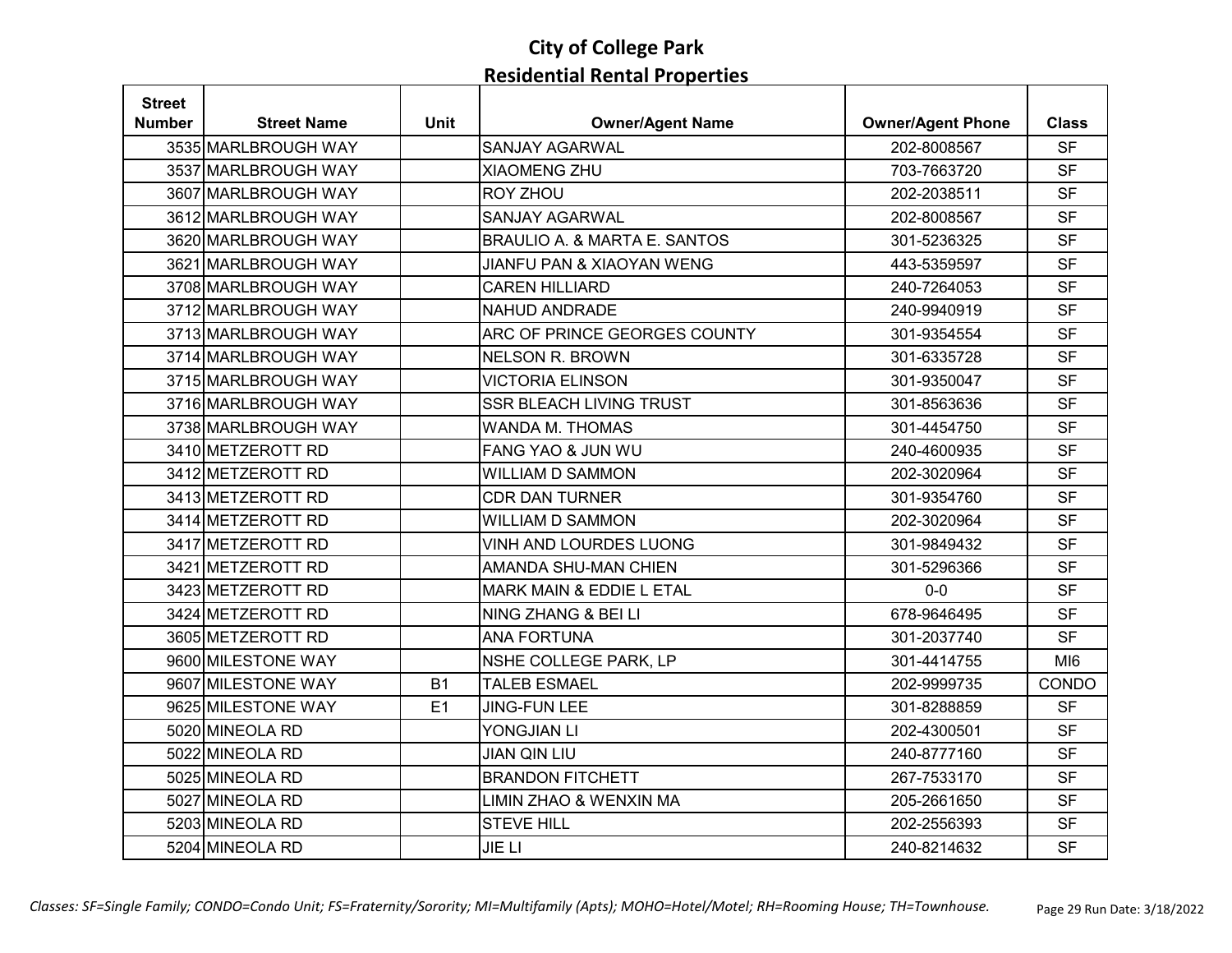| <b>Street</b> |                        |             |                                 |                          |              |
|---------------|------------------------|-------------|---------------------------------|--------------------------|--------------|
| Number        | <b>Street Name</b>     | <b>Unit</b> | <b>Owner/Agent Name</b>         | <b>Owner/Agent Phone</b> | <b>Class</b> |
|               | 5205 MINEOLA RD        |             | LI MIN LIU                      | 240-4257860              | <b>SF</b>    |
|               | 5211 MINEOLA RD        |             | <b>FANGMIN CHEN</b>             | 240-4257860              | <b>SF</b>    |
|               | 4400 MOHEGAN PL        |             | ALTOBELLI, LLC                  | 301-9829666              | <b>SF</b>    |
|               | 4404 MOHEGAN PL        |             | ALTOBELLI, LLC                  | 301-9829666              | <b>SF</b>    |
|               | 4714 MUSKOGEE ST       |             | <b>S &amp; P PROPERTIES LLC</b> | 301-6818617              | <b>SF</b>    |
|               | 4803 MUSKOGEE ST       |             | PATRICIA PLUMMER                | 301-2037220              | <b>SF</b>    |
|               | 4805 MUSKOGEE ST       |             | <b>HUNG CHIU YAU</b>            | 301-9795299              | <b>SF</b>    |
|               | 4916 MUSKOGEE ST       |             | <b>REGINA CHEN</b>              | 917-3708662              | <b>SF</b>    |
|               | 4802 NANTUCKET RD      |             | MOHAMMAD KHORASANIAN            | 240-4475204              | <b>SF</b>    |
|               | 4809 NANTUCKET RD      |             | VANATHAYAN, PAUL & SOPHIA       | 301-2331546              | <b>SF</b>    |
|               | 4815 NANTUCKET RD      |             | <b>KHOA NGUYEN</b>              | 571-7666316              | <b>SF</b>    |
|               | 4905 NANTUCKET RD      |             | <b>NAN YANG ZHOU</b>            | 240-4185198              | <b>SF</b>    |
|               | 5011 NANTUCKET RD      |             | <b>VENKAT K.R. GUJJULA</b>      | 571-9181421              | <b>SF</b>    |
|               | 5028 NANTUCKET RD      |             | <b>WALTER L VENABLE</b>         | 240-2429258              | <b>SF</b>    |
|               | 9621 NARRAGANSETT PKWY |             | <b>RUSSELL QUINTERO</b>         | 970-4812030              | <b>SF</b>    |
|               | 9622 NARRAGANSETT PKWY |             | <b>SARAH BIEN</b>               | 202-3609057              | <b>SF</b>    |
|               | 9630 NARRAGANSETT PKWY |             | <b>SIRATCHAT ONNUCH</b>         | 240-8280841              | <b>SF</b>    |
|               | 9703 NARRAGANSETT PKWY |             | <b>GUOXIANG LIN</b>             | 301-8873567              | <b>SF</b>    |
|               | 9715 NARRAGANSETT PKWY |             | <b>ATHINA DALAMARAS</b>         | 301-6741490              | <b>SF</b>    |
|               | 9803 NARRAGANSETT PKWY |             | ROBERT D. DANIEL, III           | 240-8823525              | <b>SF</b>    |
|               | 9809 NARRAGANSETT PKWY |             | KATHLEEN & JOHN REED            | 301-8543008              | <b>SF</b>    |
|               | 4731 NAVAHOE ST        |             | NEW ALDEN-BERKLEY ASSOCIATES    | 302-7649430              | <b>TH</b>    |
|               | 4733 NAVAHOE ST        |             | NEW ALDEN-BERKLEY ASSOCIATES    | 302-7649430              | <b>TH</b>    |
|               | 4735 NAVAHOE ST        |             | NEW ALDEN-BERKLEY ASSOCIATES    | 302-7649430              | <b>TH</b>    |
|               | 4737 NAVAHOE ST        |             | NEW ALDEN-BERKLEY ASSOCIATES    | 302-7649430              | <b>TH</b>    |
|               | 4739 NAVAHOE ST        |             | NEW ALDEN-BERKLEY ASSOCIATES    | 302-7649430              | <b>TH</b>    |
|               | 4741 NAVAHOE ST        |             | NEW ALDEN-BERKLEY ASSOCIATES    | 302-7649430              | <b>TH</b>    |
|               | 4743 NAVAHOE ST        |             | NEW ALDEN-BERKLEY ASSOCIATES    | 302-7649430              | <b>TH</b>    |
|               | 4745 NAVAHOE ST        |             | NEW ALDEN-BERKLEY ASSOCIATES    | 302-7649430              | <b>TH</b>    |
|               | 5103 NAVAHOE ST        |             | <b>MING LU</b>                  | 703-6265668              | <b>SF</b>    |
|               | 5105 NAVAHOE ST        |             | YONG LI & YAN TIAN              | 703-7578128              | <b>SF</b>    |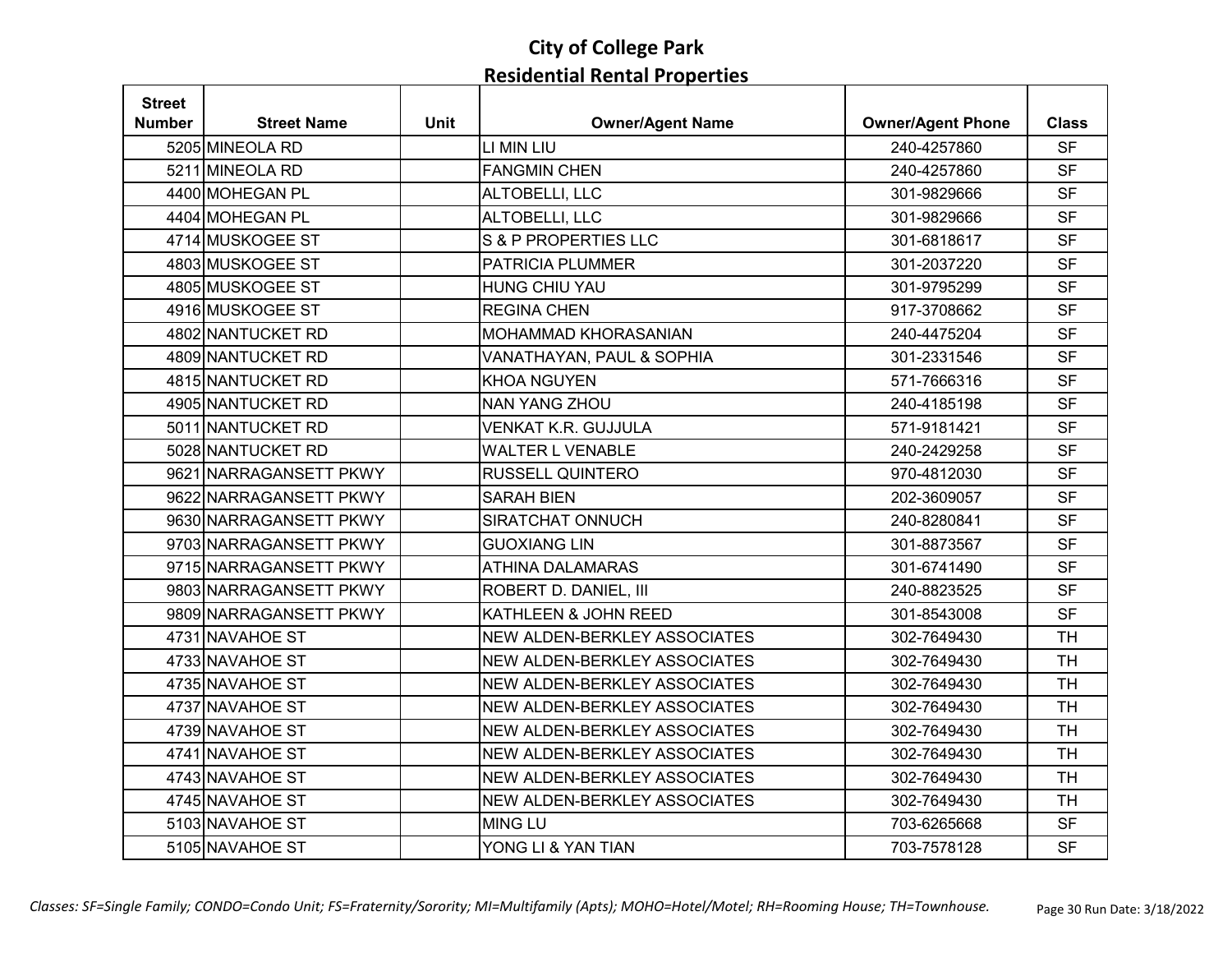| <b>Street</b> |                    |             |                                 |                          |              |
|---------------|--------------------|-------------|---------------------------------|--------------------------|--------------|
| <b>Number</b> | <b>Street Name</b> | <b>Unit</b> | <b>Owner/Agent Name</b>         | <b>Owner/Agent Phone</b> | <b>Class</b> |
|               | 5108 NAVAHOE ST    |             | <b>SHIVANI NAYYAR</b>           | 240-2943535              | <b>SF</b>    |
|               | 5120 NAVAHOE ST    |             | <b>YING CHEN</b>                | $0-0$                    | <b>SF</b>    |
|               | 5122 NAVAHOE ST    |             | <b>MARIA THOMAS</b>             | 301-2370391              | <b>SF</b>    |
|               | 5126 NAVAHOE ST    |             | 5126 NAVAHOE LLC                | 202-3063200              | <b>SF</b>    |
|               | 5130 NAVAHOE ST    |             | <b>TUNG VO</b>                  | 240-5355697              | <b>SF</b>    |
|               | 5118 NIAGARA PL    |             | AHMED, FARID                    | 301-3451476              | <b>SF</b>    |
|               | 5129 NIAGARA PL    |             | <b>MOHAMMAD AZAD</b>            | 240-2051139              | <b>SF</b>    |
|               | 4805 NIAGARA RD    |             | <b>BDD HOLDING LLC</b>          | 240-2050713              | <b>SF</b>    |
|               | 5009 NIAGARA RD    |             | ALTOBELLI, MARK J.              | 301-9829666              | <b>SF</b>    |
|               | 5020 NIAGARA RD    |             | MIKE LUU JR                     | 240-4412970              | <b>SF</b>    |
|               | 5027 NIAGARA RD    |             | <b>HUIAI WU</b>                 | 301-2591168              | <b>SF</b>    |
|               | 4607 NORWICH RD    |             | <b>ANDREW FOOSE</b>             | 202-2941891              | <b>SF</b>    |
|               | 4611 NORWICH RD    |             | <b>ANDREW FOOSE</b>             | 202-2941891              | <b>SF</b>    |
|               | 4615 NORWICH RD    |             | WOODLEY ASSOCIATES, LC          | 301-8648054              | <b>SF</b>    |
|               | 4617 NORWICH RD    |             | DELTA PHI CHPTR OF SIGMA NU     | 917-7974895              | <b>FS</b>    |
|               | 4619 NORWICH RD    |             | <b>JOHN M. HAWVERMALE</b>       | 301-5707778              | <b>SF</b>    |
|               | 4701 NORWICH RD    |             | SJAPJC13 LLC                    | 301-4177010              | <b>SF</b>    |
|               | 4702 NORWICH RD    |             | <b>BRYAN &amp; SUZANNE MACK</b> | 301-8313473              | <b>SF</b>    |
|               | 4703 NORWICH RD    |             | <b>MARILYN CHIN</b>             | 301-2621531              | <b>SF</b>    |
|               | 4704 NORWICH RD    |             | <b>BRYAN &amp; SUZANNE MACK</b> | 301-8313473              | <b>SF</b>    |
|               | 4705 NORWICH RD    |             | <b>CLARK SIMPSON</b>            | 703-8982622              | <b>SF</b>    |
|               | 4706 NORWICH RD    |             | JAMES L. & LYNN A. FLYNN        | 301-9908730              | <b>SF</b>    |
|               | 4707 NORWICH RD    |             | 4707 NORWICH ROAD LLC           | $0-0$                    | <b>SF</b>    |
|               | 4708 NORWICH RD    |             | CP PROPERTIES 2 LLC             | 301-7041342              | <b>SF</b>    |
|               | 4709 NORWICH RD    |             | <b>CLARKE SIMPSON</b>           | 202-7174554              | <b>SF</b>    |
|               | 4710 NORWICH RD    |             | THOMAS M STATTON                | 301-9921499              | <b>SF</b>    |
|               | 4711 NORWICH RD    |             | CP PROPERTIES 1 LLC             | 301-7041342              | <b>SF</b>    |
|               | 4715 NORWICH RD    |             | 4715 NORWICH ROAD LLC           | 703-8982622              | <b>SF</b>    |
|               | 4803 NORWICH RD    |             | <b>HARTWICK HOUSE LLC</b>       | 301-9411166              | <b>SF</b>    |
|               | 4805 NORWICH RD    |             | <b>HARTWICK HOUSE LLC</b>       | 301-9411166              | <b>SF</b>    |
|               | 4807 NORWICH RD    |             | <b>HARTWICK HOUSE LLC</b>       | 301-9411166              | <b>SF</b>    |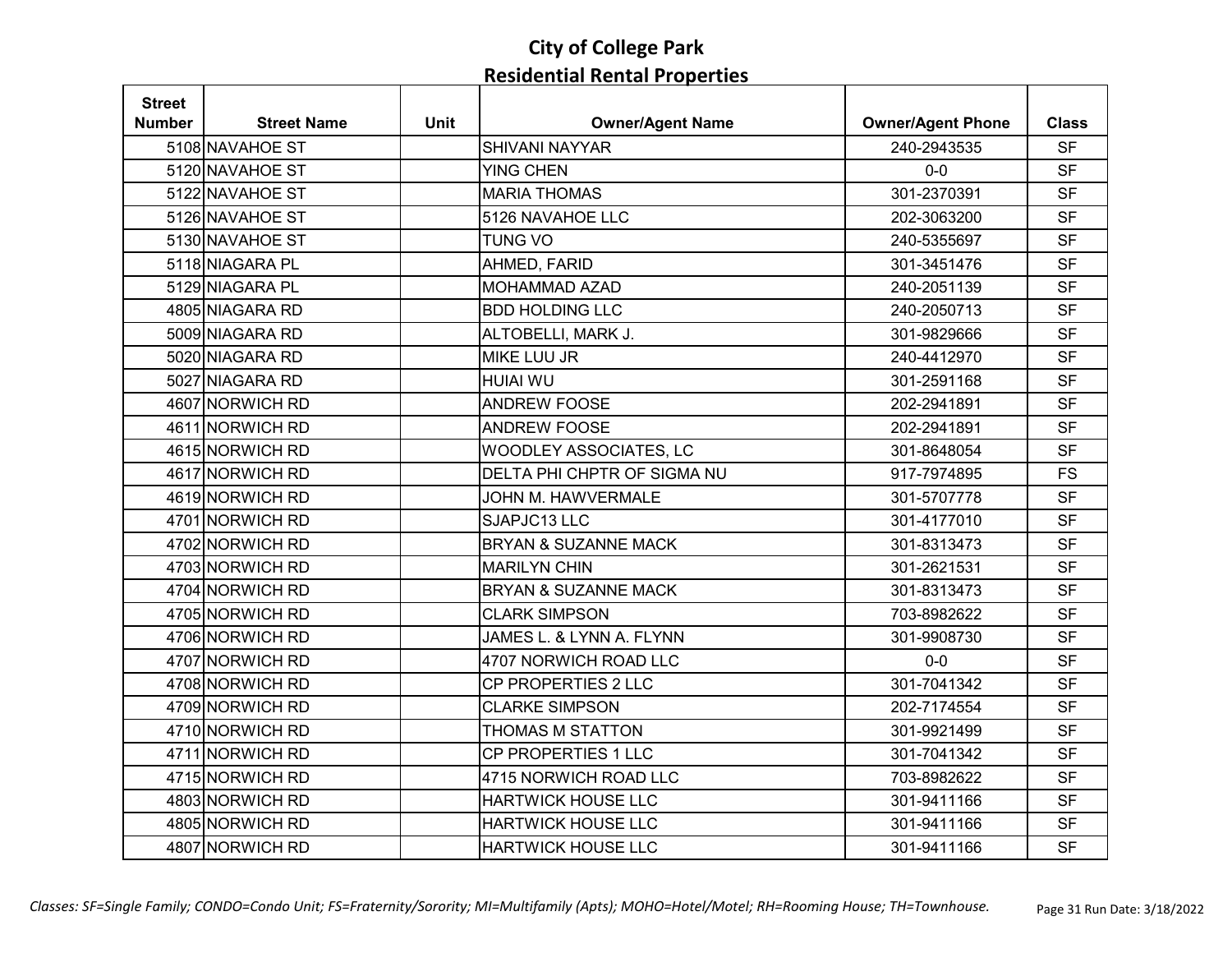| <b>Street</b> |                    |             |                                     |                          |              |
|---------------|--------------------|-------------|-------------------------------------|--------------------------|--------------|
| <b>Number</b> | <b>Street Name</b> | <b>Unit</b> | <b>Owner/Agent Name</b>             | <b>Owner/Agent Phone</b> | <b>Class</b> |
|               | 4811 NORWICH RD    |             | <b>BRINCEFIELD ENTERPRISES, LLC</b> | 301-4310067              | <b>SF</b>    |
|               | 5001 ODESSA RD     |             | TIAN LI                             | 301-9778880              | <b>SF</b>    |
|               | 5007 ONTARIO RD    |             | PEDRO SOUSAPAZ                      | $0-0$                    | <b>SF</b>    |
|               | 5011 ONTARIO RD    |             | <b>SIGALIT KAPLAN</b>               | 202-6846546              | <b>SF</b>    |
|               | 4801 OSAGE ST      |             | <b>JULIAN BRANTLEY</b>              | 301-3202810              | <b>SF</b>    |
|               | 4803 OSAGE ST      |             | MISAEL ALVARENGA                    | 240-4388193              | <b>SF</b>    |
|               | 4807 OSAGE ST      |             | <b>MICHAEL MANDERS</b>              | 301-3431928              | <b>SF</b>    |
|               | 4808 OSAGE ST      |             | <b>GUOXIANG LIN</b>                 | 301-8873567              | <b>SF</b>    |
|               | 4810 OSAGE ST      |             | H. KEITH PIERCE LIVING TRUST        | 301-9515290              | <b>SF</b>    |
|               | 4811 OSAGE ST      |             | NOBUKO & H. KEITH PIERCE            | 301-9515290              | <b>SF</b>    |
|               | 4817 OSAGE ST      |             | <b>BARRY &amp; EMILY WASSER</b>     | 301-2519663              | <b>SF</b>    |
|               | 4818 OSAGE ST      |             | PATRICIA HOLT                       | 301-8580033              | <b>SF</b>    |
|               | 4819 OSAGE ST      |             | <b>KEVIN KLUSKA</b>                 | 240-4476085              | <b>SF</b>    |
|               | 4820 OSAGE ST      |             | <b>JIM S. FARUKI</b>                | 703-4028080              | <b>SF</b>    |
|               | 4823 OSAGE ST      |             | <b>DIANNA YAN</b>                   | 301-5186088              | <b>SF</b>    |
|               | 4825 OSAGE ST      |             | <b>DANIEL LUU</b>                   | 301-7284179              | <b>SF</b>    |
|               | 4901 OSAGE ST      |             | <b>JEDRICK LYON</b>                 | 530-8021127              | <b>SF</b>    |
|               | 4903 OSAGE ST      |             | <b>BORIS KOZAK</b>                  | 240-3426747              | <b>SF</b>    |
|               | 4904 OSAGE ST      |             | <b>RYAN &amp; MEGAN MCCULLEY</b>    | 240-6872901              | <b>SF</b>    |
|               | 4907 OSAGE ST      |             | ERIC AND PAULA CHOMKO               | 301-6460792              | <b>SF</b>    |
|               | 5004 PADUCAH RD    |             | RICHARD KOPLOW & NANCY KOPLOW       | 301-6526952              | <b>SF</b>    |
|               | 5023 PADUCAH RD    |             | ANGGA PRADESHA & ANISSYA FNU        | 703-5772479              | <b>SF</b>    |
|               | 8802 PATRICIA CT   |             | JINHUI HUANG & JIANHUI ZHU          | 301-4246816              | <b>SF</b>    |
|               | 8803 PATRICIA CT   |             | <b>DORIS SOMMERS</b>                | 410-9918521              | <b>SF</b>    |
|               | 8803 PATRICIA CT   |             | CP PROPERTIES 4, LLC                | $0-0$                    | <b>SF</b>    |
|               | 8806 PATRICIA CT   |             | WANG, JAY AND CHEN, YING            | 240-5087819              | <b>SF</b>    |
|               | 8808 PATRICIA CT   |             | <b>BARRY &amp; EMILY WASSER</b>     | 301-2519663              | <b>SF</b>    |
|               | 8809 PATRICIA CT   |             | PETER M. MULLINGS                   | 240-3875011              | <b>SF</b>    |
|               | 8813 PATRICIA CT   |             | <b>ANTHONY &amp; LINDA ORBANAC</b>  | 301-8326501              | <b>SF</b>    |
|               | 8815 PATRICIA CT   |             | <b>JAMES DONLEY</b>                 | 301-4402538              | <b>SF</b>    |
|               | 8816 PATRICIA CT   |             | <b>BARRY &amp; EMILY WASSER</b>     | 301-2519663              | <b>SF</b>    |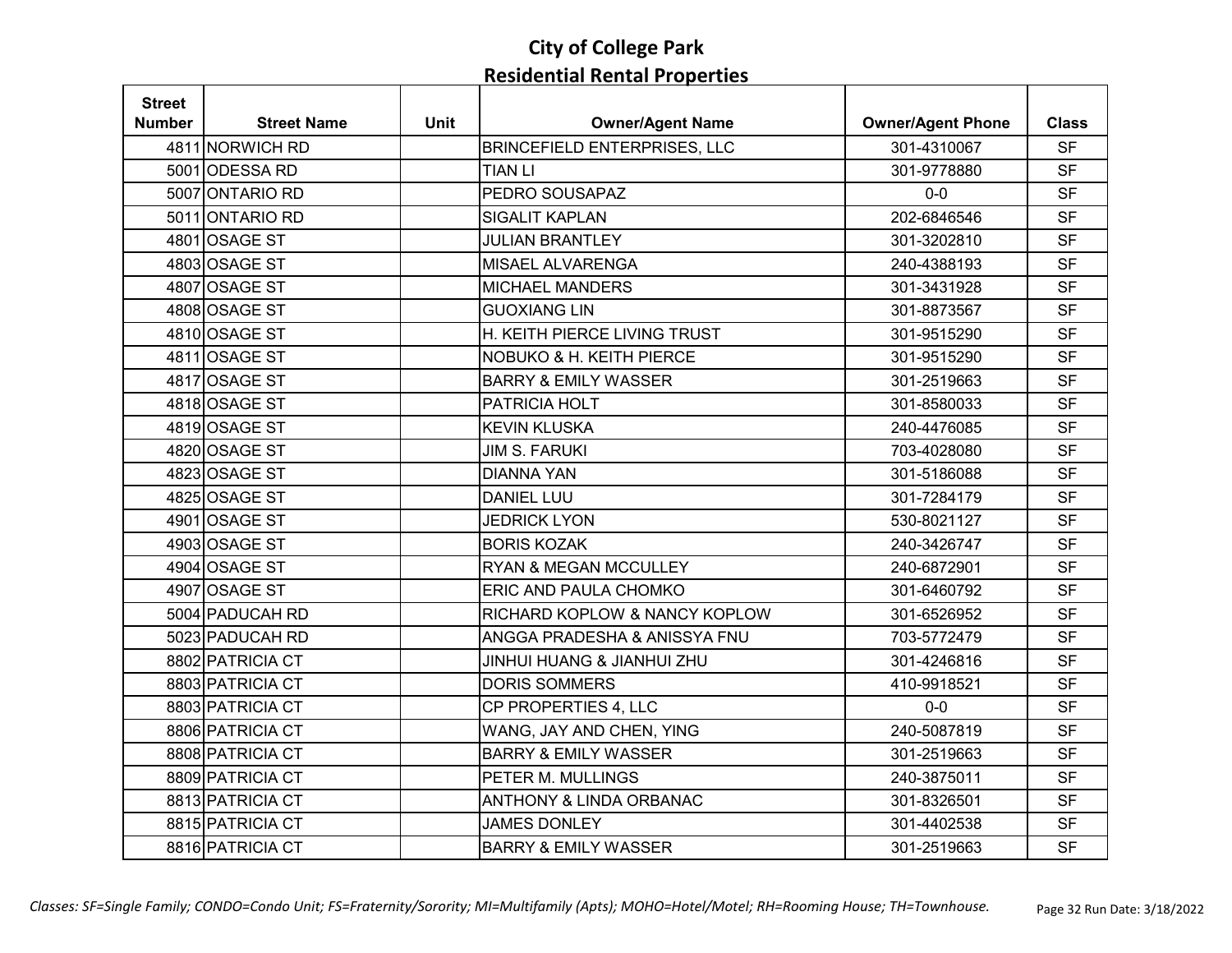| <b>Street</b> |                    |             |                                        |                          |              |
|---------------|--------------------|-------------|----------------------------------------|--------------------------|--------------|
| <b>Number</b> | <b>Street Name</b> | <b>Unit</b> | <b>Owner/Agent Name</b>                | <b>Owner/Agent Phone</b> | <b>Class</b> |
|               | 8817 PATRICIA CT   |             | CP PROPERTIES 1 LLC                    | 301-7041342              | <b>SF</b>    |
|               | 8819 PATRICIA CT   |             | <b>SAMER KURAISHI</b>                  | 301-3850049              | <b>SF</b>    |
|               | 8307 PATUXENT AVE  |             | RAHIMI IRAJ A ETAL & EMAM BETTY        | 301-7046465              | <b>SF</b>    |
|               | 8411 PATUXENT AVE  |             | J ANDY SPRY & KATHERINE M SPRY         | 818-4142471              | <b>SF</b>    |
|               | 5010 PIERCE AVE    |             | MARK R. & SUE E. HOFFMAN               | 301-3004041              | <b>SF</b>    |
|               | 5102 PIERCE AVE    |             | CHOU JUI HUANG & CAROL HUANG           | 301-7621379              | <b>SF</b>    |
|               | 4719 PONTIAC ST    |             | RICHARD A. DIPIETRO                    | 301-7741691              | <b>SF</b>    |
|               | 4720 PONTIAC ST    |             | RACHEL R. SCHEXNAYDER, ETAL            | 240-4231624              | <b>SF</b>    |
|               | 8300 POTOMAC AVE   |             | <b>BARUCH PONDAK &amp; SARA PONDAK</b> | 301-2372239              | <b>SF</b>    |
|               | 8302 POTOMAC AVE   |             | BEFMED2, LLC                           | 301-2519663              | <b>SF</b>    |
|               | 8304 POTOMAC AVE   |             | <b>ENDRI MUSTAFA</b>                   | 443-7394884              | <b>SF</b>    |
|               | 8307 POTOMAC AVE   |             | YANG ETAL &, DINGWU                    | 240-4725225              | <b>SF</b>    |
|               | 8308 POTOMAC AVE   |             | <b>DIANNA YAN</b>                      | 301-5186088              | <b>SF</b>    |
|               | 8320 POTOMAC AVE   |             | <b>JOSEPH WILLIAMS</b>                 | 240-4602541              | <b>SF</b>    |
|               | 8322 POTOMAC AVE   |             | <b>BEFMED3LLC</b>                      | 301-2519663              | <b>SF</b>    |
|               | 8400 POTOMAC AVE   |             | <b>MARIA OLSON</b>                     | 410-9409986              | <b>SF</b>    |
|               | 8401 POTOMAC AVE   |             | <b>JULIAN BRANTLEY</b>                 | 703-8932939              | <b>SF</b>    |
|               | 8402 POTOMAC AVE   |             | DANIEL QUOC-PHONG LUU                  | 301-7284179              | <b>SF</b>    |
|               | 8405 POTOMAC AVE   |             | ZEYNUP TOFEKCIOGLU                     | 917-6511942              | <b>SF</b>    |
|               | 8407 POTOMAC AVE   |             | <b>DIANNA YAN</b>                      | 301-5186088              | <b>SF</b>    |
|               | 8408 POTOMAC AVE   |             | <b>ERIC M SCHWELLING</b>               | 301-5371102              | <b>SF</b>    |
|               | 8409 POTOMAC AVE   |             | <b>SAMVIT PRAKASH</b>                  | 240-2943535              | <b>SF</b>    |
|               | 8411 POTOMAC AVE   |             | <b>SAMVIT PRAKASH</b>                  | 301-6603330              | <b>SF</b>    |
|               | 8436 POTOMAC AVE   |             | EUGENE MOSBRUCKER, JR.                 | 240-3541166              | <b>SF</b>    |
|               | 8509 POTOMAC AVE   |             | <b>MAZEN MASRI</b>                     | 571-2759670              | <b>SF</b>    |
|               | 8513 POTOMAC AVE   |             | <b>DIANNA YAN</b>                      | 301-5186088              | <b>SF</b>    |
|               | 8514 POTOMAC AVE   |             | <b>EDWARD GERMINO</b>                  | 410-5753466              | <b>SF</b>    |
|               | 8515 POTOMAC AVE   |             | <b>EDWARD GERMINO</b>                  | 410-9260649              | <b>SF</b>    |
|               | 8516 POTOMAC AVE   |             | <b>JASON SMALL</b>                     | 301-2002295              | <b>SF</b>    |
|               | 8517 POTOMAC AVE   |             | YOUNG BEEN LIM & KAREN MAY YIP         | 240-4773610              | <b>SF</b>    |
|               | 8521 POTOMAC AVE   |             | <b>DEMITRI &amp; TAMARA PAIDAS</b>     | 301-7753117              | <b>SF</b>    |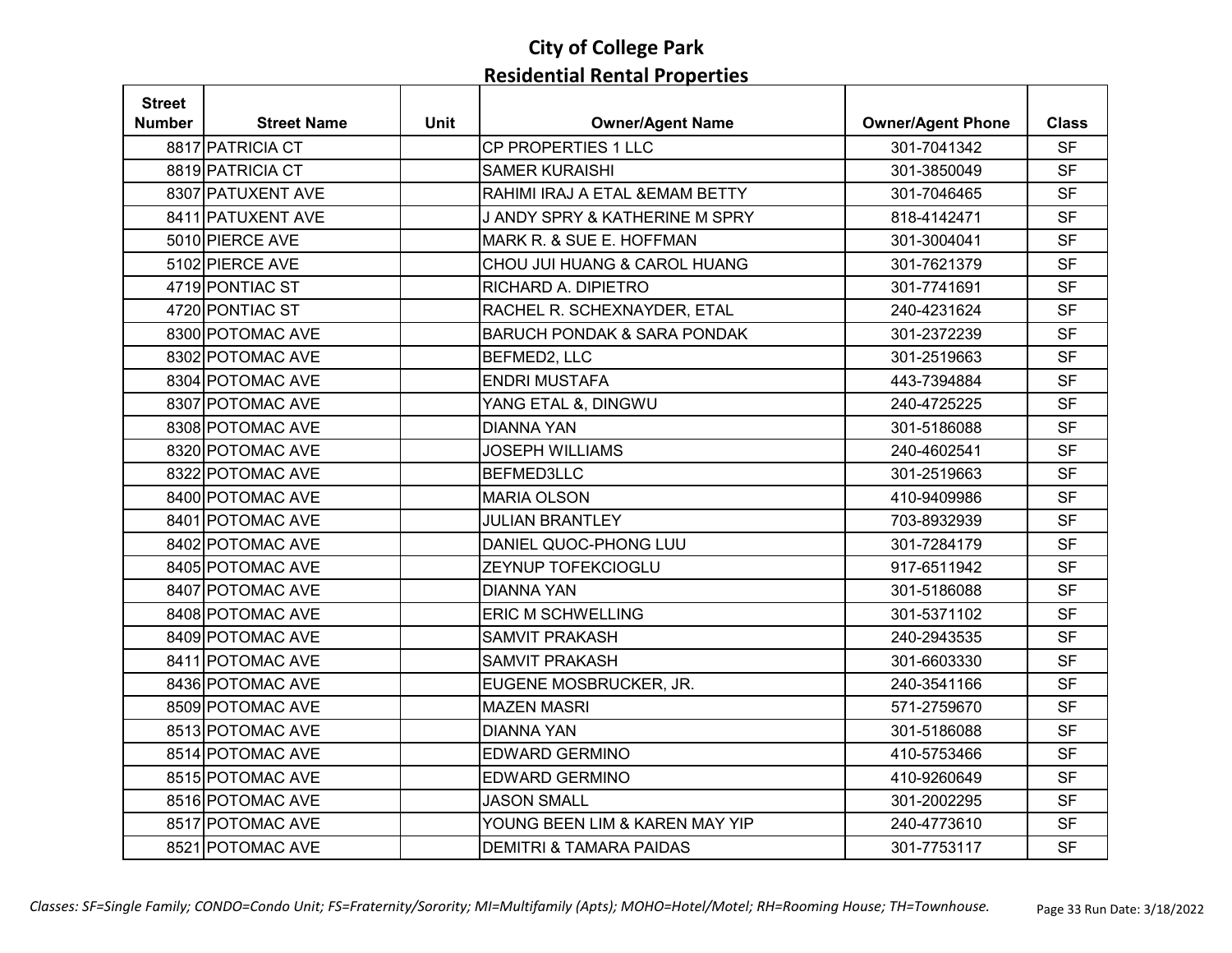| <b>Street</b> |                       |             |                                  |                          |                 |
|---------------|-----------------------|-------------|----------------------------------|--------------------------|-----------------|
| <b>Number</b> | <b>Street Name</b>    | <b>Unit</b> | <b>Owner/Agent Name</b>          | <b>Owner/Agent Phone</b> | <b>Class</b>    |
|               | 7201 PRINCETON AVE    |             | <b>JOHN &amp; MARJORIE MOORE</b> | 301-9355785              | MI <sub>6</sub> |
|               | 7304 PRINCETON AVE    |             | OLADOTUN, IBRAHIM                | 301-2099001              | <b>SF</b>       |
|               | 7305 PRINCETON AVE    |             | <b>ILYA ZUSIN</b>                | 202-9058753              | <b>SF</b>       |
|               | 7307 PRINCETON AVE    |             | <b>LEON &amp; LISA NASAR</b>     | 301-2790009              | <b>SF</b>       |
|               | 7401 PRINCETON AVE    |             | ALPHA PSI CHAPTER OF THETA CHI   | 240-7438226              | <b>FS</b>       |
|               | 7407 PRINCETON AVE    |             | <b>GAMMA MU FAC CORP</b>         | 317-8761870              | <b>FS</b>       |
|               | 7503 PRINCETON AVE    |             | SJAPJC14 LLC                     | 301-4177010              | <b>SF</b>       |
|               | 7507 PRINCETON AVE    |             | <b>MICHAEL RAD</b>               | 202-6078181              | <b>SF</b>       |
|               | 7508 PRINCETON AVE    |             | AHMED M. HUSSEIN                 | 202-4304541              | <b>SF</b>       |
|               | 7509 PRINCETON AVE    |             | <b>DESSIRE OLADOTUN</b>          | 301-2099001              | <b>SF</b>       |
|               | 7510 PRINCETON AVE    |             | AHMED M. HUSSEIN                 | 202-4155165              | <b>SF</b>       |
|               | 7511 PRINCETON AVE    |             | ALPHA GAMMA RHO ALUMNI ASSN.     | 301-6743440              | <b>FS</b>       |
|               | 4706 QUEBEC ST        |             | <b>CHRISTOPHER BUTCHER</b>       | 301-9376647              | <b>SF</b>       |
|               | 4710 QUEBEC ST        |             | <b>SCOTT LANGERT</b>             | 301-4742604              | <b>SF</b>       |
|               | 4909 QUEBEC ST        |             | SADOWSKI, TAMARA A.              | 301-9825554              | <b>SF</b>       |
|               | 4911 QUEBEC ST        |             | <b>HUICHIH KUAN</b>              | 240-6455386              | <b>SF</b>       |
|               | 5009 QUEBEC ST        |             | <b>CHRISTINE DABERKOW</b>        | 410-2065196              | <b>SF</b>       |
|               | 5012 QUEBEC ST        |             | 5012 QUEBEC STREET LLC           | 703-8982622              | <b>SF</b>       |
|               | 5013 QUEBEC ST        |             | <b>MICHAEL WASSER</b>            | $0-0$                    | <b>SF</b>       |
|               | 5014 QUEBEC ST        |             | SHEILA A. KHORASANIAN            | 202-6698699              | <b>SF</b>       |
|               | 5015 QUEBEC ST        |             | RYAN & MEGAN MCCULLEY            | 240-6872901              | <b>SF</b>       |
|               | 5016 QUEBEC ST        |             | POLISAR, BARRY L.                | 301-3849207              | <b>SF</b>       |
|               | 5022 QUEBEC ST        |             | <b>SUSANNE REINTHALER</b>        | 301-3323269              | <b>SF</b>       |
|               | 7300 RADCLIFFE DR     |             | <b>LIGHTHOUSE ASSETS LLC</b>     | $0-0$                    | <b>SF</b>       |
|               | 7325 RADCLIFFE DR     |             | JIN MA & WENSHENG LIANG          | 301-8441738              | <b>SF</b>       |
|               | 7402 RADCLIFFE DR     |             | PAUL & PAMELA HURLEY             | 301-9865518              | <b>SF</b>       |
|               | 6700 RHODE ISLAND AVE |             | <b>MAUREEN BRYANT</b>            | 301-3560483              | <b>SF</b>       |
|               | 6704 RHODE ISLAND AVE |             | ROBERT BIERMANN-SMITH            | 916-7610610              | <b>SF</b>       |
|               | 6809 RHODE ISLAND AVE |             | EGM CP1, LLC                     | 301-2519663              | <b>SF</b>       |
|               | 7103 RHODE ISLAND AVE |             | <b>JAMES NEHER</b>               | 202-547886               | <b>SF</b>       |
|               | 7203 RHODE ISLAND AVE |             | <b>VBC 2012, LLC</b>             | 443-5343913              | MI              |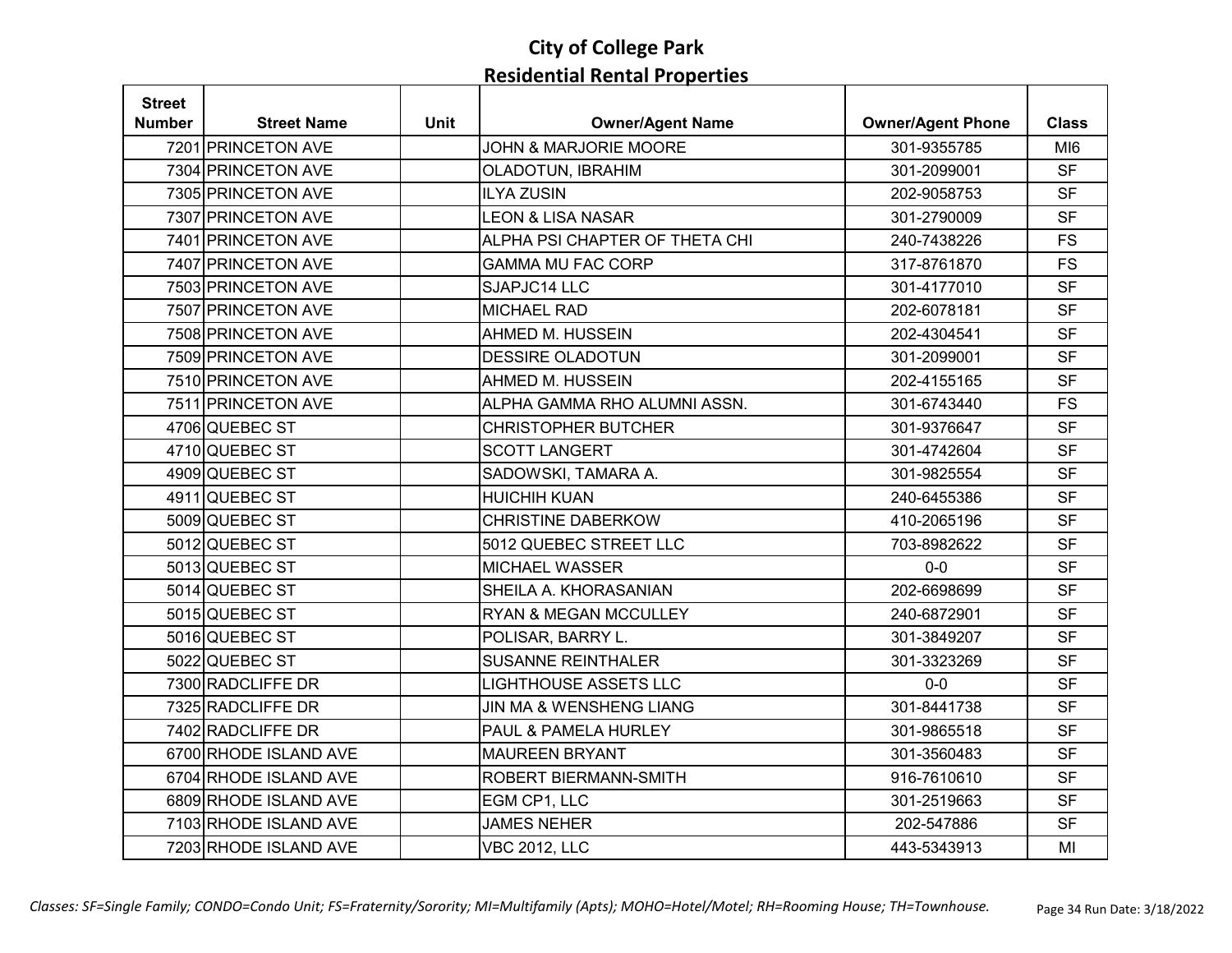| <b>Street</b> |                       |             |                                |                          |                 |
|---------------|-----------------------|-------------|--------------------------------|--------------------------|-----------------|
| <b>Number</b> | <b>Street Name</b>    | <b>Unit</b> | <b>Owner/Agent Name</b>        | <b>Owner/Agent Phone</b> | <b>Class</b>    |
|               | 7205 RHODE ISLAND AVE |             | <b>JACK GOLD</b>               | 301-5237855              | <b>SF</b>       |
|               | 7302 RHODE ISLAND AVE |             | <b>DANIEL MERMEL</b>           | $0-0$                    | <b>SF</b>       |
|               | 7304 RHODE ISLAND AVE |             | <b>DANIEL MERMEL</b>           | $0 - 0$                  | <b>SF</b>       |
|               | 7306 RHODE ISLAND AVE |             | <b>DANIEL MERMEL</b>           | 202-9058753              | <b>SF</b>       |
|               | 7308 RHODE ISLAND AVE |             | <b>DANIEL MERMEL</b>           | $0-0$                    | <b>SF</b>       |
|               | 7400 RHODE ISLAND AVE |             | DORM, LLC                      | 616-9204366              | MI              |
|               | 7404 RHODE ISLAND AVE |             | DORM, LLC                      | 616-9204366              | MI <sub>6</sub> |
|               | 7505 RHODE ISLAND AVE |             | <b>JACK M. HAWERMALE</b>       | 240-9972207              | <b>SF</b>       |
|               | 7506 RHODE ISLAND AVE |             | CORY T. & ERIN K. HOLMES       | 443-8030712              | <b>SF</b>       |
|               | 7508 RHODE ISLAND AVE |             | JOHN M. HAWVERMALE             | 301-5707778              | <b>SF</b>       |
|               | 7509 RHODE ISLAND AVE |             | <b>MITCHEL H MILLER</b>        | 301-9180203              | <b>SF</b>       |
|               | 7510 RHODE ISLAND AVE |             | JOHN M. HAWVERMALE             | 301-5707778              | <b>SF</b>       |
|               | 7512 RHODE ISLAND AVE |             | <b>HARTWICK HOUSE LLC</b>      | 202-4037549              | <b>SF</b>       |
|               | 7518 RHODE ISLAND AVE | A           | <b>NORWICH GARDENS LLC</b>     | 301-3433230              | CONDO           |
|               | 7518 RHODE ISLAND AVE | $\sf B$     | DANIEL & ANNE GENTILCORE       | 410-2794743              | CONDO           |
|               | 7518 RHODE ISLAND AVE | $\mathbf C$ | NORWICH GARDENS, LLC           | $0-0$                    | CONDO           |
|               | 7518 RHODE ISLAND AVE | D           | <b>GEORGIA PROPERTIES</b>      | 301-3433230              | CONDO           |
|               | 7519 RHODE ISLAND AVE |             | CHOICE REALTY RENTALS THREE    | 443-4722651              | <b>SF</b>       |
|               | 7520 RHODE ISLAND AVE | A           | MITCHEL H MILLER               | 410-4899067              | CONDO           |
|               | 7520 RHODE ISLAND AVE | $\sf B$     | <b>GEORGIA PROPERTIES, LLC</b> | 301-3433230              | CONDO           |
|               | 7520 RHODE ISLAND AVE | D           | <b>MILAN VLAJNIC</b>           | 301-8695399              | CONDO           |
|               | 7521 RHODE ISLAND AVE |             | CHOICE REALTY RENTALS TWO      | 443-4722651              | <b>SF</b>       |
|               | 7522 RHODE ISLAND AVE | A           | <b>CONSTANTINE LIZAS</b>       | 301-3433230              | CONDO           |
|               | 7522 RHODE ISLAND AVE | B           | ADELE MELLENBERG & RITA QUIGLY | 301-9088433              | CONDO           |
|               | 7522 RHODE ISLAND AVE | C           | <b>EKOS REALTY LLC</b>         | 301-3433230              | CONDO           |
|               | 7522 RHODE ISLAND AVE | D           | <b>CONSTANTINE LIZAS</b>       | 301-3433230              | CONDO           |
|               | 7523 RHODE ISLAND AVE |             | SJAPJC10, LLC                  | 301-4177010              | <b>SF</b>       |
|               | 7525 RHODE ISLAND AVE |             | SYED T. & SALMA AHMAD          | 832-7859441              | <b>SF</b>       |
|               | 7527 RHODE ISLAND AVE |             | EDWARD P. SCOTT                | 240-8824365              | <b>SF</b>       |
|               | 7529 RHODE ISLAND AVE |             | 7529 RHODE ISLAND AVENUE LLC   | 301-7704556              | <b>SF</b>       |
|               | 7531 RHODE ISLAND AVE |             | JOHN M. HAWVERMALE             | 301-5707778              | <b>SF</b>       |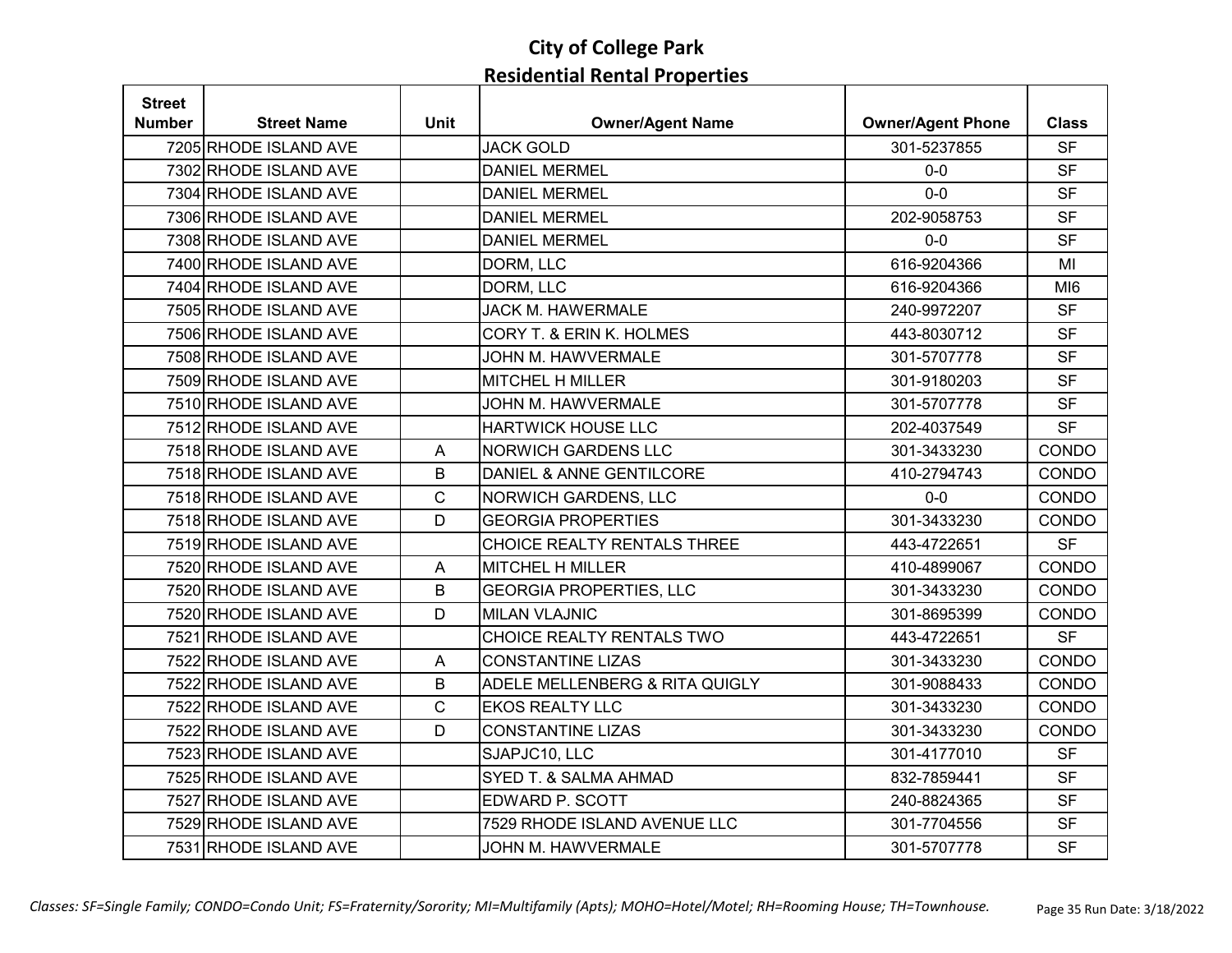| <b>Street</b> |                       |             |                                       |                          |                 |
|---------------|-----------------------|-------------|---------------------------------------|--------------------------|-----------------|
| <b>Number</b> | <b>Street Name</b>    | <b>Unit</b> | <b>Owner/Agent Name</b>               | <b>Owner/Agent Phone</b> | <b>Class</b>    |
|               | 8019 RHODE ISLAND AVE |             | <b>JEAN FU TANG</b>                   | 240-5652368              | <b>SF</b>       |
|               | 8102 RHODE ISLAND AVE |             | 28 1 LLC                              | 301-7760641              | <b>SF</b>       |
|               | 8104 RHODE ISLAND AVE |             | OLINGER, JACQUELINE & LAWRENCE        | 301-2444702              | <b>SF</b>       |
|               | 8106 RHODE ISLAND AVE |             | <b>LUNINGNING HADDAD</b>              | 301-2473464              | <b>SF</b>       |
|               | 8315 RHODE ISLAND AVE |             | <b>EUN CHOI</b>                       | 703-2681472              | <b>SF</b>       |
|               | 8323 RHODE ISLAND AVE |             | <b>SUSAN PEPAL</b>                    | 443-8785138              | <b>SF</b>       |
|               | 8323 RHODE ISLAND AVE |             | <b>VLADIMIR ERIC GORNY</b>            | 443-3103381              | <b>SF</b>       |
|               | 8401 RHODE ISLAND AVE |             | WENJUAN WANG AND ZENGYUAN YANG        | 301-3662229              | <b>SF</b>       |
|               | 8501 RHODE ISLAND AVE |             | <b>BARRY &amp; EMILY WASSER</b>       | 301-2519663              | <b>SF</b>       |
|               | 8505 RHODE ISLAND AVE |             | <b>SCOTT A. STOFEL</b>                | 202-2514511              | <b>SF</b>       |
|               | 8515 RHODE ISLAND AVE |             | <b>SCOTT STOFEL</b>                   | 202-2514511              | <b>SF</b>       |
|               | 8517 RHODE ISLAND AVE |             | LLOYD B. RIVERS                       | 202-4387766              | <b>SF</b>       |
|               | 8519 RHODE ISLAND AVE |             | <b>PATRICK HYOUSSE</b>                | 240-4266207              | <b>SF</b>       |
|               | 8521 RHODE ISLAND AVE |             | <b>BARRETT PENAN</b>                  | 301-8380803              | <b>SF</b>       |
|               | 8704 RHODE ISLAND AVE |             | <b>COLLEGIATE GROUP, LLC</b>          | 714-9044943              | <b>SF</b>       |
|               | 8708 RHODE ISLAND AVE |             | <b>JINHUI HUANG &amp; JIANHUI ZHU</b> | 301-4246816              | <b>SF</b>       |
|               | 8803 RHODE ISLAND AVE |             | YUNFENG ZHANG & HONGMEI YAO           | 443-5296528              | <b>SF</b>       |
|               | 9014 RHODE ISLAND AVE |             | <b>COLLEGE PARK HOUSING AUTHORITY</b> | 301-3453600              | MI <sub>6</sub> |
|               | 9017 RHODE ISLAND AVE |             | J H MANAGEMENT, LLC                   | 240-2932447              | <b>SF</b>       |
|               | 9038 RHODE ISLAND AVE |             | <b>BARRY &amp; EMILY WASSER</b>       | 301-2519663              | <b>SF</b>       |
|               | 9044 RHODE ISLAND AVE |             | <b>MICHELLE &amp; PAUL BOLING</b>     | 301-5128721              | <b>SF</b>       |
|               | 9104 RHODE ISLAND AVE |             | <b>GREGORY TEAL</b>                   | 240-8882757              | <b>SF</b>       |
|               | 9200 RHODE ISLAND AVE |             | MUSSER, KATHLEEN & MARCUS             | 301-2943255              | <b>SF</b>       |
|               | 9210 RHODE ISLAND AVE |             | <b>BONNIE &amp; GREGORY BASS</b>      | 301-2335539              | <b>SF</b>       |
|               | 9306 RHODE ISLAND AVE |             | CHINTAM, SWARNA R                     | 703-9539742              | <b>SF</b>       |
|               | 9313 RHODE ISLAND AVE |             | <b>RICHARD RICCI</b>                  | 202-6421452              | <b>SF</b>       |
|               | 9401 RHODE ISLAND AVE |             | <b>BRIAN SELWAY</b>                   | 240-3047717              | <b>SF</b>       |
|               | 9407 RHODE ISLAND AVE |             | <b>DANIEL RODDY</b>                   | 202-4412021              | <b>SF</b>       |
|               | 9410 RHODE ISLAND AVE |             | <b>DANIEL BRAGASON</b>                | 301-7062409              | <b>SF</b>       |
|               | 9419 RHODE ISLAND AVE |             | <b>GEMMA RUTH EVANS</b>               | $0-0$                    | <b>SF</b>       |
|               | 9434 RHODE ISLAND AVE |             | <b>ASHLEY M KORZUN</b>                | 717-4480938              | <b>SF</b>       |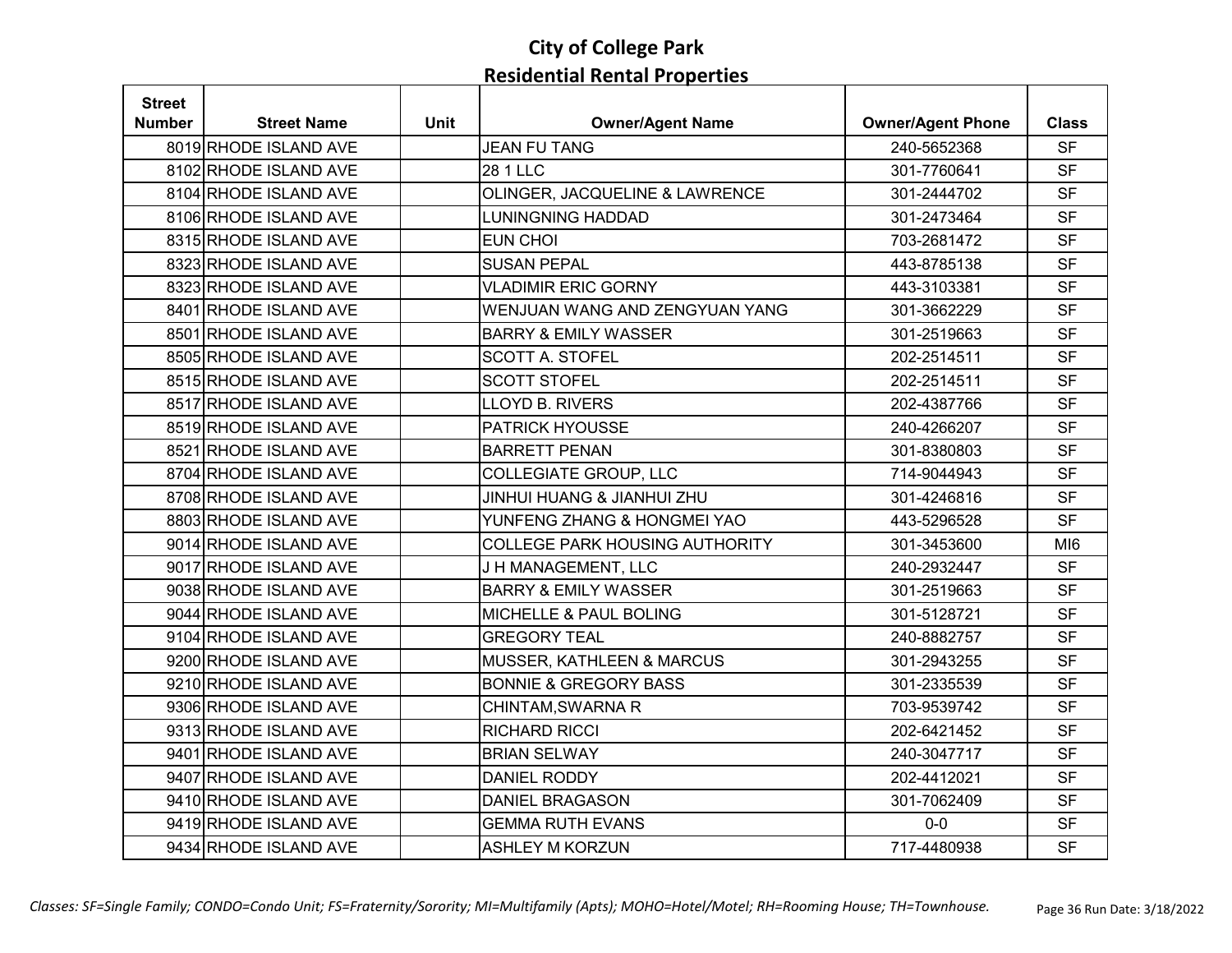| <b>Street</b> |                       |             |                                  |                          |              |
|---------------|-----------------------|-------------|----------------------------------|--------------------------|--------------|
| <b>Number</b> | <b>Street Name</b>    | <b>Unit</b> | <b>Owner/Agent Name</b>          | <b>Owner/Agent Phone</b> | <b>Class</b> |
|               | 9533 RHODE ISLAND AVE |             | KRAMER, ETHAN/MACGREGOR LLC      | 240-3986014              | <b>SF</b>    |
|               | 9540 RHODE ISLAND AVE |             | <b>CHAO ZHANG</b>                | 240-4257860              | <b>SF</b>    |
|               | 9703 RHODE ISLAND AVE |             | PAUL BROWNE, ETAL                | 301-9822595              | <b>SF</b>    |
|               | 9710 RHODE ISLAND AVE |             | <b>SANJAY AGARWAL</b>            | 301-2774090              | <b>SF</b>    |
|               | 5004 ROANOKE PL       |             | <b>JULIAN BRANTLEY</b>           | 703-8932939              | <b>SF</b>    |
|               | 5016 ROANOKE PL       |             | <b>DIANNA YAN</b>                | 301-5186088              | <b>SF</b>    |
|               | 5104 ROANOKE PL       |             | <b>JUSTIN RUSK</b>               | 215-6307318              | <b>SF</b>    |
|               | 5106 ROANOKE PL       |             | <b>DIANNA YAN</b>                | 301-5186088              | <b>SF</b>    |
|               | 7110 ROSSBURG DR      |             | FINAL KNOX LLC                   | 301-7760162              | MI           |
|               | 7112 ROSSBURG DR      |             | FINAL KNOX, LLC                  | 301-7760162              | MI           |
|               | 4718 RUATAN ST        |             | DAVID A STAPLES & SARAH HARRIS   | 410-3207301              | <b>SF</b>    |
|               | 4815 RUATAN ST        |             | <b>DAVID BRANTLEY</b>            | 301-5127823              | <b>SF</b>    |
|               | 4819 RUATAN ST        |             | <b>BONNIE &amp; GREGORY BASS</b> | 301-2335539              | <b>SF</b>    |
|               | 4904 RUATAN ST        |             | <b>BRIAN SHIPP</b>               | 301-9373000              | <b>SF</b>    |
|               | 5001 SEMINOLE ST      |             | <b>JOSEPH WILLIAMS</b>           | 240-4602541              | <b>SF</b>    |
|               | 5002 SEMINOLE ST      |             | <b>VISHWA HINDU PARISHAD</b>     | 301-9171555              | <b>SF</b>    |
|               | 9001 ST. ANDREWS PL   |             | <b>WILLIAM MCDONALD</b>          | 301-2331324              | <b>SF</b>    |
|               | 9002 ST. ANDREWS PL   |             | <b>CHARMAINE PARSAD</b>          | 301-4372564              | <b>SF</b>    |
|               | 9007 ST. ANDREWS PL   |             | PHILIP KAYLOR & MARLA FRENZEL    | 301-5493061              | <b>SF</b>    |
|               | 9013 ST. ANDREWS PL   |             | <b>SIQIAN FENG</b>               | 240-2746407              | <b>SF</b>    |
|               | 9014 ST. ANDREWS PL   |             | HELKIE, WILLIAM & CITA           | 301-9891774              | <b>SF</b>    |
|               | 9015 ST. ANDREWS PL   |             | SHEN, GUOHUAN & YANQING WANG     | 240-2746266              | <b>SF</b>    |
|               | 9017 ST. ANDREWS PL   |             | SUHUNG SHEN & YUEJIAN ZHU        | 443-5387196              | <b>SF</b>    |
|               | 9018 ST. ANDREWS PL   |             | ZHU, JAY                         | 703-7580271              | <b>SF</b>    |
|               | 9020 ST. ANDREWS PL   |             | 9020 ST. ANDREWS PLACE LLC       | 240-7936633              | <b>SF</b>    |
|               | 9021 ST. ANDREWS PL   |             | CHICCA, WILLIAM E. & REGINA M.   | 301-3844459              | <b>SF</b>    |
|               | 9102 ST. ANDREWS PL   |             | MING-JUNG CHOU                   | 301-9355007              | <b>SF</b>    |
|               | 9104 ST. ANDREWS PL   |             | PETER M. MULLINGS                | 301-3679327              | <b>SF</b>    |
|               | 9115 ST. ANDREWS PL   |             | LOIS E. BULLARD                  | 301-4222273              | <b>SF</b>    |
|               | 9117 ST. ANDREWS PL   |             | <b>CHUIYUEN YUNG</b>             | 703-8680707              | <b>SF</b>    |
|               | 9206 ST. ANDREWS PL   |             | <b>VINH &amp; LOURDES LUONG</b>  | 301-9849432              | <b>SF</b>    |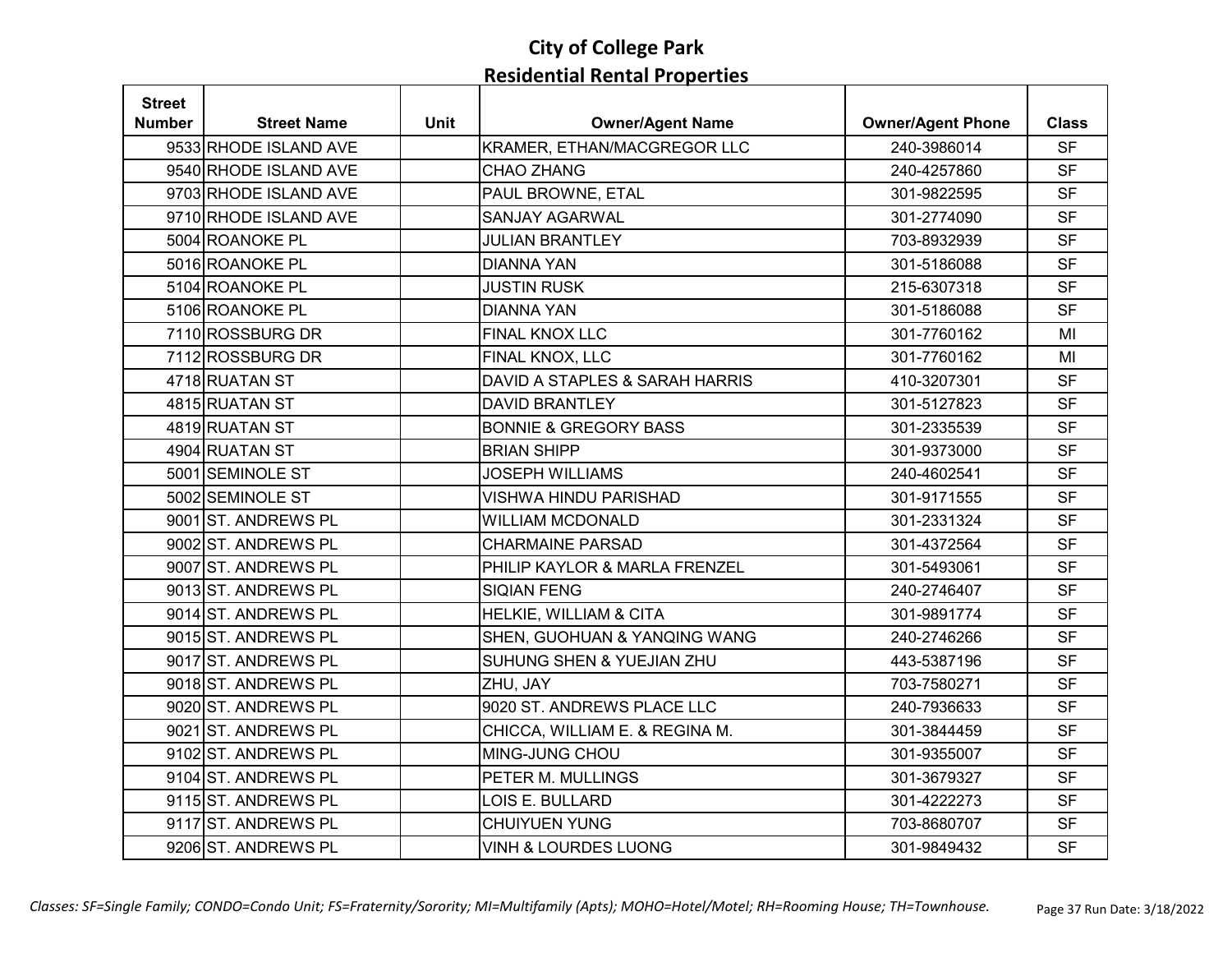| <b>Street</b> |                     |             |                                |                          |              |
|---------------|---------------------|-------------|--------------------------------|--------------------------|--------------|
| <b>Number</b> | <b>Street Name</b>  | <b>Unit</b> | <b>Owner/Agent Name</b>        | <b>Owner/Agent Phone</b> | <b>Class</b> |
|               | 9208 ST. ANDREWS PL |             | <b>CORDELIA OBIZOBA</b>        | 301-9223614              | <b>SF</b>    |
|               | 9209 ST. ANDREWS PL |             | <b>PAUL TUNG</b>               | 240-3883271              | <b>SF</b>    |
|               | 9210 ST. ANDREWS PL |             | <b>LITUAN LIU</b>              | 410-8003796              | <b>SF</b>    |
|               | 9211 ST. ANDREWS PL |             | <b>MARGARITA GOMEZ</b>         | 240-6542315              | <b>SF</b>    |
|               | 9213 ST. ANDREWS PL |             | LI, ALEX AND JULIA             | 240-6204996              | <b>SF</b>    |
|               | 9222 ST. ANDREWS PL |             | <b>RANY CHIN</b>               | 301-3267769              | <b>SF</b>    |
|               | 9223 ST. ANDREWS PL |             | VP10 LLC                       | 204-6432651              | <b>SF</b>    |
|               | 9225 ST. ANDREWS PL |             | FANG YAO & JUN WU              | 240-4600935              | <b>SF</b>    |
|               | 9230 ST. ANDREWS PL |             | <b>LISA WONG</b>               | 410-2808658              | <b>SF</b>    |
|               | 9236 ST. ANDREWS PL |             | LAWRENCE S. DOYLE              | 301-3327935              | <b>SF</b>    |
|               | 9303 ST. ANDREWS PL |             | <b>JOAN STONE</b>              | 301-4609614              | <b>SF</b>    |
|               | 9304 ST. ANDREWS PL |             | KHALANY EM & MEAN OP           | $0-0$                    | <b>SF</b>    |
|               | 9316 ST. ANDREWS PL |             | <b>STEPHANE MBA</b>            | 240-4608026              | <b>SF</b>    |
|               | 9327 ST. ANDREWS PL |             | JUN YAN                        | 240-4184588              | <b>SF</b>    |
|               | 5001 STEWART CT     |             | ZHENG XIAO ZHI ETAL            | 301-2134502              | <b>SF</b>    |
|               | 5003 STEWART CT     |             | <b>NAUMAN MEMON</b>            | $48 - 0$                 | <b>SF</b>    |
|               | 5004 STEWART CT     |             | ALTOBELLI, LLC                 | 301-9829666              | <b>SF</b>    |
|               | 5015 STEWART CT     |             | PAULA MOTYKA                   | 301-4403493              | <b>SF</b>    |
|               | 5489 SUNNYSIDE AVE  |             | YOUNG & HELEN KIM              | 240-3725259              | <b>SF</b>    |
|               | 5493 SUNNYSIDE AVE  |             | <b>ABDON GONZALEZ</b>          | 410-7817339              | <b>SF</b>    |
|               | 7402 SWEETBRIAR DR  |             | <b>SANJAY AGARWAL</b>          | 703-3499464              | <b>SF</b>    |
|               | 7508 SWEETBRIAR DR  |             | JAMES M. DONLEY                | 301-8790000              | <b>SF</b>    |
|               | 7514 SWEETBRIAR DR  |             | <b>JAN VAN ZUTPHEN</b>         | 240-6360248              | <b>SF</b>    |
|               | 7516 SWEETBRIAR DR  |             | <b>JAMES DEMARCO</b>           | 443-8455601              | <b>SF</b>    |
|               | 7524 SWEETBRIAR DR  |             | DABERKOW, STANLEY G. & JULIE A | 240-3535561              | <b>SF</b>    |
|               | 4702 TECUMSEH ST    |             | AMAN JOHAL & AMEET JOHAL       | 202-3692036              | <b>SF</b>    |
|               | 4705 TECUMSEH ST    | 103         | <b>MALAIKA NJI-KERBER</b>      | 202-5053259              | CONDO        |
|               | 4705 TECUMSEH ST    | 104         | <b>ARAVIND KONERU</b>          | 908-9380605              | CONDO        |
|               | 4705 TECUMSEH ST    | 201         | <b>JOSEPH WILLIAMS</b>         | 240-4602541              | CONDO        |
|               | 4705 TECUMSEH ST    | 204         | HSU, GUAN H                    | 240-2520235              | <b>CONDO</b> |
|               | 4705 TECUMSEH ST    | 301         | JOSEPH AND PAMELA WILLIAMS     | 202-8931192              | CONDO        |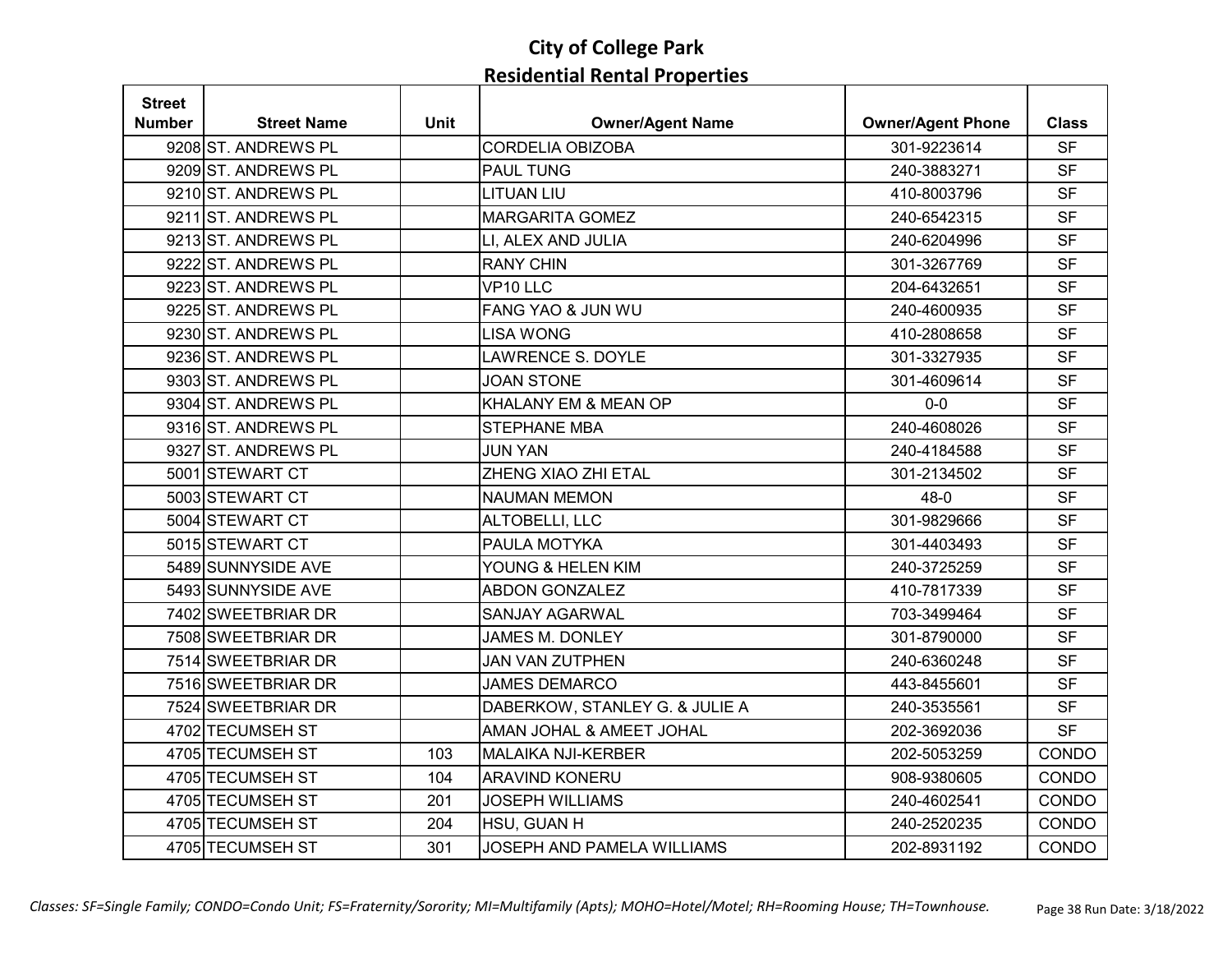| <b>Street</b> |                     |             |                                    |                          |              |
|---------------|---------------------|-------------|------------------------------------|--------------------------|--------------|
| Number        | <b>Street Name</b>  | <b>Unit</b> | <b>Owner/Agent Name</b>            | <b>Owner/Agent Phone</b> | <b>Class</b> |
|               | 4705 TECUMSEH ST    | 304         | <b>ELIOT DAVILA</b>                | 202-3617400              | CONDO        |
|               | 4707 TECUMSEH ST    | 103         | <b>BRUCE WENECK</b>                | 301-4915909              | CONDO        |
|               | 4707 TECUMSEH ST    | 104         | <b>ELI MIZRACHI</b>                | 301-5314048              | <b>SF</b>    |
|               | 4707 TECUMSEH ST    | 204         | <b>FEI WANG</b>                    | 240-6464989              | CONDO        |
|               | 4709 TECUMSEH ST    | 103         | DEEROT, INC.                       | 301-9280020              | CONDO        |
|               | 4709 TECUMSEH ST    | 104         | ANANTHA & DEVIKA KRISHNAN          | 301-3674426              | CONDO        |
|               | 4709 TECUMSEH ST    | 202         | ARETINA PAPAGIANNOPOULOS           | 301-7281492              | CONDO        |
|               | 4709 TECUMSEH ST    | 203         | THE STARLING GROUP LLC             | 877-5799210              | CONDO        |
|               | 4709 TECUMSEH ST    | 204         | <b>DEEROT INC</b>                  | 301-9280020              | CONDO        |
|               | 4709 TECUMSEH ST    | 301         | RAMASAMY JESURAJ                   | 978-3925890              | CONDO        |
|               | 4709 TECUMSEH ST    | 302         | <b>BHUMIT WADHWANI</b>             | 409-5409173              | CONDO        |
|               | 4709 TECUMSEH ST    | 303         | <b>JANET TOMPKINS</b>              | 612-9327497              | CONDO        |
|               | 4709 TECUMSEH ST    | 304         | JACK B. JOHNSON, JR.               | 202-2866574              | CONDO        |
|               | 4711 TECUMSEH ST    |             | DELAPENHA, ROBERT & PAULETTE A     | 202-5268622              | MI           |
|               | 4715 TECUMSEH ST    |             | LIJI ZHEN & YE JIANG               | 410-3365206              | <b>SF</b>    |
|               | 4717 TECUMSEH ST    |             | 4717 TECUMSEH STREET LLC           | $0-0$                    | <b>SF</b>    |
|               | 4806 TECUMSEH ST    |             | <b>OMAR NASON</b>                  | 301-7760641              | <b>SF</b>    |
|               | 5700 VASSAR DR      |             | <b>FENGTING HUANG</b>              | 443-9964940              | <b>SF</b>    |
|               | 5702 VASSAR DR      |             | YUNG HSIEN J. CHANG                | 240-5937220              | <b>SF</b>    |
|               | 5718 VASSAR DR      |             | MICHAEL F DUNN JR                  | 301-6991863              | <b>SF</b>    |
|               | 6908 WAKE FOREST DR |             | <b>JAMES NEHER</b>                 | 202-5478865              | <b>SF</b>    |
|               | 7000 WAKE FOREST DR |             | JOHN J. BURKE, III                 | 410-5075249              | MI           |
|               | 7014 WAKE FOREST DR |             | <b>BRAD &amp; JULIE WEINBERG</b>   | 808-3937670              | <b>SF</b>    |
|               | 7018 WAKE FOREST DR |             | <b>DANA SAWYER</b>                 | 301-3254017              | MI           |
|               | 7401 WELLESLEY DR   |             | <b>CHONGSHENG LIN</b>              | 646-6730099              | <b>SF</b>    |
|               | 7412 WELLESLEY DR   |             | <b>KURT TUNG</b>                   | 443-6910238              | <b>SF</b>    |
|               | 7414 WELLESLEY DR   |             | HOLLY WU & HELENA WU               | 240-4261353              | <b>SF</b>    |
|               | 7501 WELLESLEY DR   |             | <b>ERIC &amp; NELLY STROMQUIST</b> | 301-6935361              | <b>SF</b>    |
|               | 7503 WELLESLEY DR   |             | RICHARD JOHNSON                    | 202-6509671              | <b>SF</b>    |
|               | 7505 WELLESLEY DR   |             | <b>MICHAEL ROBERTS</b>             | 301-6141335              | <b>SF</b>    |
|               | 7512 WELLESLEY DR   |             | <b>ANDREW STEPHENS</b>             | 240-3247545              | <b>SF</b>    |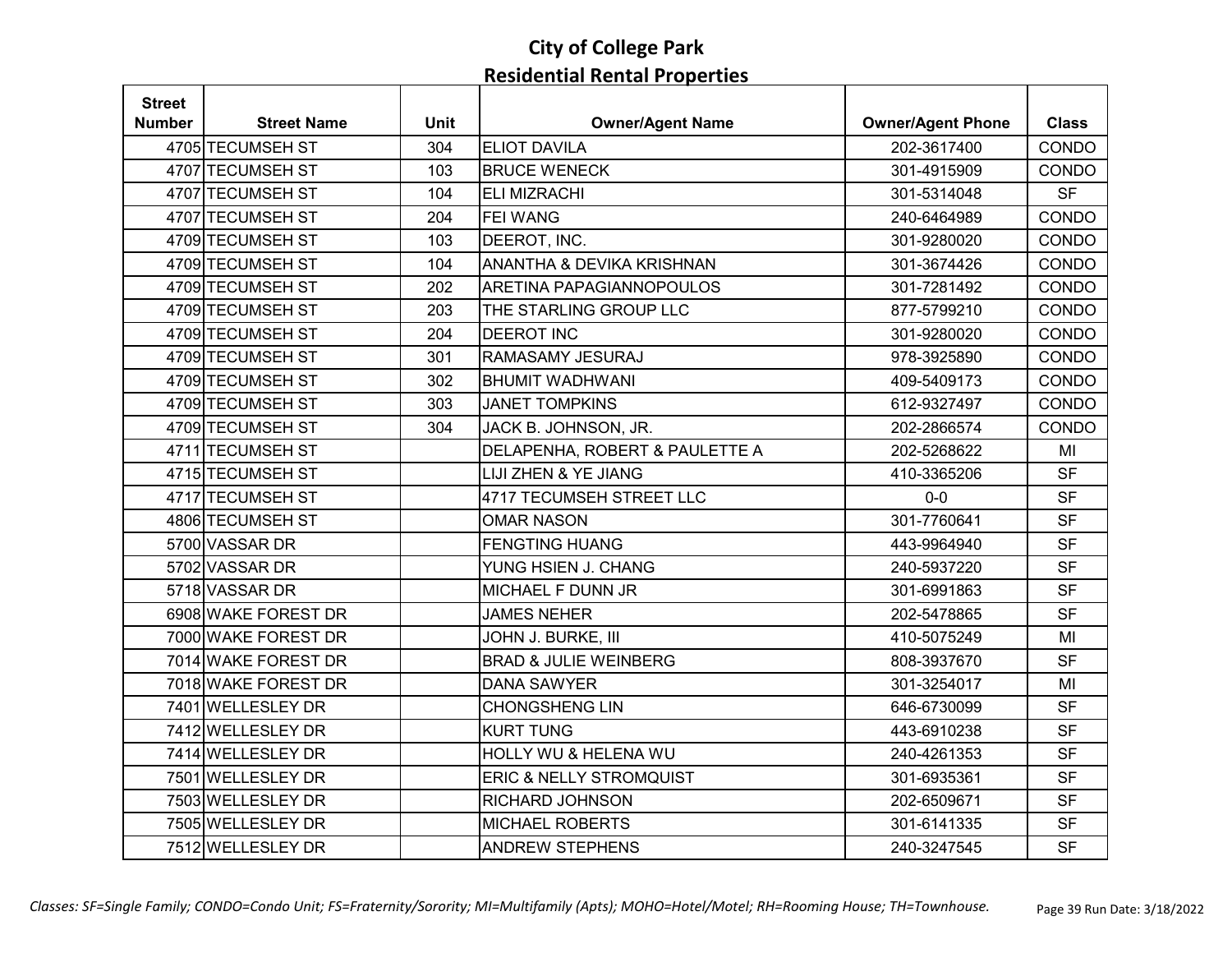| <b>Street</b> |                    |             |                                   |                          |                 |
|---------------|--------------------|-------------|-----------------------------------|--------------------------|-----------------|
| Number        | <b>Street Name</b> | <b>Unit</b> | <b>Owner/Agent Name</b>           | <b>Owner/Agent Phone</b> | <b>Class</b>    |
|               | 7520 WELLESLEY DR  |             | <b>MAY LLC</b>                    | 202-4606146              | <b>SF</b>       |
|               | 7602 WELLESLEY DR  |             | <b>SANJAY AGARWAL</b>             | 703-3499464              | <b>SF</b>       |
|               | 7605 WELLESLEY DR  |             | ZHANQING LI, FENGTING HUANG       | 443-5350137              | <b>SF</b>       |
|               | 9716 WICHITA AVE   |             | <b>JULIE MCENERY</b>              | 301-6759628              | <b>SF</b>       |
|               | 9717 WICHITA AVE   |             | <b>KEYVAN YOUSEFIE</b>            | 703-5999449              | <b>SF</b>       |
|               | 9721 WICHITA AVE   |             | MEAD, S. LEA                      | $0-0$                    | <b>SF</b>       |
|               | 9734 WICHITA AVE   |             | EK HII                            | 240-8990641              | <b>SF</b>       |
|               | 9737 WICHITA AVE   |             | <b>MOIRA &amp; THOMAS MCGUIRE</b> | 240-8386289              | <b>SF</b>       |
|               | 9741 WICHITA AVE   |             | <b>KOPAL JHA</b>                  | 240-4230089              | <b>SF</b>       |
|               | 9747 WICHITA AVE   |             | <b>GUOXIANG LIN</b>               | 301-8873567              | <b>SF</b>       |
|               | 3503 WOFFORD CT    |             | VAN ROTLUANGA VANGCHHIA           | 301-9381767              | <b>SF</b>       |
|               | 3505 WOFFORD CT    |             | <b>LANGZI CHEN</b>                | $0 - 0$                  | <b>SF</b>       |
|               | 9200 WOFFORD LN    |             | <b>WENHAN QIN</b>                 | 301-8672192              | <b>SF</b>       |
|               | 9202 WOFFORD LN    |             | <b>JIANMIN ZHANG</b>              | 301-2605892              | <b>SF</b>       |
|               | 9206 WOFFORD LN    |             | AMIR JAVID FARAZAD                | 240-2861113              | <b>SF</b>       |
|               | 9215 WOFFORD LN    |             | SANTO REDMAN, DINNA CASTILLO      | 202-5065242              | <b>SF</b>       |
|               | 7301 YALE AVE      |             | <b>BRAD &amp; JULIE WEINBERG</b>  | 808-3937670              | <b>SF</b>       |
|               | 7302 YALE AVE      |             | <b>TERRAPIN SIDE STREET</b>       | 301-6572525              | MI <sub>6</sub> |
|               | 7303 YALE AVE      |             | <b>BRAD &amp; JULIE WEINBERG</b>  | 808-3937670              | <b>SF</b>       |
|               | 7305 YALE AVE      |             | <b>NASIR BASHIRELAHI</b>          | 410-4659422              | <b>FS</b>       |
|               | 8600 34TH AVE      |             | LORELEI & RONALD WILLONER         | 301-7790681              | <b>SF</b>       |
|               | 8601 34TH AVE      |             | RAUL GONZALES                     | 240-7553416              | <b>SF</b>       |
|               | 8603 34TH AVE      |             | LOURDES G. LUONG                  | 240-4725125              | <b>SF</b>       |
|               | 8604 34TH AVE      |             | PARRECO, STEPHEN                  | 240-5087403              | <b>SF</b>       |
|               | 8605 34TH AVE      |             | PARRECO, STEPHEN                  | 240-5087403              | <b>SF</b>       |
|               | 8609 34TH AVE      |             | <b>SOLE OWNER</b>                 | 240-5288238              | <b>SF</b>       |
|               | 8610 34TH AVE      |             | SHEETAL THAKUR & KETAN MANE       | 301-3478704              | <b>SF</b>       |
|               | 861334TH AVE       |             | WILLIAM HONG & SHI YING CHENG     | 301-8068040              | <b>SF</b>       |
|               | 8701 34TH AVE      |             | <b>WILLIAM D SAMMON</b>           | 202-3020964              | <b>SF</b>       |
|               | 8702 34TH AVE      |             | <b>MICHAEL VESELY</b>             | 443-6177344              | <b>SF</b>       |
|               | 8703 34TH AVE      |             | PETROS MARAFATSOS                 | 301-5386624              | <b>SF</b>       |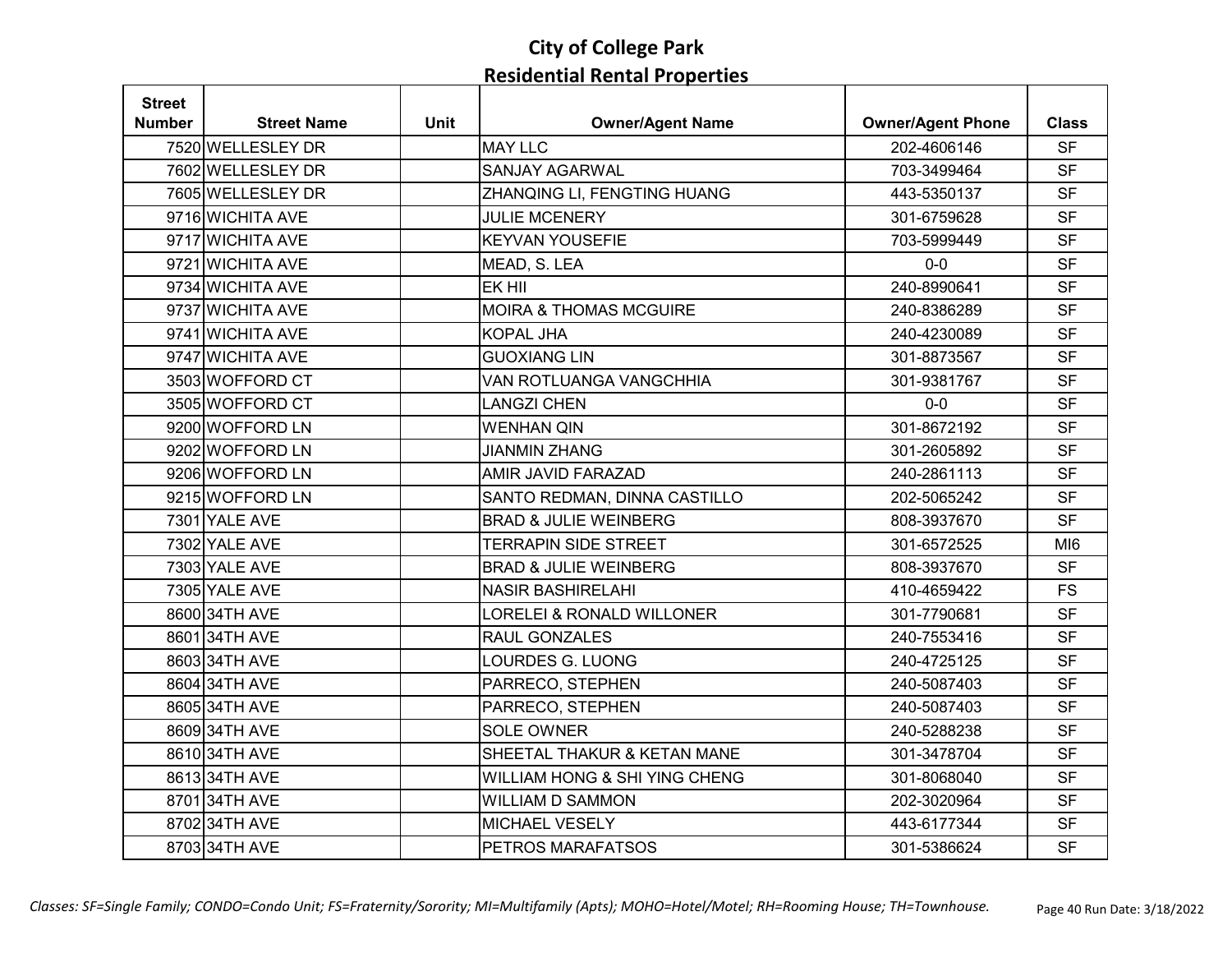| <b>Street</b> |                    |             |                                     |                          |              |
|---------------|--------------------|-------------|-------------------------------------|--------------------------|--------------|
| <b>Number</b> | <b>Street Name</b> | <b>Unit</b> | <b>Owner/Agent Name</b>             | <b>Owner/Agent Phone</b> | <b>Class</b> |
|               | 871134TH AVE       |             | <b>BRIAN &amp; SUSAN KUNING</b>     | 301-6482548              | <b>SF</b>    |
|               | 871334TH AVE       |             | <b>WILLIAM D SAMMON</b>             | 202-3020964              | <b>SF</b>    |
|               | 871434TH AVE       |             | <b>WILLIAM D SAMMON</b>             | $0-0$                    | <b>SF</b>    |
|               | 8802 34TH AVE      |             | <b>JOSHUA WINSTON</b>               | 240-4834033              | <b>SF</b>    |
|               | 8803 34TH AVE      |             | <b>WILLIAM D SAMMON</b>             | 202-3020964              | <b>SF</b>    |
|               | 8804 34TH AVE      |             | <b>XIANHE CAO</b>                   | 951-2005396              | <b>SF</b>    |
|               | 8805 34TH AVE      |             | YANG, XIULI                         | 301-5389191              | <b>SF</b>    |
|               | 8807 34TH AVE      |             | YOUNESS R. KARODEH                  | 202-8069076              | <b>SF</b>    |
|               | 8811 34TH AVE      |             | JOHN L. SANDS                       | 301-9356151              | <b>SF</b>    |
|               | 881234TH AVE       |             | ZACHARY E. MCDONOUGH                | 240-6888912              | <b>SF</b>    |
|               | 8900 34TH AVE      |             | MAYR, INGO                          | 703-6086780              | <b>SF</b>    |
|               | 8902 34TH AVE      |             | STEPHEN PARRECO                     | $0 - 0$                  | <b>SF</b>    |
|               | 8904 34TH AVE      |             | SETAG PROPERTIES, LLC               | 240-4986222              | <b>SF</b>    |
|               | 8906 34TH AVE      |             | <b>PATRICK BROGAN</b>               | 443-9758642              | <b>SF</b>    |
|               | 8908 34TH AVE      |             | <b>JACQUES &amp; RACHEL BANKIER</b> | 301-9830069              | <b>SF</b>    |
|               | 8910 34TH AVE      |             | <b>CELINE BANKIER</b>               | 301-5933937              | <b>SF</b>    |
|               | 8914 34TH AVE      |             | AYDIN HARIRINIA HARSTON             | 240-4764308              | <b>SF</b>    |
|               | 8916 34TH AVE      |             | SETAG PROPERTIES, LLC               | 240-4986222              | <b>SF</b>    |
|               | 8600 35TH AVE      |             | <b>MANOJ FRANKLIN</b>               | $0-0$                    | <b>SF</b>    |
|               | 8602 35TH AVE      |             | HOOVER, JERRY R. & BEULAH P.        | 301-9355160              | <b>SF</b>    |
|               | 8606 35TH AVE      |             | ZACHARY MCDONOUGH                   | 240-6888912              | <b>SF</b>    |
|               | 8607 35TH AVE      |             | MOMOHARA, RIE                       | 301-3182876              | <b>SF</b>    |
|               | 861335TH AVE       |             | CHIPPICH, JOSPEH & KATHERINE        | 301-7763537              | <b>SF</b>    |
|               | 8614 35TH AVE      |             | <b>WILLIAM D SAMMON</b>             | 202-3020964              | <b>SF</b>    |
|               | 8700 35TH AVE      |             | YOHAN BAILLOT                       | 415-9373041              | <b>SF</b>    |
|               | 8701 35TH AVE      |             | <b>WILLIAM D. SAMMON</b>            | 202-3020964              | <b>SF</b>    |
|               | 8702 35TH AVE      |             | <b>SHAN SHARMA</b>                  | 703-6249939              | <b>SF</b>    |
|               | 8706 35TH AVE      |             | <b>BRANDON BEYER</b>                | 510-2958897              | <b>SF</b>    |
|               | 8707 35TH AVE      |             | <b>ANNING CHENG</b>                 | 757-2688522              | <b>SF</b>    |
|               | 8711 35TH AVE      |             | <b>BARRY &amp; EMILY WASSER</b>     | $0-0$                    | <b>SF</b>    |
|               | 8712 35TH AVE      |             | ELIZABETH A BAZEL                   | 410-4904970              | <b>SF</b>    |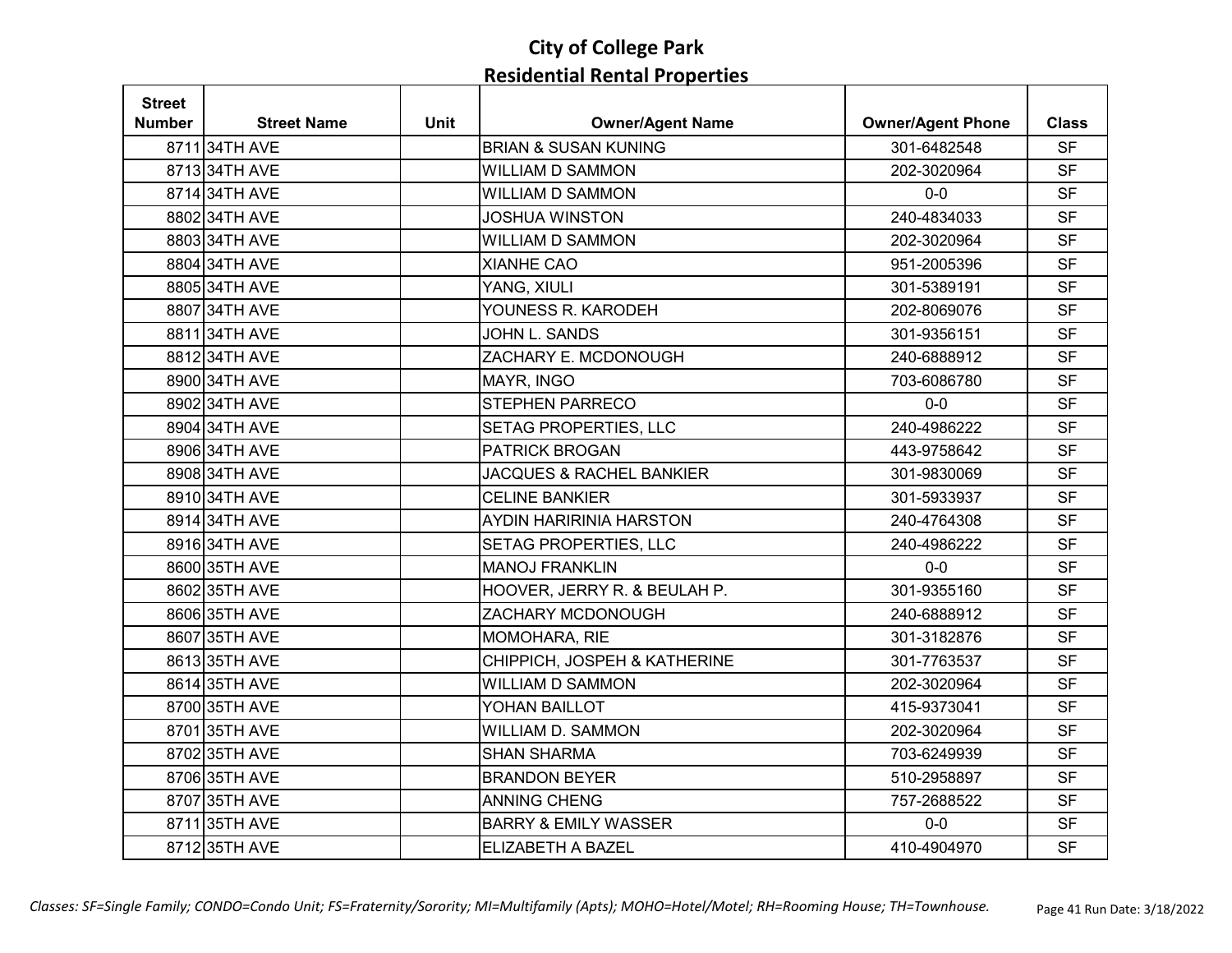| <b>Street</b> |                    |             |                                      |                          |              |
|---------------|--------------------|-------------|--------------------------------------|--------------------------|--------------|
| <b>Number</b> | <b>Street Name</b> | <b>Unit</b> | <b>Owner/Agent Name</b>              | <b>Owner/Agent Phone</b> | <b>Class</b> |
|               | 8804 35TH AVE      |             | AMAN JOHAL & AMEET JOHAL             | 202-3692036              | <b>SF</b>    |
|               | 8810 35TH AVE      |             | LODOVICO G. DIBERNARDO               | 301-9388564              | <b>SF</b>    |
|               | 8904 35TH AVE      |             | <b>SHIVANI NAYYAR</b>                | 609-6080097              | <b>SF</b>    |
|               | 8907 35TH AVE      |             | <b>WILLIAM D SAMMON</b>              | 202-3020964              | <b>SF</b>    |
|               | 8908 35TH AVE      |             | <b>DAVID CONNER</b>                  | 301-5878963              | <b>SF</b>    |
|               | 8702 36TH AVE      |             | ZHENGXIN ZHU & RUNHUA YANG           | 410-3138690              | <b>SF</b>    |
|               | 8705 36TH AVE      |             | CHUANYU XU                           | 240-6833748              | <b>SF</b>    |
|               | 8709 36TH AVE      |             | ELIZABETH A. BAZEL                   | 410-4904970              | <b>SF</b>    |
|               | 8710 36TH AVE      |             | FERESHTEH A. KEYHANI                 | 210-7648901              | <b>SF</b>    |
|               | 8710 36TH AVE      |             | <b>CHARLES RUSSELL LEWIS</b>         | 301-6050771              | <b>SF</b>    |
|               | 8711 36TH AVE      |             | <b>BRIDGET RUSSELL/KEVIN RUSSELL</b> | 301-4719097              | <b>SF</b>    |
|               | 871336TH AVE       |             | MICHAEL J. MEUNIER                   | 703-9300120              | <b>SF</b>    |
|               | 8718 36TH AVE      |             | <b>JOSHUA WINSTON</b>                | 240-3434393              | <b>SF</b>    |
|               | 8721 36TH AVE      |             | <b>HUALAN RUI &amp; JULIAN WANG</b>  | 410-4189584              | <b>SF</b>    |
|               | 8722 36TH AVE      |             | <b>GANAYSWARAN NATHAN</b>            | 240-2815712              | <b>SF</b>    |
|               | 8726 36TH AVE      |             | <b>NELSON BROWN</b>                  | 301-3406039              | <b>SF</b>    |
|               | 8729 36TH AVE      |             | TZUNG-CHENG & JONG J. YANG           | 301-7856377              | <b>SF</b>    |
|               | 8735 36TH AVE      |             | LEO C. & ELEANOR W. COX              | $0-0$                    | <b>SF</b>    |
|               | 8802 36TH AVE      |             | STRATO MD HOLDINGS, LLC              | 301-6603330              | <b>SF</b>    |
|               | 8808 36TH AVE      |             | CP VALUE PROPERTIES, LLC             | 703-3378872              | <b>SF</b>    |
|               | 8814 36TH AVE      |             | POPE, ANDREW M.                      | 301-5964313              | <b>SF</b>    |
|               | 8815 36TH AVE      |             | ROSELINE BOIMA                       | 301-4332261              | <b>SF</b>    |
|               | 8816 36TH AVE      |             | STRATO MD HOLDINGS LLC               | 240-2943535              | <b>SF</b>    |
|               | 8817 36TH AVE      |             | <b>LISA &amp; LEON NASAR</b>         | 301-6748160              | <b>SF</b>    |
|               | 8700 37TH AVE      |             | JASON VELASCO & JOSEPH FARINA        | 301-7676700              | <b>SF</b>    |
|               | 8701 37TH AVE      |             | ROBERT S. & TERESA L. WRIGHT         | 301-2994232              | <b>SF</b>    |
|               | 8704 37TH AVE      |             | KUNWEI WU                            | 443-8310062              | <b>SF</b>    |
|               | 8705 37TH AVE      |             | PAO-YU TSAI                          | 301-7416622              | <b>SF</b>    |
|               | 8708 37TH AVE      |             | LODOVICO G. DIBERNARDO               | 301-9388564              | <b>SF</b>    |
|               | 8709 37TH AVE      |             | 8709 37TH AVENUE LLC                 | 301-6594481              | <b>SF</b>    |
|               | 871337TH AVE       |             | LISA M. NASAR, LEON S. NASAR         | 301-2790009              | <b>SF</b>    |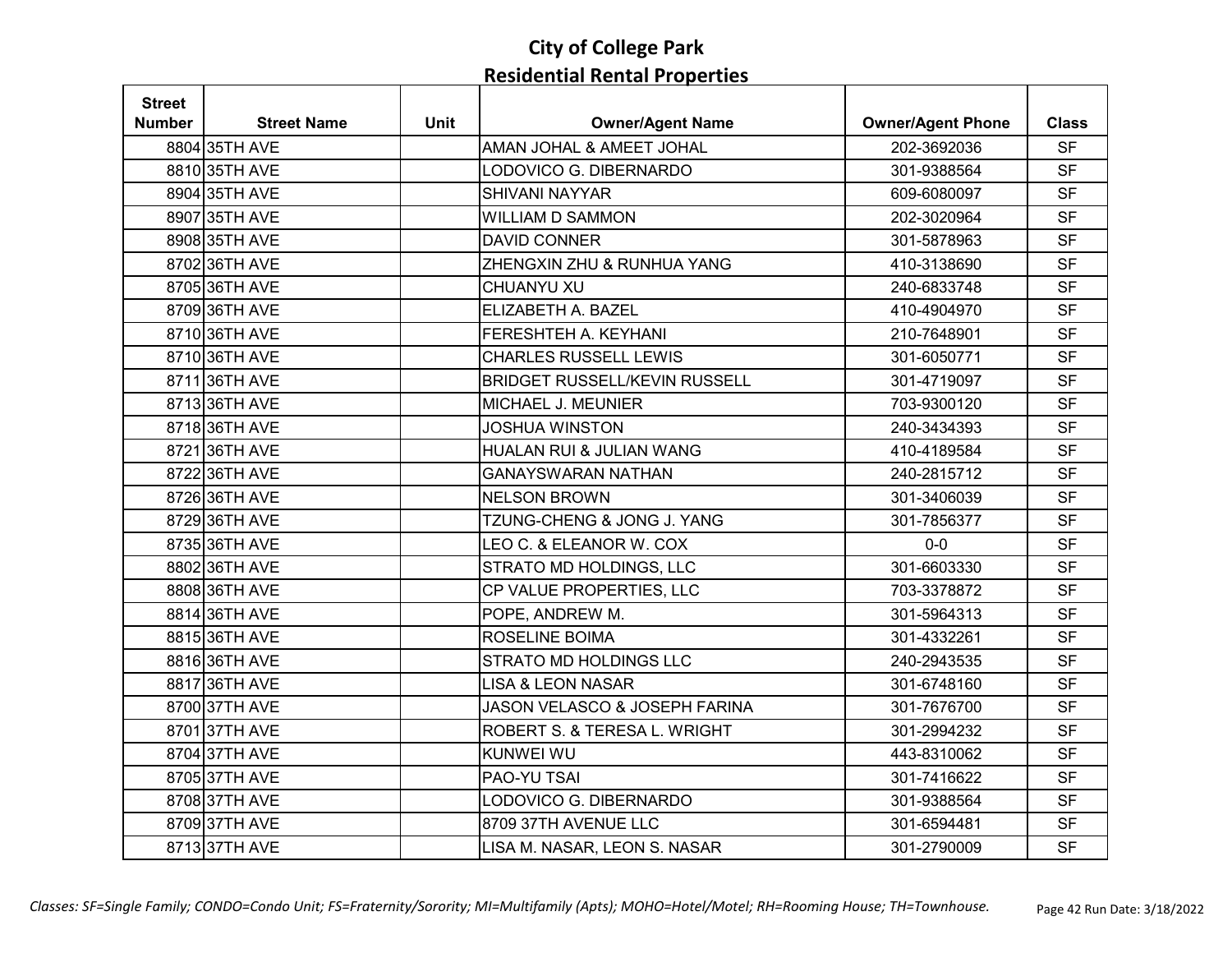| <b>Street</b> |                    |             |                              |                          |              |
|---------------|--------------------|-------------|------------------------------|--------------------------|--------------|
| <b>Number</b> | <b>Street Name</b> | <b>Unit</b> | <b>Owner/Agent Name</b>      | <b>Owner/Agent Phone</b> | <b>Class</b> |
|               | 8716 37TH AVE      |             | TOWNSEND, ROSALIE            | 301-8054217              | <b>SF</b>    |
|               | 8720 37TH AVE      |             | PEPAL, WILLIAM R.            | 410-4897539              | <b>SF</b>    |
|               | 8800 37TH AVE      |             | FAJA MD, LLC                 | 301-9829241              | <b>SF</b>    |
|               | 8802 37TH AVE      |             | <b>FAJA MD LLC</b>           | 301-4551731              | <b>SF</b>    |
|               | 8809 37TH AVE      |             | <b>WILLIAM B. FORSTER</b>    | 301-4038918              | <b>SF</b>    |
|               | 8900 37TH AVE      |             | SHEETAL THAKUR               | 301-3478704              | <b>SF</b>    |
|               | 8901 37TH AVE      |             | <b>JAY ENDELMAN</b>          | 301-7793033              | <b>SF</b>    |
|               | 8902 37TH AVE      |             | PALTWAULA LLC                | 301-3676930              | <b>SF</b>    |
|               | 8904 37TH AVE      |             | JOHN M. HAWVERMALE           | 301-5707778              | <b>SF</b>    |
|               | 8700 38TH AVE      |             | <b>TZUNG-CHENG YANG</b>      | 301-7584875              | <b>SF</b>    |
|               | 8704 38TH AVE      |             | MCFARLANE, DWIGHT & TANYA    | 301-5775886              | <b>SF</b>    |
|               | 8705 38TH AVE      |             | <b>KISHOR PATEL</b>          | 240-4498210              | <b>SF</b>    |
|               | 8708 38TH AVE      |             | VINH T. & LOURDES G. LUONG   | 240-4725125              | <b>SF</b>    |
|               | 8709 38TH AVE      |             | 8709 38TH AVENUE, LLC        | 301-7704556              | <b>SF</b>    |
|               | 871338TH AVE       |             | VINH LUONG & LOURDES LUONG   | 301-9849432              | <b>SF</b>    |
|               | 8800 38TH AVE      |             | LODOVICO G. DIBERNARDO       | 301-9388564              | <b>SF</b>    |
|               | 8801 38TH AVE      |             | LODOVICO G. DIBERNARDO       | 301-9388564              | <b>SF</b>    |
|               | 8804 38TH AVE      |             | ERNEST W & WENDY C PHILLIPS  | 301-5139737              | <b>SF</b>    |
|               | 8805 38TH AVE      |             | LI SONG                      | 301-6939569              | <b>SF</b>    |
|               | 8808 38TH AVE      |             | <b>LOURDES G. LUONG</b>      | 240-4725125              | <b>SF</b>    |
|               | 8809 38TH AVE      |             | <b>DANIEL HAWVERMALE</b>     | 240-4013515              | <b>SF</b>    |
|               | 9702 47TH PL       |             | <b>GREGORY HNARAKIS</b>      | 301-9820900              | <b>SF</b>    |
|               | 9703 47TH PL       |             | <b>BUC SYSKI</b>             | 301-9964687              | <b>SF</b>    |
|               | 9802 47TH PL       |             | <b>ALLEN J. RACKERS</b>      | $0-0$                    | <b>SF</b>    |
|               | 9808 47TH PL       | 201         | JEFFREY JIANG & TSUE LEE     | 240-6189511              | CONDO        |
|               | 9808 47TH PL       | 202         | MOSTAFA B. FALLAHKHAIR       | 240-4618882              | CONDO        |
|               | 9808 47TH PL       | 203         | MAMAH S. BOBOR & EDMOND S.   | 202-2105476              | CONDO        |
|               | 8110 48TH AVE      |             | NEW ALDEN-BERKLEY ASSOCIATES | 302-7649430              | <b>TH</b>    |
|               | 8112 48TH AVE      |             | NEW ALDEN-BERKLEY ASSOCIATES | 302-7649430              | <b>TH</b>    |
|               | 8114 48TH AVE      |             | NEW ALDEN-BERKLEY ASSOCIATES | 302-7649430              | <b>TH</b>    |
|               | 8116 48TH AVE      |             | NEW ALDEN-BERKLEY ASSOCIATES | 302-7649430              | <b>TH</b>    |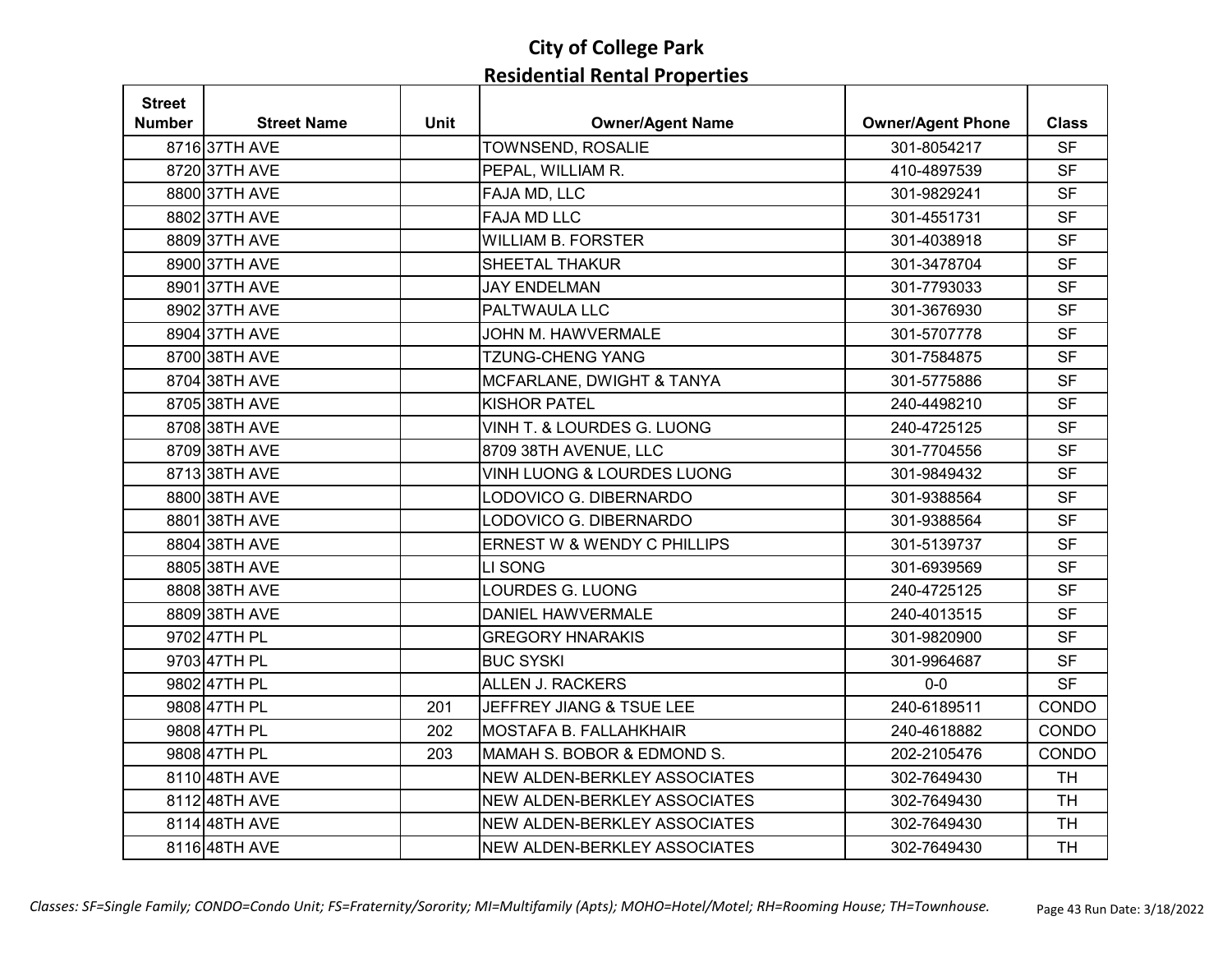| <b>Street</b> |                    |             |                                  |                          |              |
|---------------|--------------------|-------------|----------------------------------|--------------------------|--------------|
| Number        | <b>Street Name</b> | <b>Unit</b> | <b>Owner/Agent Name</b>          | <b>Owner/Agent Phone</b> | <b>Class</b> |
|               | 8118 48TH AVE      |             | NEW ALDEN-BERKLEY ASSOCIATES     | 302-7649430              | <b>TH</b>    |
|               | 8120 48TH AVE      |             | NEW ALDEN-BERKLEY ASSOCIATES     | 302-7649430              | <b>TH</b>    |
|               | 8122 48TH AVE      |             | NEW ALDEN-BERKLEY ASSOCIATES     | 302-7649430              | <b>TH</b>    |
|               | 8124 48TH AVE      |             | NEW ALDEN-BERKLEY ASSOCIATES     | 302-7649430              | <b>TH</b>    |
|               | 8125 48TH AVE      | 105         | ZEHRA PEYNIRCIOGLU               | 202-3758553              | CONDO        |
|               | 8125 48TH AVE      | 117         | <b>SONNY LEE</b>                 | 443-2771572              | CONDO        |
|               | 8125 48TH AVE      | 118         | SHAO-TSU CHU                     | 443-9868070              | CONDO        |
|               | 8125 48TH AVE      | 216         | BENJAMIN C. & MARY E. SHARP      | 301-6492924              | CONDO        |
|               | 8125 48TH AVE      | 220         | <b>MOZHGAN SADRI</b>             | 240-4068000              | CONDO        |
|               | 8125 48TH AVE      | 306         | SHENG WANG & ZHIPING GAO         | 301-6100988              | CONDO        |
|               | 8125 48TH AVE      | 309         | BENJAMIN C. & MARY E. SHARP      | 301-6492924              | CONDO        |
|               | 8125 48TH AVE      | 310         | WONG, WAI TAK                    | 301-9241983              | CONDO        |
|               | 8125 48TH AVE      | 314         | <b>SEAN &amp; TAMARA REECE</b>   | 562-5334311              | CONDO        |
|               | 8125 48TH AVE      | 319         | HONGWEI ZHENG & HUI ZHUANG       | 240-5059876              | CONDO        |
|               | 8125 48TH AVE      | 420         | <b>SARAD BARAL</b>               | 410-2517684              | CONDO        |
|               | 8125 48TH AVE      | 505         | <b>SURINDER SINGH</b>            | 301-6931416              | CONDO        |
|               | 8125 48TH AVE      | 519         | <b>OMAR SHARIF MEMON</b>         | 301-7251256              | CONDO        |
|               | 8125 48TH AVE      | 610         | WEI, GUO                         | 917-9718562              | CONDO        |
|               | 8305 48TH AVE      |             | 8305 48TH AVE                    | $0-0$                    | <b>SF</b>    |
|               | 8306 48TH AVE      |             | <b>CAROL A GRAY</b>              | 301-7899901              | <b>SF</b>    |
|               | 8310 48TH AVE      |             | <b>CAROL A GRAY</b>              | 301-7899901              | <b>SF</b>    |
|               | 8400 48TH AVE      |             | VAUGHN GRAY, ETAL                | 202-7174554              | <b>SF</b>    |
|               | 8401 48TH AVE      |             | <b>DAMIEN BRETALL</b>            | 301-5314060              | <b>SF</b>    |
|               | 8402 48TH AVE      |             | ALTOBELLI, LLC                   | 301-9829666              | <b>SF</b>    |
|               | 8404 48TH AVE      |             | <b>VAUGHN GRAY</b>               | 202-7174554              | <b>SF</b>    |
|               | 8408 48TH AVE      |             | FANG, DAH                        | 301-9821506              | <b>SF</b>    |
|               | 8410 48TH AVE      |             | <b>MICHELLE TAM</b>              | 202-6692646              | <b>SF</b>    |
|               | 8413 48TH AVE      |             | TOM AND ELIZABETH BAZEL          | 410-3042162              | <b>SF</b>    |
|               | 8414 48TH AVE      |             | <b>BONNIE &amp; GREGORY BASS</b> | 301-2335539              | <b>SF</b>    |
|               | 8417 48TH AVE      |             | MICHAEL J. MEUNIER               | 703-9300120              | <b>SF</b>    |
|               | 8500 48TH AVE      |             | <b>MICHELLE TAM</b>              | 202-6692646              | <b>SF</b>    |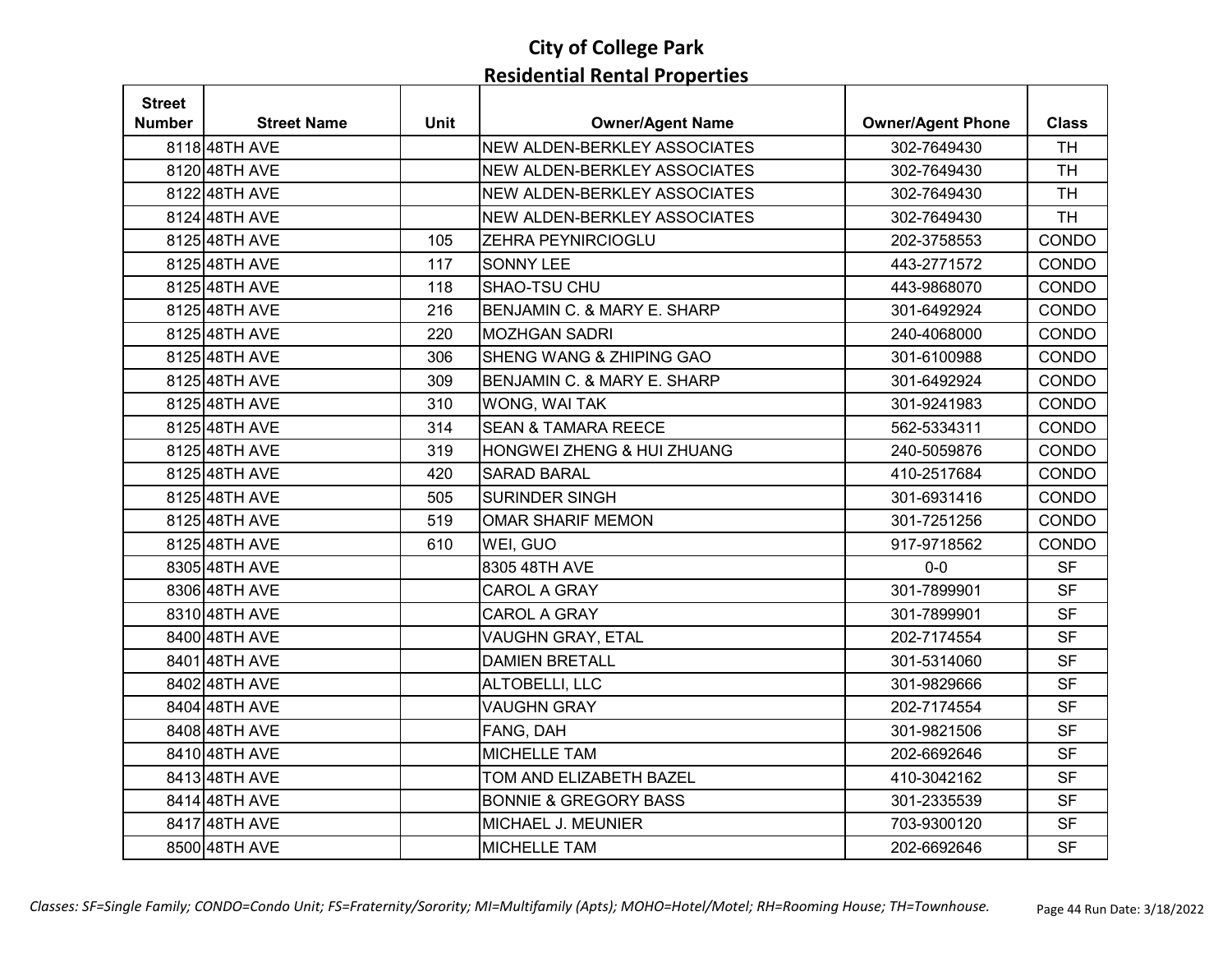| <b>Street</b> |                    |             |                                         |                          |              |
|---------------|--------------------|-------------|-----------------------------------------|--------------------------|--------------|
| <b>Number</b> | <b>Street Name</b> | <b>Unit</b> | <b>Owner/Agent Name</b>                 | <b>Owner/Agent Phone</b> | <b>Class</b> |
|               | 8502 48TH AVE      |             | TIEN STREET PROPERTIES LLC              | 301-7753664              | <b>SF</b>    |
|               | 8509 48TH AVE      |             | RANDALL S. ROOTS                        | 202-5264693              | <b>SF</b>    |
|               | 851348TH AVE       |             | STEVE ALLAN CHAD STERN                  | 301-5418751              | <b>SF</b>    |
|               | 8600 48TH AVE      |             | IRAJ RAHIMI & BETTY EMAM                | 301-7046465              | <b>SF</b>    |
|               | 8701 48TH AVE      |             | <b>JIAN TAO LIN</b>                     | 240-4257860              | <b>SF</b>    |
|               | 8709 48TH AVE      |             | JAMES J. MILMOE, JR.                    | 410-3981082              | <b>SF</b>    |
|               | 8804 48TH AVE      |             | MCDONALD, BENEDICT & VINCENT            | 301-9820611              | <b>SF</b>    |
|               | 9504 48TH AVE      |             | MEIER, BERNARD L.                       | 301-2622499              | <b>SF</b>    |
|               | 9506 48TH AVE      |             | MEIER, BERNARD L. & SHIRLEY S.          | 301-2622499              | <b>SF</b>    |
|               | 9523 48TH AVE      |             | FRED A. BALKIN & HANNA BALKIN           | 301-5027756              | <b>SF</b>    |
|               | 9525 48TH AVE      |             | <b>DIANNA YAN</b>                       | 301-5186088              | <b>SF</b>    |
|               | 9604 48TH AVE      |             | <b>TERRY AND CRISTINA MARSHALL</b>      | 301-6487111              | <b>SF</b>    |
|               | 9606 48TH AVE      |             | <b>MAOTANG ZHOU</b>                     | 301-5793246              | <b>SF</b>    |
|               | 8709 48TH PL       |             | NABORS, RONALD D. & NITA L.             | 301-5895478              | <b>SF</b>    |
|               | 900348TH PL        |             | <b>QUANHUA LIU &amp; QINXIAN MIAO</b>   | 301-8601153              | <b>SF</b>    |
|               | 9008 48TH PL       |             | BENJAMIN AND REBEKAH CHOVANEC           | 901-2700766              | <b>SF</b>    |
|               | 9022 48TH PL       |             | <b>HUALIANG TIAN</b>                    | 301-8286506              | <b>SF</b>    |
|               | 902348TH PL        |             | <b>DAVID ELLIS</b>                      | 301-7284994              | <b>SF</b>    |
|               | 9025 48TH PL       |             | <b>RUSSELL BRADSHAW</b>                 | 410-3025769              | <b>SF</b>    |
|               | 902748TH PL        |             | <b>JOJO MONTGOMERY</b>                  | 301-8543651              | <b>SF</b>    |
|               | 9030 48TH PL       |             | <b>GALEN P DIVELY &amp; CHRISTINE A</b> | 202-8129828              | <b>SF</b>    |
|               | 9032 48TH PL       |             | O BRIEN, PATRICK D (RE)                 | 240-6766941              | <b>SF</b>    |
|               | 9034 48TH PL       |             | <b>FREDERICK ELI NELSON</b>             | $0-0$                    | <b>SF</b>    |
|               | 9035 48TH PL       |             | SJAPJC4, LLC                            | 301-6745601              | <b>SF</b>    |
|               | 9106 48TH PL       |             | <b>MATT ESCOBAR</b>                     | 240-7936633              | <b>SF</b>    |
|               | 9204 48TH PL       |             | SHARONA ATKINS & NIV LEVY               | 510-3842957              | <b>SF</b>    |
|               | 9309 48TH PL       |             | KEVIN HO & JANIE MA                     | 301-2379287              | <b>SF</b>    |
|               | 9405 48TH PL       |             | MUSSER, KATHLEEN & BRITTEN              | 301-2943255              | <b>SF</b>    |
|               | 9407 48TH PL       |             | MEIJING CHEN & MING TAO LU              | 202-8056183              | <b>SF</b>    |
|               | 951248TH PL        |             | YUNYONG LU & CHUNQING LU                | 443-5709641              | <b>SF</b>    |
|               | 9521 48TH PL       |             | RICHARD A. & MARY Z. DARNE              | 703-5346719              | <b>SF</b>    |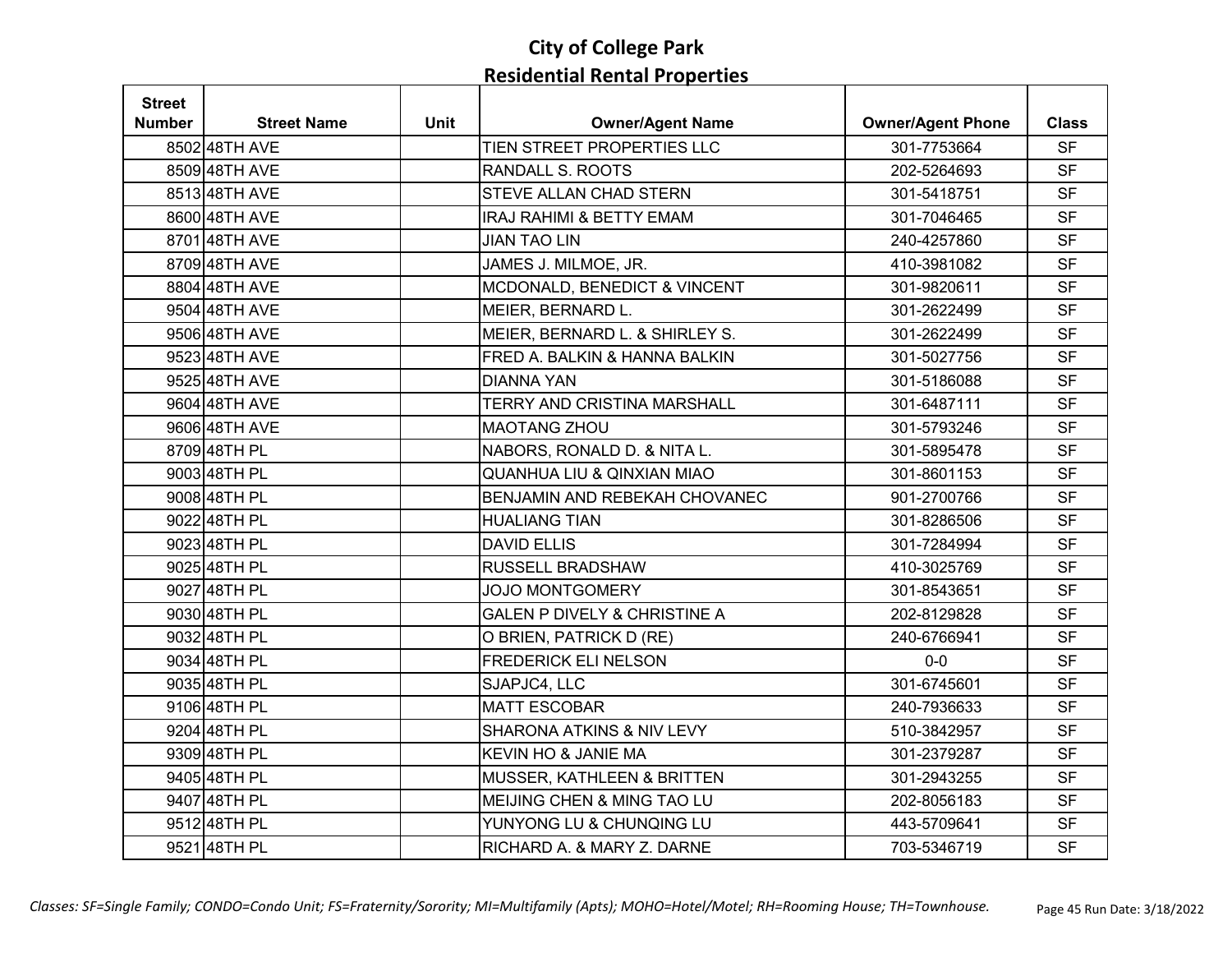| <b>Street</b> |                    |             |                                     |                          |              |
|---------------|--------------------|-------------|-------------------------------------|--------------------------|--------------|
| <b>Number</b> | <b>Street Name</b> | <b>Unit</b> | <b>Owner/Agent Name</b>             | <b>Owner/Agent Phone</b> | <b>Class</b> |
|               | 9523 48TH PL       |             | PHUONGUYEN NGUYEN                   | 301-3106721              | <b>SF</b>    |
|               | 9610 48TH PL       |             | <b>JAMES DONALD HUMMER</b>          | 812-4986207              | <b>SF</b>    |
|               | 9705 48TH PL       |             | <b>LYLE J. MORRIS</b>               | 240-7587477              | <b>SF</b>    |
|               | 8306 49TH AVE      |             | SCHAUERMANN, TIMOTHY & JURI         | $0-0$                    | <b>SF</b>    |
|               | 8314 49TH AVE      |             | <b>ZACHARY THOMAS RICE</b>          | 240-6455386              | <b>SF</b>    |
|               | 8402 49TH AVE      |             | LEE, MAN CHUN                       | 240-4214425              | <b>SF</b>    |
|               | 8404 49TH AVE      |             | <b>GENE BAUR</b>                    | 607-2275017              | <b>SF</b>    |
|               | 8406 49TH AVE      |             | GRAY, CAROL A.                      | 301-7899901              | <b>SF</b>    |
|               | 8601 49TH AVE      |             | <b>ANDREW SEBASTIAN</b>             | 240-2168421              | <b>SF</b>    |
|               | 8703 49TH AVE      |             | DONALD C & JANET E HUDDLESON        | 301-8290507              | <b>SF</b>    |
|               | 8709 49TH AVE      |             | <b>XUANYU XU</b>                    | 240-5067260              | <b>SF</b>    |
|               | 9102 49TH AVE      |             | <b>MARTIN AND ERIN TAYLOR</b>       | 301-6512450              | <b>SF</b>    |
|               | 9400 49TH AVE      |             | ADAM CLAUDY & STEVEN CLAUDY &       | 301-3560282              | <b>SF</b>    |
|               | 9515 49TH AVE      |             | KIM, GREGORY P.                     | 240-6431561              | <b>SF</b>    |
|               | 9517 49TH AVE      |             | LEONID POLSKY AND INNA POLSKY       | $0-0$                    | <b>SF</b>    |
|               | 9604 49TH AVE      |             | <b>JOEN ENTERPRISE LLC</b>          | 443-5350029              | <b>SF</b>    |
|               | 9800 49TH AVE      |             | <b>MAHENDRA &amp; KABITA BASDEO</b> | 240-4173079              | <b>SF</b>    |
|               | 9820 49TH AVE      |             | <b>JULIA BRYAN</b>                  | 757-2566229              | <b>SF</b>    |
|               | 9021 49TH PL       |             | <b>CELSO N. MELARA</b>              | 301-3267769              | <b>SF</b>    |
|               | 9023 49TH PL       |             | MICHAEL LAZO & PAUL JACKSON JR      | 240-8764075              | <b>SF</b>    |
|               | 9025 49TH PL       |             | ELIJAH JAY FREEMAN                  | 301-7853036              | <b>SF</b>    |
|               | 9035 49TH PL       |             | DANIEL III, ROBERT D.               | 240-8823525              | <b>SF</b>    |
|               | 9107 49TH PL       |             | <b>SEAN HO</b>                      | 301-9898748              | <b>SF</b>    |
|               | 9515 49TH PL       |             | <b>GREGORY C. LAWRENCE</b>          | 443-9263347              | <b>SF</b>    |
|               | 9605 49TH PL       |             | <b>MARK A ODELL</b>                 | 202-2512227              | <b>SF</b>    |
|               | 9703 49TH PL       |             | COLLEGE PARK CHRCH OF NAZARENE      | 301-3454616              | <b>SF</b>    |
|               | 9709 49TH PL       |             | <b>BUC SYSKI</b>                    | 301-9964687              | <b>SF</b>    |
|               | 9502 50TH AVE      |             | FRED A. BALKIN                      | 301-3408871              | <b>SF</b>    |
|               | 9503 50TH AVE      |             | WILLIAM JOHNSON & ZIRONG ZHAO       | 301-3250159              | <b>SF</b>    |
|               | 9509 50TH AVE      |             | <b>NAN YANG ZHUO</b>                | 240-4185198              | <b>SF</b>    |
|               | 9611 50TH AVE      |             | <b>MELVIN BLAIR</b>                 | 301-5092920              | <b>SF</b>    |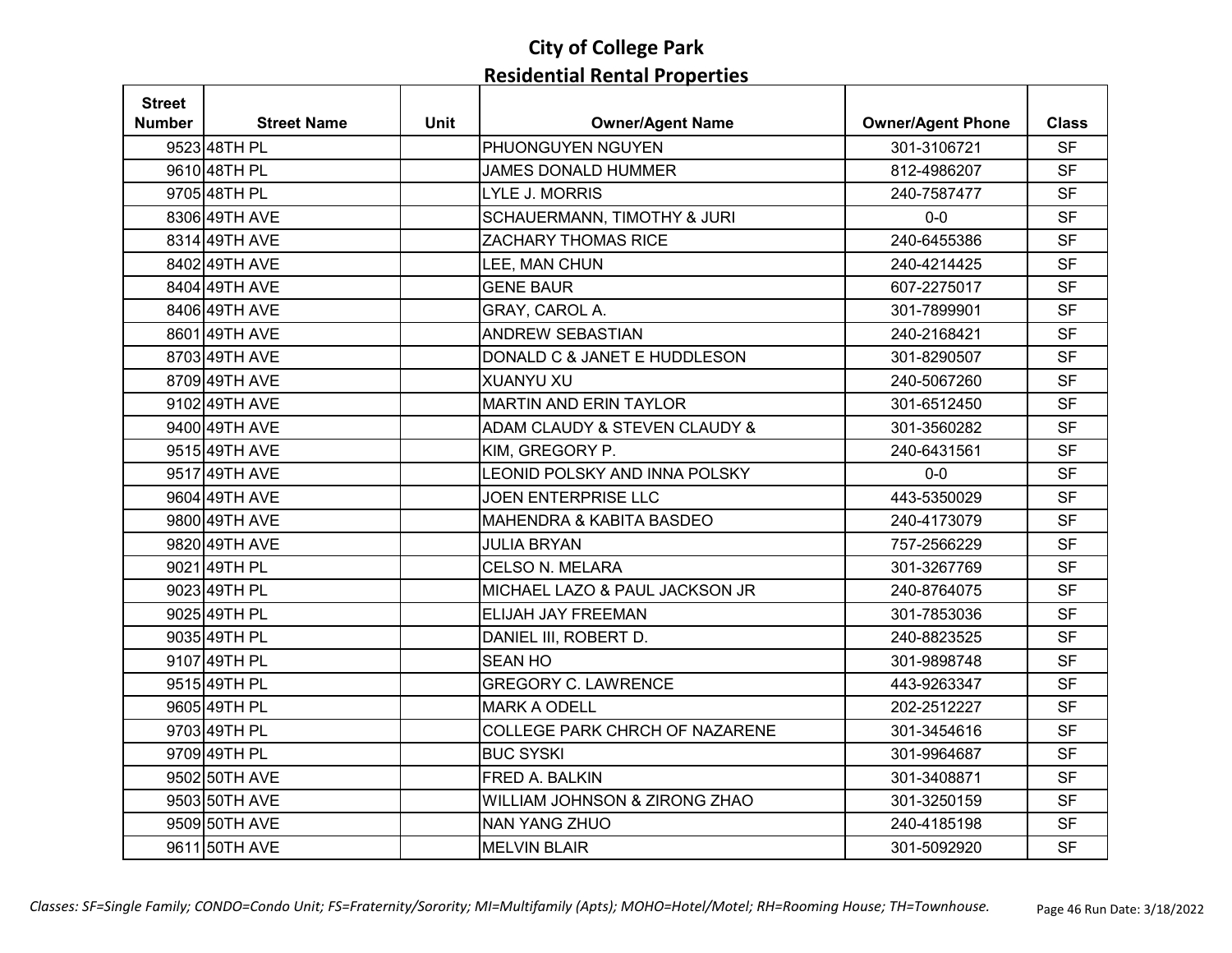| <b>Street</b> |                    |             |                                |                          |              |
|---------------|--------------------|-------------|--------------------------------|--------------------------|--------------|
| <b>Number</b> | <b>Street Name</b> | <b>Unit</b> | <b>Owner/Agent Name</b>        | <b>Owner/Agent Phone</b> | <b>Class</b> |
|               | 8609 50TH PL       |             | <b>LEON &amp; LISA NASAR</b>   | 301-6748160              | <b>SF</b>    |
|               | 9012 50TH PL       |             | MICHAEL P. MURPHY              | $0-0$                    | <b>SF</b>    |
|               | 9501 50TH PL       |             | HOMES DC, LLC                  | 202-3619210              | <b>SF</b>    |
|               | 9513 50TH PL       |             | JOHN P. MCLOUGHLIN             | 301-4758755              | <b>SF</b>    |
|               | 9606 50TH PL       |             | ROSAMOND BOBBITT               | 301-2497037              | <b>SF</b>    |
|               | 8006 51ST AVE      |             | <b>NASRIN SISK</b>             | 246-447551               | <b>SF</b>    |
|               | 8103 51ST AVE      |             | SSH ENTERPRISES, LLC           | 202-9056101              | <b>SF</b>    |
|               | 8111 51ST AVE      |             | CP PROPERTIES 4, LLC           | 301-7041342              | <b>SF</b>    |
|               | 8113 51ST AVE      |             | <b>KEVIN K VORITSKUL</b>       | 301-7044588              | <b>SF</b>    |
|               | 9010 51ST AVE      |             | <b>CARRIE SINGER</b>           | 301-7041692              | <b>SF</b>    |
|               | 9018 51ST AVE      |             | DISTRICT INVESTMENTS, LLC      | 301-4045512              | <b>SF</b>    |
|               | 9020 51ST AVE      |             | <b>BUC SYSKI</b>               | 301-9964687              | <b>SF</b>    |
|               | 9201 51ST AVE      |             | <b>HENRY ROZARIO</b>           | 301-3355017              | <b>SF</b>    |
|               | 9204 51ST AVE      |             | <b>OLGA WYNNYK</b>             | 540-9672347              | <b>SF</b>    |
|               | 9206 51ST AVE      |             | DEAN W. & DONNA A. ANDERSON    | 301-5726051              | <b>SF</b>    |
|               | 9519 51ST AVE      |             | <b>CAI CHEN</b>                | 443-3105016              | <b>SF</b>    |
|               | 9521 51ST AVE      |             | SJAPJC7, LLC                   | 301-4177010              | <b>SF</b>    |
|               | 9522 51ST AVE      |             | <b>MING FENG LU</b>            | 703-6265668              | <b>SF</b>    |
|               | 9524 51ST AVE      |             | <b>MING-YEN SHEN</b>           | 240-8996607              | <b>SF</b>    |
|               | 9601 51ST AVE      |             | PRISCILA RODRIGUEZ BENAVIDES   | 202-7632305              | <b>SF</b>    |
|               | 9612 51ST AVE      |             | KYSSELINE JEAN-MARY CHERESTAL  | 917-7511893              | <b>SF</b>    |
|               | 9614 51ST AVE      |             | <b>JENNIFER ELINOW</b>         | 240-3563231              | <b>SF</b>    |
|               | 9615 51ST AVE      |             | <b>JAMEEL FRANCIS</b>          | 240-3509508              | <b>SF</b>    |
|               | 9712 51ST AVE      |             | <b>ABU S MUINUDDIN</b>         | 240-5052082              | <b>SF</b>    |
|               | 9719 51ST AVE      |             | <b>GENE M. WENTZ</b>           | 301-4741940              | <b>SF</b>    |
|               | 9722 51ST AVE      |             | ROBERT L. MOLTZ SR             | 301-9436462              | <b>SF</b>    |
|               | 9726 51ST AVE      |             | DAVID D. PALMER JR.            | 301-2991000              | <b>SF</b>    |
|               | 9735 51ST AVE      |             | <b>JUSTIN RUSK</b>             | 215-6307318              | <b>SF</b>    |
|               | 9802 51ST AVE      |             | <b>KEXIN ZHANG</b>             | 917-3796158              | <b>SF</b>    |
|               | 9803 51ST AVE      |             | PALIZI ALIREZA ETAL, YUCE SELM | $0-0$                    | <b>SF</b>    |
|               | 9807 51ST AVE      |             | ERHLEAN HO, ETAL               | 240-2771741              | <b>SF</b>    |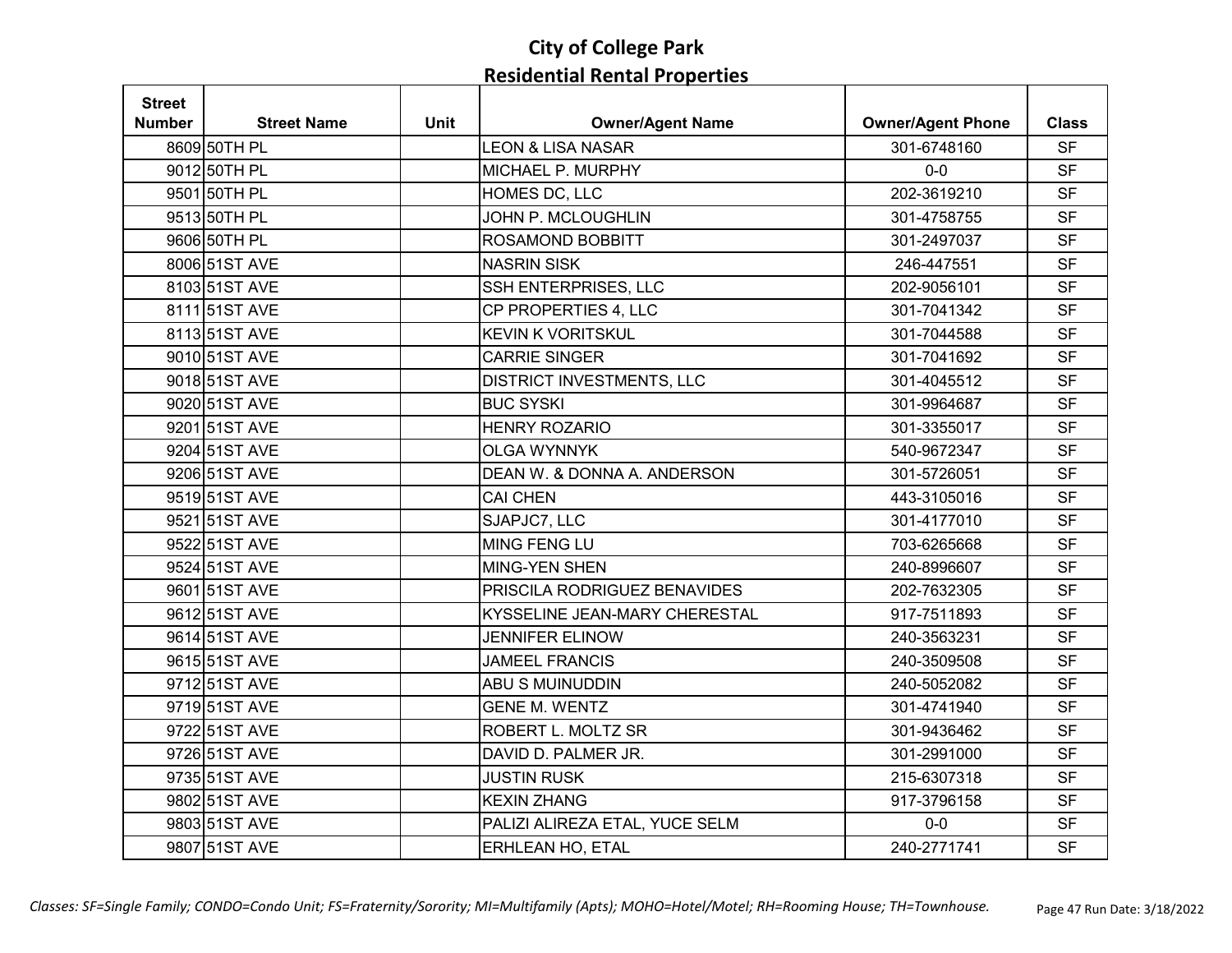| <b>Street</b> |                    |             |                                        |                          |              |
|---------------|--------------------|-------------|----------------------------------------|--------------------------|--------------|
| <b>Number</b> | <b>Street Name</b> | <b>Unit</b> | <b>Owner/Agent Name</b>                | <b>Owner/Agent Phone</b> | <b>Class</b> |
|               | 9911 51ST AVE      |             | <b>DINA TOMAS</b>                      | 301-3791875              | <b>SF</b>    |
|               | 10020 51ST AVE     |             | DONALD & TAMMYKAY HOOVER               | 301-7696802              | <b>SF</b>    |
|               | 9605 51ST PL       |             | THE ERNEST SLIGH FLP                   | 301-6818617              | <b>SF</b>    |
|               | 9610 51ST PL       |             | <b>CHENGLONG LIU</b>                   | 240-4636138              | <b>SF</b>    |
|               | 9613 51ST PL       |             | <b>STACEY BARTON &amp; FRED NELSON</b> | 301-4048390              | <b>SF</b>    |
|               | 9629 51ST PL       |             | <b>S &amp; P PROPERTIES LLC</b>        | 301-6818617              | <b>SF</b>    |
|               | 9632 51ST PL       |             | <b>RUFINO MORENO</b>                   | 301-3102884              | <b>SF</b>    |
|               | 9701 51ST PL       |             | <b>HENA SIDDIQUI</b>                   | 626-3542367              | <b>SF</b>    |
|               | 9714 51ST PL       |             | CHICCA, WILLIAM E. & JEANNE            | 301-3844459              | <b>SF</b>    |
|               | 9720 51ST PL       |             | MILVIA M MONTEFLORES CABRERA           | 703-5863449              | <b>SF</b>    |
|               | 9738 51ST PL       |             | <b>WILLIAM BOBSEINE</b>                | 716-7858612              | <b>SF</b>    |
|               | 9739 51ST PL       |             | <b>GREGORY L. ALTOBELLI</b>            | 301-9829666              | <b>SF</b>    |
|               | 9745 51ST PL       |             | <b>ZACHARY DOWELL</b>                  | 301-8301170              | <b>SF</b>    |
|               | 9906 51ST TERR     |             | <b>CHAOXIONG ZHANG &amp; CARL XU</b>   | 240-4257860              | <b>SF</b>    |
|               | 9409 52ND AVE      |             | <b>IRMA ARACELY TROPPMAN</b>           | 301-4049326              | <b>SF</b>    |
|               | 9412 52ND AVE      |             | <b>SHANE M. MCKAY</b>                  | 716-2008033              | <b>SF</b>    |
|               | 9506 52ND AVE      |             | ELVINA NAWAGUNA                        | 623-5212236              | <b>SF</b>    |
|               | 9611 52ND AVE      |             | <b>WENDY XIU ZHENG</b>                 | 240-8992395              | <b>SF</b>    |
|               | 9619 52ND AVE      |             | WILLIAMSON, SANDY K.                   | 301-9823472              | <b>SF</b>    |
|               | 9623 52ND AVE      |             | PRISCILLA OFFENHAUER                   | 301-7752607              | <b>SF</b>    |
|               | 9625 52ND AVE      |             | JOHN P PAPPAS, SCOTT PAPPAS            | 443-2427528              | <b>SF</b>    |
|               | 9628 52ND AVE      |             | CHRISTINE KENNEDY HERNANDEZ            | 301-5099313              | <b>SF</b>    |
|               | 9725 52ND AVE      |             | <b>JASON &amp; JENNIFER BARDI</b>      | 619-8890728              | <b>SF</b>    |
|               | 9734 52ND AVE      |             | <b>DAVID ELLIS</b>                     | 301-7284994              | <b>SF</b>    |
|               | 9740 52ND AVE      |             | <b>KUANG FANG CHOW</b>                 | 240-2000747              | <b>SF</b>    |
|               | 9741 52ND AVE      |             | <b>LAN YUE</b>                         | 202-4315176              | <b>SF</b>    |
|               | 9744 52ND AVE      |             | ALAN DECHTER ET AL                     | 301-5093075              | <b>SF</b>    |
|               | 9747 52ND AVE      |             | <b>CHAOGUAN ZHANG</b>                  | 240-3885858              | <b>SF</b>    |
|               | 9751 52ND AVE      |             | <b>JANMICHAEL OSTERTAG</b>             | $0-0$                    | <b>SF</b>    |
|               | 9746 52ND PL       |             | MARIE L. DELOZIER                      | 301-2592020              | <b>SF</b>    |
|               | 9904 52ND PL       |             | RAUL ESTRADA & IRIS ESTRADA            | 240-8763555              | <b>SF</b>    |